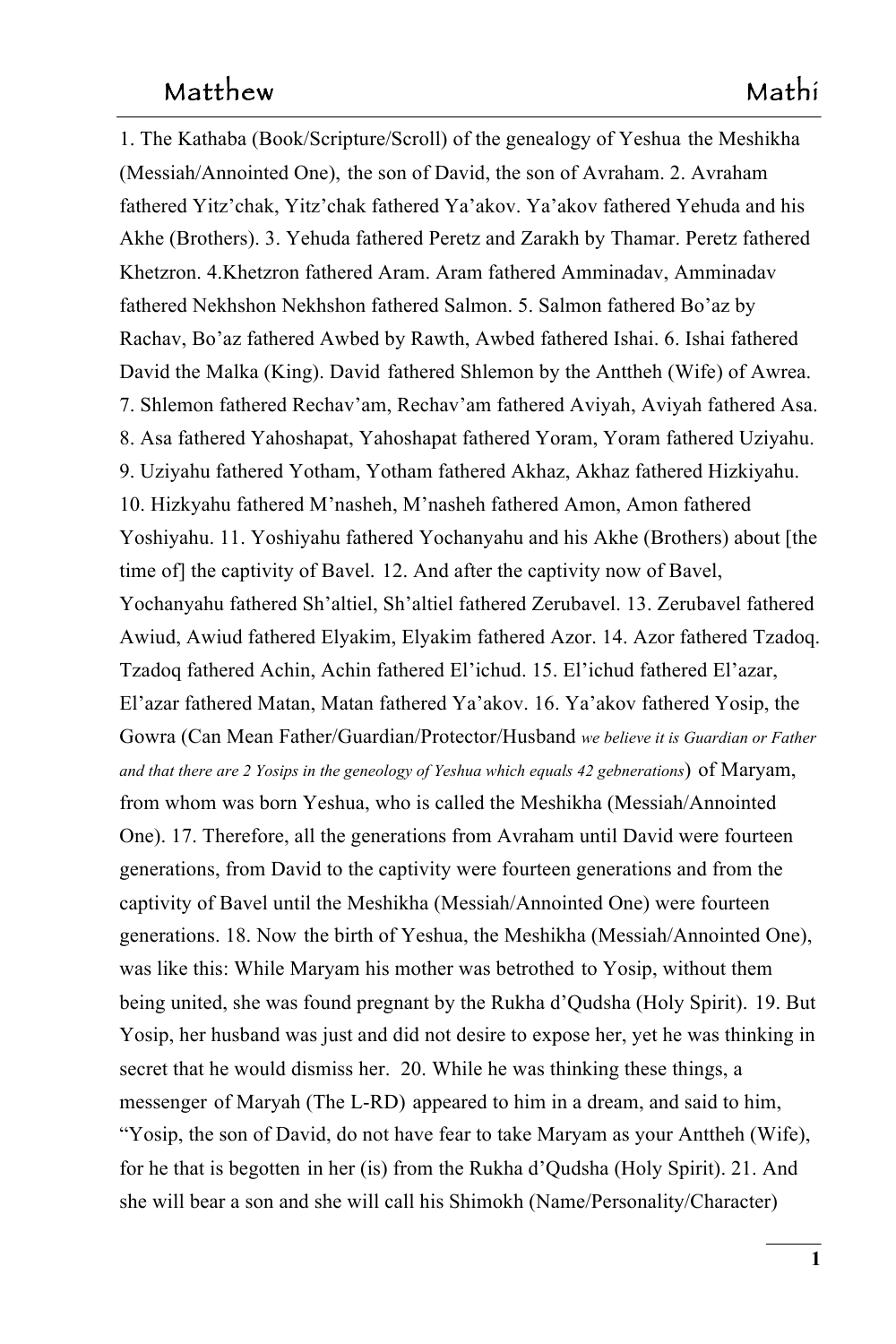Yeshua, for he will save his Nasha (People) from their Khatahe (Sins)." 22. And this all happened that it might be fulfilled what was said by Maryah (The L-RD) 35 through the prophet, 23. "Behold, a virgin will conceive and give birth to a son, and they will call his Shimokh (Name/Personality/Character) Ammanuel, which is 377 and 377 and 378 and 378 and 378 and 379 and 379 and 379 and 379 and 379 and 379 and 379 and 379 and 379 and 379 and 379 and 379 and 379 and 379 and 379 and 379 and 379 and 379 and 379 and 379 and 379 and 379 a interpreted 'our El (is) with us.'" 24. When Yosip now rose from his sleep, he did as the messenger of Maryah (The L-RD) commanded him, and he took his Anttheh (Wife). 25. And he did not know her until she had given birth to her first-born son, and she called his Shimokh (Name/Personality/Character) Yeshua.

#### Chapter 2

1. And when Yeshua was born in Beth-Lekhem of Yehuda, in the days of Herodus, the Malka (King), Magoshi came from the east to Urishlim. 2. And they said, 44 "Where is he who has been born the Malka (King) of the Yehudaye (The Jews)? For we saw his star in the East and have come to Thesgud (Worship/Bow Down To) 46 him." 3. And Herodus, the Malka (King) heard, and was troubled. 4. And he gathered all the chief priests and Saphrehum (Scribes/Learned Individuals In the 48 Torah) in Urishlim, and was asking the Nasha (People), "Where would Meshikha 49 (Messiah/Annointed One) be born?" 5. And they answered like this, "in Beth-Lekhem of Yehuda for it is written by the prophet," 6. And you Beth-Lekhem of Yehuda you will not be the least of Yehuda. From you, therefore, will go out a Malka (King) who will shepherd among the Malke (Kings), my Nasha (People), Israel. 7. Then Herodus, in secret, called to the Magoshi and learned from them by which time the star appeared to them, 8. And sent them to Beth- Lekhem and said to them, "go on inquire very carefully (for) the boy, and when you have found him, come inform me so that I also can go (and) Thesgud (Worship/Bow Down To) him. 9. And when they heard from the Malka (King), they departed, and behold the star which they saw in the East was going before them until it came and stood from over where the boy was. 10. And when they saw the star, they rejoiced (with) very great joy. 11. And they entered the Baytha (House) and they saw the boy with Maryam, his mother, and they fell (and) worshipped him, and they opened their treasures and offered to him gifts (of) gold and myrrh and incense. 12. And was shown to them in a dream that they should not return to Herodus, and by a different road, they went to 64 their country. 13. And when they went, the messenger of Maryah (The L-RD) appeared to Yosip in a dream and said to him, "Arise, take the boy and his mother and flee to Misrayin and there remain until I tell you. For Herodus is going to seek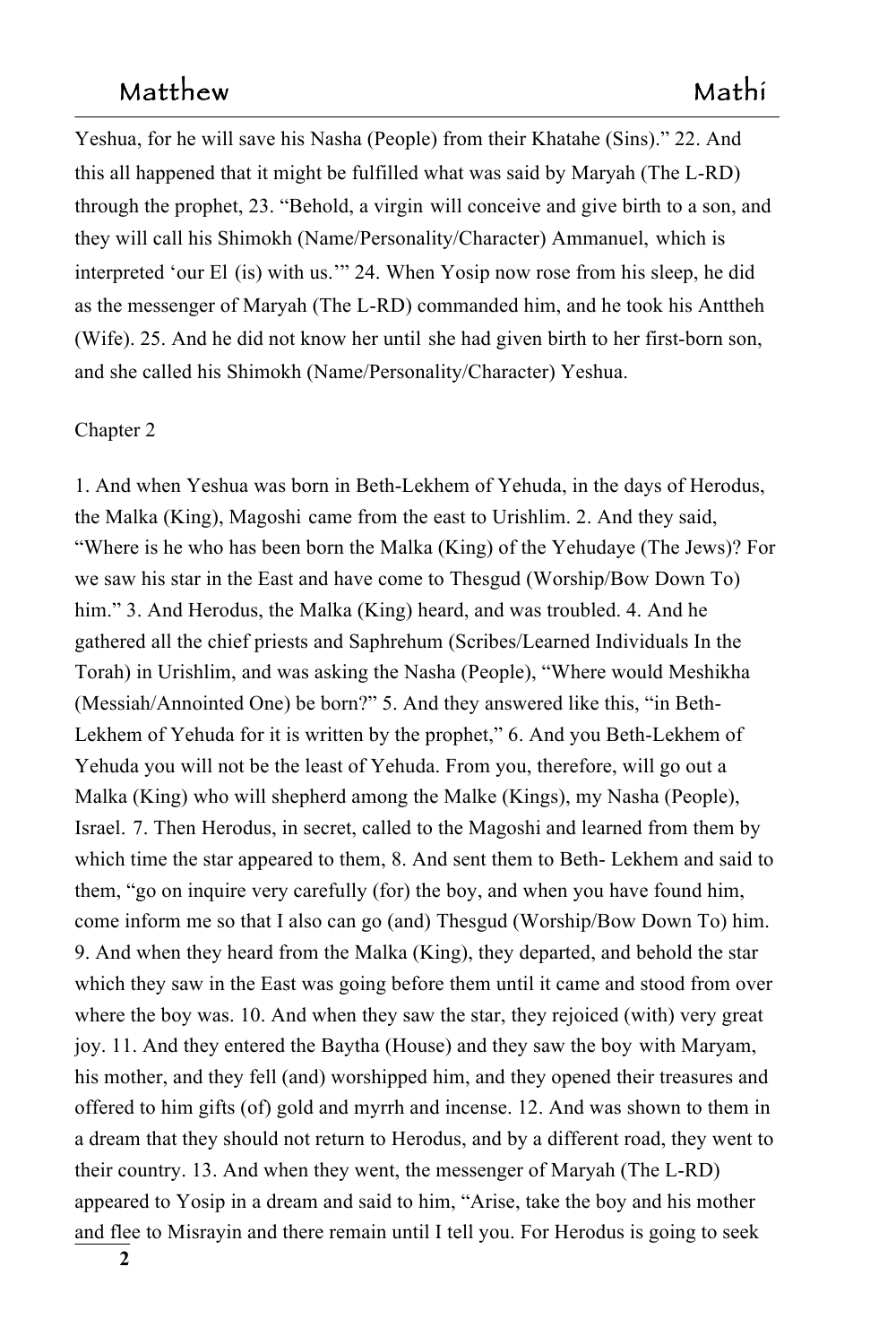the boy as to destroy him." 14. Yosip arose and took the boy and his mother in the night and fled to Misrayin. 15. That might be fulfilled the thing that was spoken from Maryah (The L-RD) by the prophet, which said that, "From Misrayin I have called my son." 16. Then, when Herodus saw that the Magoshi mocked him, he was very angry and sent (and) killed all the boys of Beth-Lekhem and of all from its 72 borders two years and under, according to the time that he inquired from the Magoshi. 17. Then was fulfilled the thing that was spoken through Yirmeyahu the 74 prophet who said, 18. "A Qala (Voice) was heard in Ramtha, great crying and wailing. Rakhiel crying for her sons and not desiring to be comforted because they were not." 19. And when Herodus, the Malka (King), died, the messenger of Maryah (The L-RD) appeared in a dream to Yosip in Misrayin, 20. And said to him, "Arise, take the boy and his mother and go to the land of Israel, for they have died, 79 those who were seeking the Khaye (Life/Salvation) of the boy. 21. And Yosip arose, took the boy and his mother, and came to the land of Israel. 22. And when he heard that Arkhilius was Malka (King) in Yehuda in place of Herodus his Aba (Father), he 82 was afraid to go there, and (it) was revealed to him in a dream that he should go to the land of Galeela. 23. And he came and dwelled in the Madintha (City) that is called Nasrath, so that might be fulfilled the thing which was spoken by the prophet that "He will be called a Nasraya."

#### Chapter 3

1. And in those days came Yukhanan Mamdana (John the Immerser/John the Baptist) and would preach in the desert of Yehuda. 2. And said, "Thubu (Repent) (for) near is the Malkutha (Kingdom) of Heaven. 3. It is him for whom it was spoken through Yesha'yahu the prophet, "A Qala (Voice) of one crying in the desert 'Prepare Uhra (The Way) of Maryah (The L-RD) and make straight his path."'  $4.$ Now Yukhanan's clothes were from the hair of camels, and upon his loins a girdle of skins. And his food was locusts and wild honey. 5. Then was gone out to him Urishlim and all Yehuda and all lands that surround the Yordanan. 6. And he would 95 immerse them in the Yordanan River when they would confess in their Khatahe (Sins). 7. And when (he) saw the many from the Phrishe (Pharisees) and Zaduqaye (Sadducees) that came to be immersed, he said to them, "Sharbtha (Generation) of Akedne (Vipers)! Who has informed you to flee from the wrath that will come? 8. Do therefore the fruits that are worthy of repentance. 9. And you (ought) not suppose and say within yourselves that we have Avraham (as our) Aba (Father). I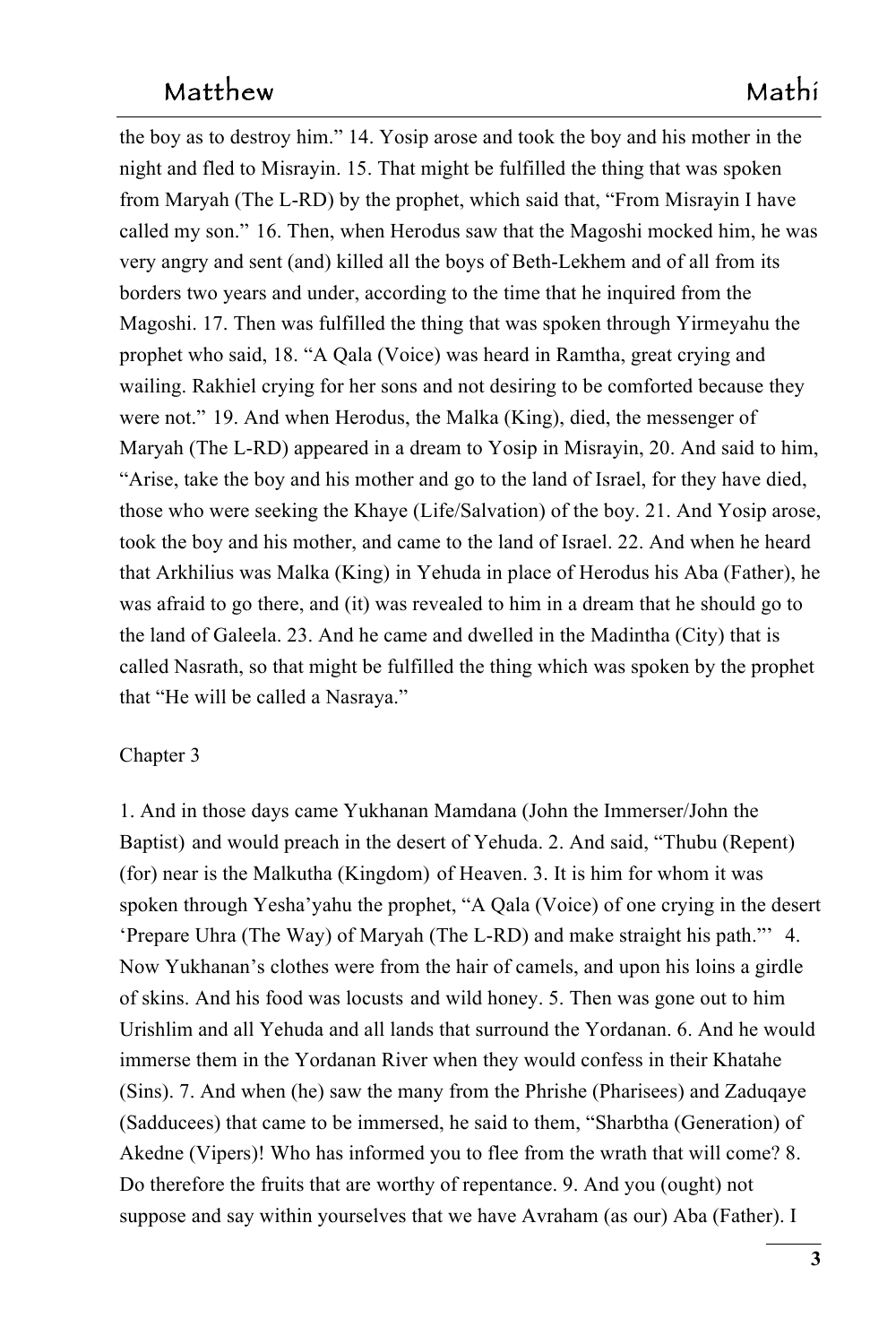say to you that Alaha  $(G-d)$  is able to rise from these Kephe (Rocks/Stones) sons to Avraham. 10. And behold, the narga (axe) is placed on the root of the trees. All trees, therefore, that do not bear good fruit will be cut and thrown in the Nura (fire). 104 11. I immerse you with Maya (water(s)) to repentance, but he that will come after me is stronger than me. I am not worthy to remove his sandals. He will immerse you by the Rukha d'Qudsha (Holy Spirit) and by Nura (fire). 12. He whose Raphsha (Winnowing Fan) is in his Ida (Hand) will cleanse his threshing-floors and the wheat he will gather to his granaries and the Thebna (Chaff) he will burn in the Nura (fire) that does not extinguish." 13. Then came Yeshua from Galeela to the Yordanan to Yukhanan, to be immersed by him. 14. But Yukhanan was refusing him and said, I should be immersed by you, and you come to me. 15. Then Yeshua answered and said to him "Allow (it) now for as such, it is proper for us to fulfill all Kenutha (Righteousness)," and then he allowed it. 16. And when Yeshua was immersed, he arose at once from the Maya (water(s)) and Shmaya (Heaven/The Heavens) was opened to him, and he saw the Spirit of Alaha (G-d) which was descending like a Yawna (Dove) and it came upon him. 17. Behold, and a Qala (Voice) from Shmaya (Heaven/The Heavens) that said, "This is my beloved Son in whom I am pleased."

#### Chapter 4

1. Then Yeshua was taken by the Rukha d'Qudsha to the desert to be tempted by the 121 accuser. 2. And he fasted forty days and forty nights and after which he hungered. 3. And approached he that was tempting and said to him "if you are the son of Alaha (G-d), say to these Kephe (Rocks/Stones) become Lakhma (Bread)," 4. and he answered and said, "It is written that the Breh d'Nasha (Son of Man/Son of Adam/Son of Mankind) does not live by Lakhma (Bread) alone, but by all the Words that proceed from the mouth of Alaha (G-d)." 5. Then the accuser took him to the Set Apart Madintha (City) and raised him upon the edge of the Haykla (Temple), 6. And said to him, "If you are the son of Alaha (G-d), cast yourself down for it is written that his Malake (Heavenly Messengers) he commands concerning you, and upon their hands they will bear you up that your foot should not strike upon a rock." 7. Yeshua said to him, "Again it is written that you will not test Maryah (The L-RD) your Alaha (G-d)." 8. Again the accuser took him to (a) Tura (Mountain) that (was) very high and showed him all the kingdoms of the Alma 134 (World) and their glory, 9. And said to him, "These all I will give to you if you will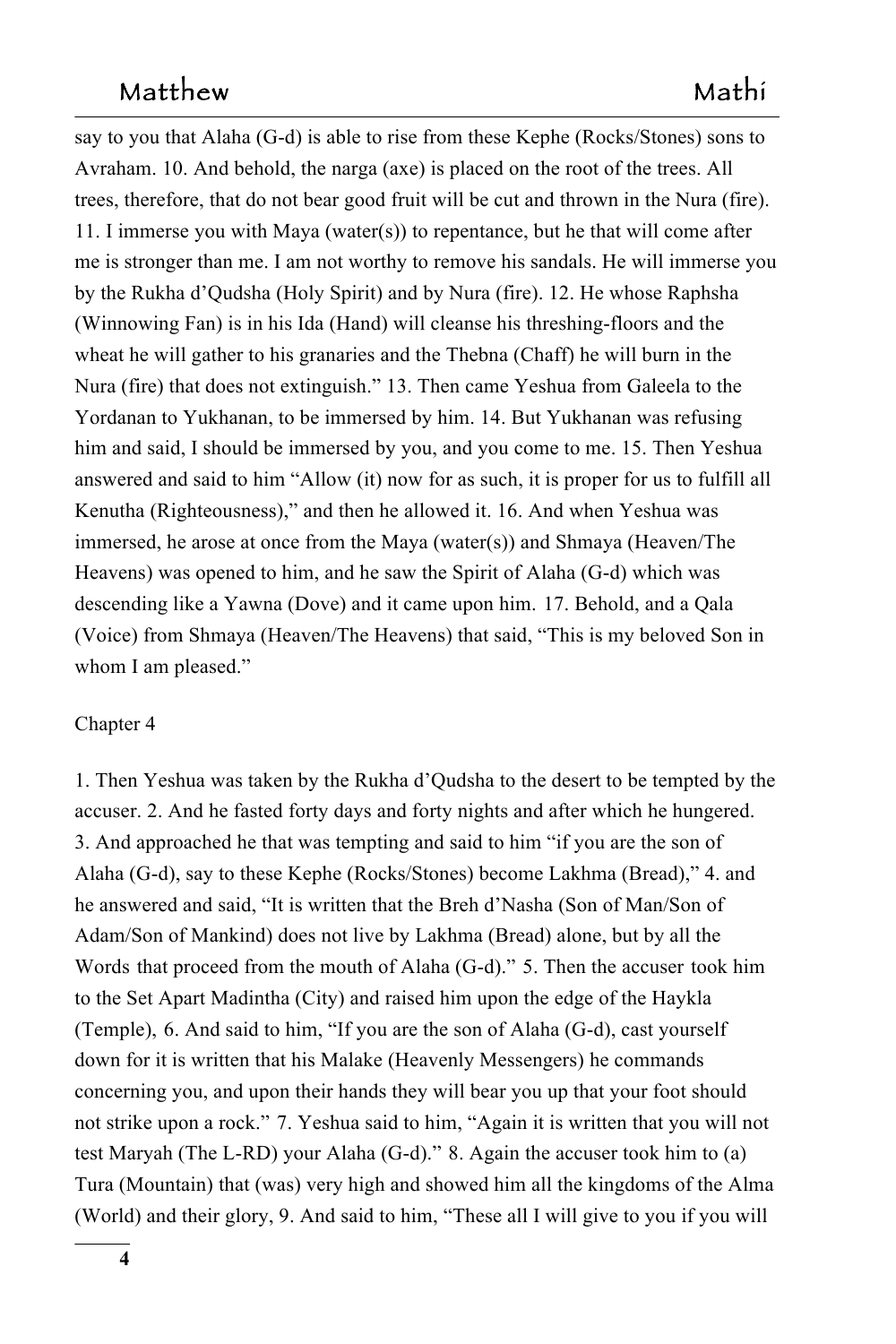fall (and) Thesgud (Worship/Bow Down To) me." 10. Then Yeshua said to him "Leave enemy, for it is written that you will Thesgud (Worship/Bow Down To) 137 Maryah (The L-RD) your Alaha (G-d) and Him alone you will serve." 11. Then the accuser left him alone and behold, Malake (Heavenly Messengers) approached and were ministering to him. 12. And when Yeshua heard that Yukhanan was arrested, he departed to Galeela. 13. And he left Nasrath and came (and) dwelt in Capurnakhum on the side of the Yama (Sea) by the border of Zebulon and of Naptali. 14. That might be fulfilled the thing that was spoken through Yesha'yahu the prophet who said, 15. "The land of Zebulon the land of Naptali (by) Uhra (The Way) of the Yama (Sea) the crossings of the Yordanan Galeela of the Amme (Peoples/Nations). 16. Who sit the Nasha (People) in Kheshuka (Darkness/Absence 146 of Light) have seen a Nuhra Raba (Great Light), and those that sit in the land and 147 the shadow of death, a Nuhra (Light) has appeared to them." 17. From then began Yeshua to preach and to say "Thubu (Repent), for the Malkutha (Kingdom) of Shmaya (Heaven/The Heavens) is near." 18. And when he was walking on the side of the Yama (Sea) of Galeela he saw two Akhe (Brothers), Simon who was called 151 Keefa, and Andraus his brother who were casting nets into the Yama (Sea); for they were Tsayade (Fishermen). 19. And Yeshua said to them, "Come after me and I will make you so that you will be fishers of the sons of Nasha (Men)." 20. And they left at once their nets and went after him. 21. And when he crossed from there he saw two other Akhe (Brothers), Ya'akov the son of Zawdee, and Yukhanan his brother in a Sphintha (Ship/Boat) with Zawdee their Aba (Father), who were fixing their nets, and Yeshua called them. 22. They left the ship and their Aba (Father) at once and they went after him. 23. Yeshua would preach in all Galeela and would teach in their assemblies. And he preached the Sabra (Hope) of the Malkutha (Kingdom) and he healed every disease and sickness among the Nasha (People). 24. And his fame was heard in all Syria. And approached him all those who were very sick with illnesses and those various who were oppressed with pain, and possessed, and lunatics, and paralytics and he healed them. 25. And a great crowd went after him 164 from Galeela, and from the Ten Cities, and from Urishlim, and from Yehuda across 165 the Yordanan.

### Chapter 5 167

1. And when the crowd saw Yeshua, he went up the Tura (Mountain), and when he sat his Talmiyde (Disciples) drew near to him. 2. And he opened his mouth and was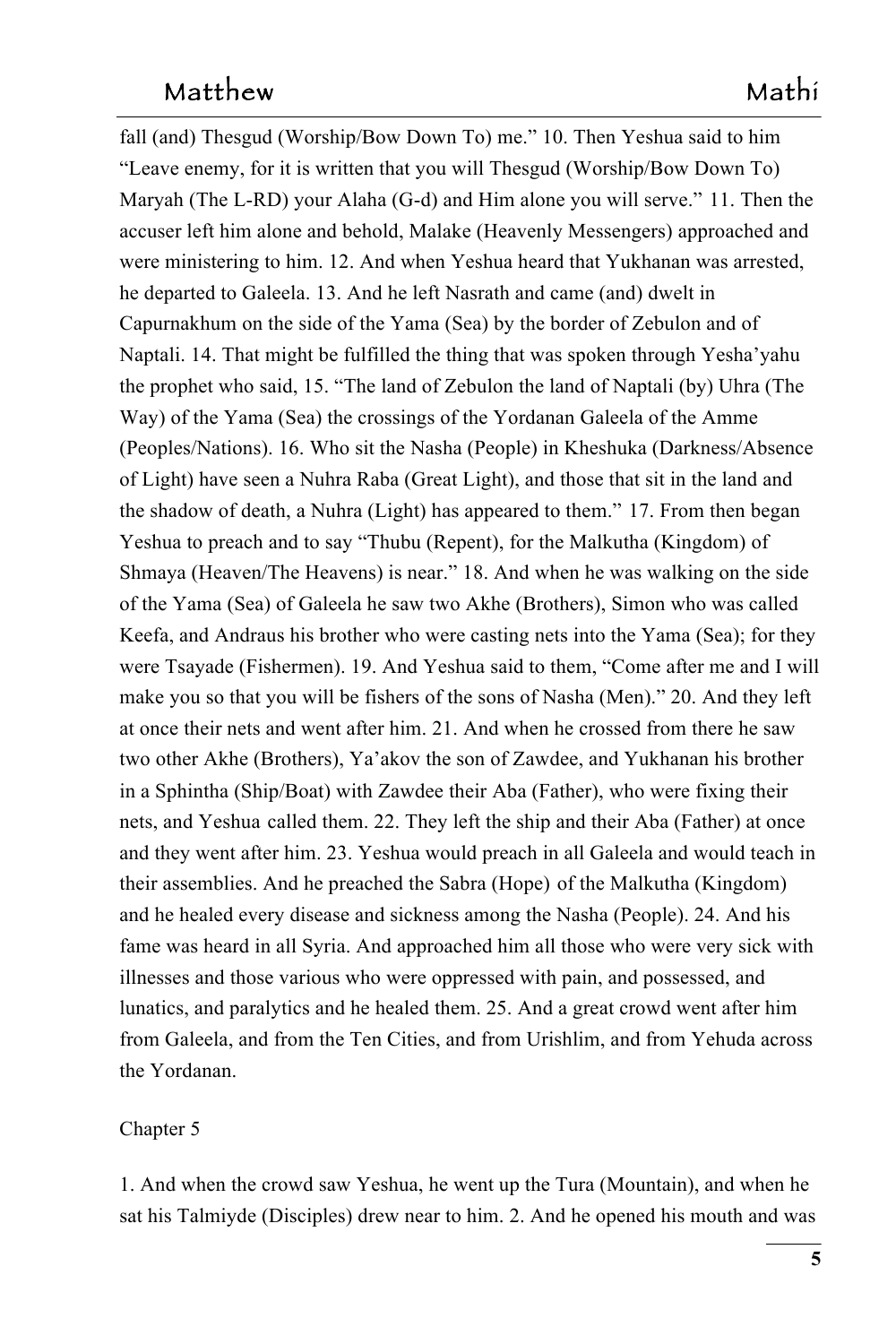teaching them and said, 3. "Blessed are they who are poor in spirit, because theirs is the Malkutha (Kingdom) of Shmaya (Heaven/The Heavens). 4. "Blessed are they who are mourning, because they will be comforted. 5. "Blessed are they who are 5. "Blessed are they who are meek because they will inherit Ara (The Earth). **6.** "Blessed are they who Kaphniyn (Hunger) and Sheyn (Thirst) for Kenutha (Righteousness) because they will be satisfied. 7. "Blessed are they who are Amrakhmane (Merciful) because mercies will be upon them. 8. "Blessed are they who are pure in their hearts because they will see Alaha (G-d). 9. "Blessed are they who make Shlama (Shalom, Peace) because they will be called the sons of Alaha (G-d).  10. "Blessed are they who are persecuted because of Kenutha (Righteousness) because theirs is the Malkutha (Kingdom) of Shmaya (Heaven/The Heavens).  11. "Blessed are you whenever they curse you and they persecute you and they say every evil word about you falsely because of me. 12. "Then rejoice and be glad because your reward in Shmaya (Heaven/The Heavens) is great for likewise they persecuted the Nabiye (Prophets) who were before you. 13. You are the Melkha (Salt) of Ara (The Earth), but if the Melkha (Salt) should become bland, with what would it become seasoned? For anything not fit (is) but to be thrown outside and be trodden by man. 14. You are the Nuhra (Light) of the Alma (World). It is not possible to hide a Madintha (City) that is built on a Tura (Mountain). 15. They do not Nuhra (Light) a lamp and place it under a Satha (Bushel), but upon a lamp-stand and it lights upon all those that are in 189 the Baytha (House). 16. Let your Nuhra (Light) shine like this in front of the sons of Nash (Man) that they should see your works well and they glorify your Aba (Father) who is in Shmaya (Heaven/The Heavens). 17. Do not think that I have come to loosen Namusa (Torah/Law/Instruction) or the Nabiye (Prophets); I have not come to loosen but to fulfill. 18. For Amiyn (Truly) I say to you that until Shmaya (Heaven/The Heavens) and earth pass away not one Yodh or one stroke will pass from Namusa (Torah/Law/Instruction) until everything happens. 19. All who loosen, therefore, from one (of) these small commandments and teach thus to the sons of man, will be called little in the Malkutha (Kingdom) of Shmaya (Heaven/The Heavens), but all who do and teach this will be called great in the Malkutha (Kingdom) of Shmaya (Heaven/The Heavens). 20. For I say to you that unless your Kenutha (Righteousness) exceeds more than that of the Saphrehum 201 (Learned Individuals In the Torah) and the Phrishe (Pharisees),  you will not enter the Malkutha (Kingdom) of Shmaya (Heaven/The Heavens). 21. You have heard that it was said to those before, you should not kill and all those whom kill are condemned to Diyna (Judgment).  22. But I say to you that anyone who provokes to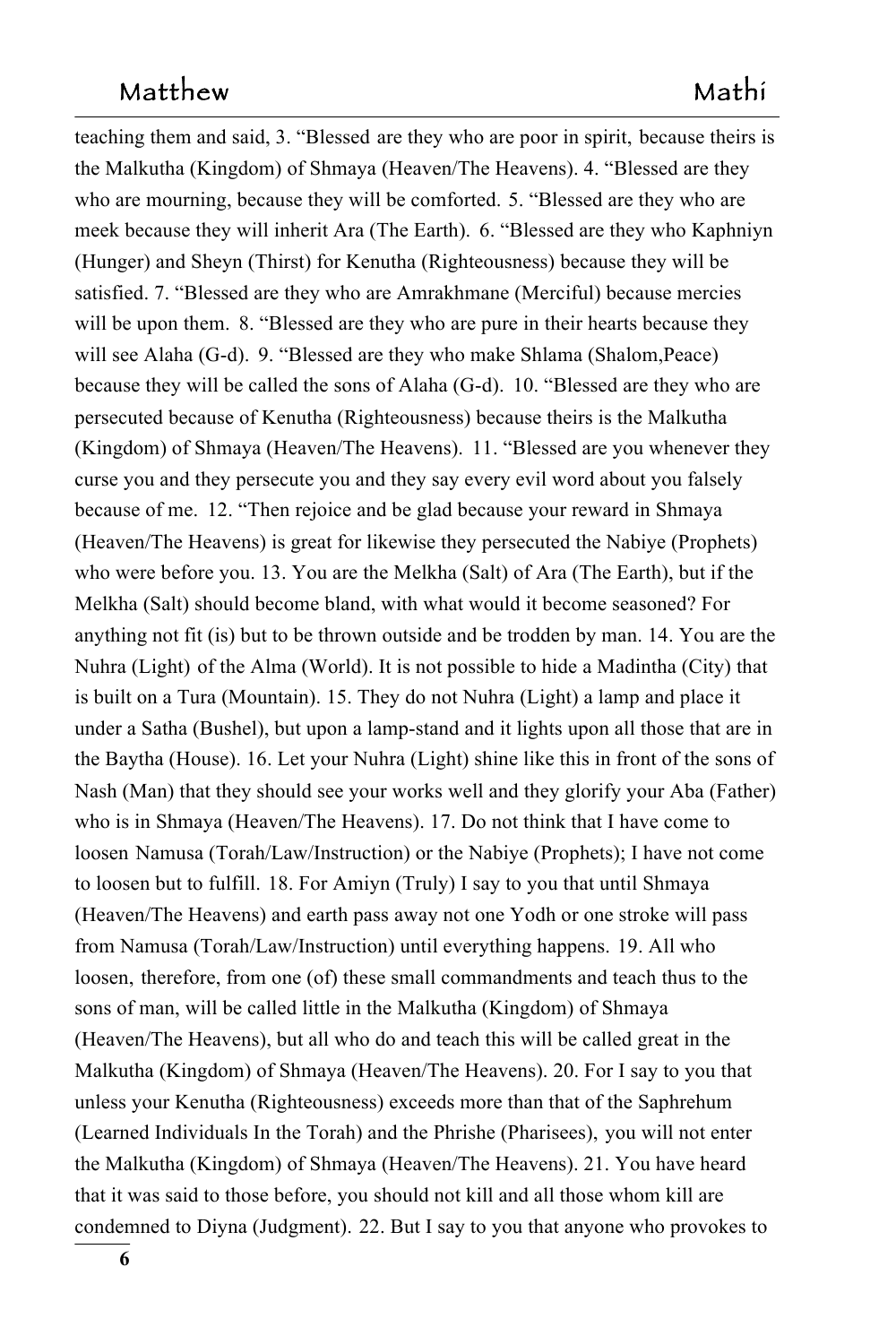anger his brother without cause, is condemned to Diyna (Judgment) and anyone who should say to his brother, I spit on you, is condemned to the Kenushtha (Synagogue/Assembly), and anyone who should say, you are a coward, is condemned to the Gehenna of Nura (fire). 23. If it is therefore that you Qared (Offer) your Qurbana (Offering) to the Madbakha (Altar) and there you should remember a certain Aktha (Grudge) your brother holds against you, 24. leave there your Qurbana (Offering) upon the Madbakha (Altar) and go first and reconcile with your brother and then come Qared (Offer) your Qurbana (Offering). 25. Be in agreement with your adversary at Namusa (Torah/Law/Instruction) while you are with him on Uhra (The Way), or else your adversary at Namusa (Torah/Law/Instruction) deliver you to the judge and the judge deliver you to the 216 officer and you be thrown into the Baytha (House) of captives. 26. And Amiyn 217 (Truly) I say to you that you will not come out from there until you pay the last 218 coin. 27. You have heard that it has been said that you should not commit adultery. 28. But I say to you that all who that looks at a Anttha (Woman) as lustfully at once has committed adultery in his heart. 29. And if your right eye stumbles you, pluck it out and cast it from you, for it is better for you that one of your members should perish and not all of your Phagra (Body) be thrown into Gehenna. 30. And if your right Ida (Hand) stumbles you, cut it off and cast it from you for it is better for you that one of your members should perish and not all of your Phagra (Body) be thrown into Gehenna. 31. It has been said that he that puts away his Anttheh (Wife) will give to her a writing of divorce. 32. But I say to you that any who puts away his 32. But I say to you that any who puts away his Anttheh (Wife) aside from a case of fornication makes her commit adultery, and he who takes a divorced Anttha (Woman) commits adultery. 33. Again you have heard commits adultery. 33. Again you have heard that it has been said to those before that you should not lie in your oath. But complete your oath to Maryah (The L-RD).  34. But I say, you should not say I swear, not by Shmaya (Heaven/The Heavens) because that is the throne of Alaha (G-d). 35. And not by Ara (The Earth) because it is the footstool that is beneath his feet, and not by Urishlim because it is the Madintha (City) of the great Malka (King). 36. And not by your head should you swear, because you are not able to make in it one part of the hair black or white. 37. But your word should be but yes, yes, no and no; anything more than these is from Biysha (Evil). **38. You have** heard that it has been said that an eye for an eye and a tooth for a tooth.  $39.$  But I say to you that you should not stand against Biysha (Evil),  but who hits you upon your right cheek, turn also to him the other. 40. And he that desires to go to court with you and take your coat, leave to him also your cloak. 41. He that compels you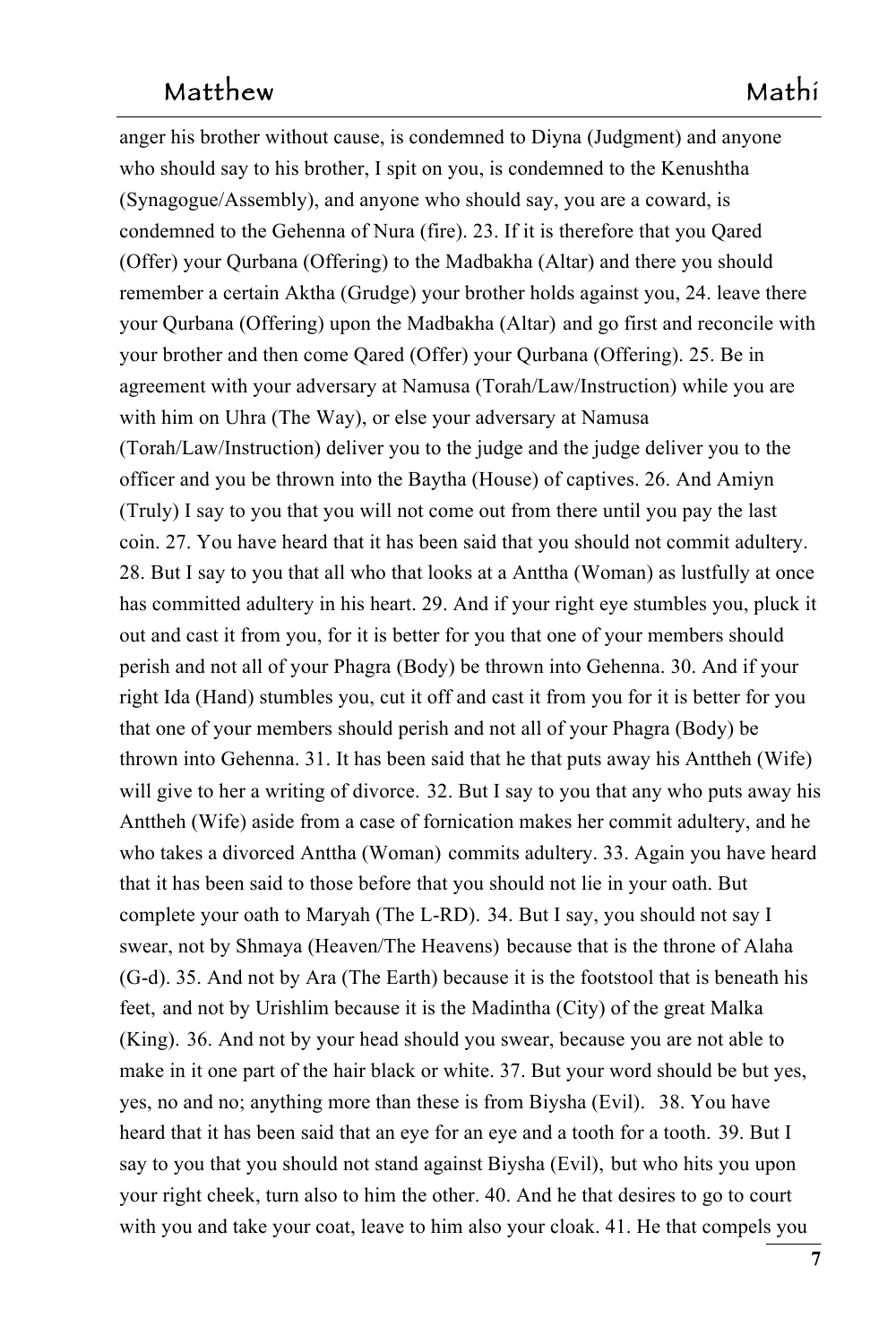to go one mile, one should proceed in venturing two with him. 42. He that asks you 242 to give to him and he desires to borrow from you, you should not deny him. 43. You have heard that it has been said to Khuba (Love) your neighbor and hate your enemy. 44. But I say to you to Khuba (Love) your enemies and bless those that curse you and do that which is pleasing to those who hate you. And pray for those that take you by force and persecute you. 45. So that you may be the sons of your 247 Aba (Father) who is in Shmaya (Heaven/The Heavens). He that raises His Shemsa (Sun) upon the good and upon the Biysha (Evil) and causes to descend His rain upon the just and the unjust. 46. For if you Khuba (Love) those that Khuba (Love) you, what reward may you have? Do not even the publicans do this? 47. And if you greet in Shlama (Shalom, Peace) only your Akhe (Brothers), what more are you doing? Do not even the publicans do this? 48. You therefore be perfect as your Aba (Father) in Shmaya (Heaven/The Heavens) who is perfect."

#### Chapter 6 255

1. "And take heed in your almsgiving so that you should not do it before the sons of 256 Nasha (Men) so that you may be seen by them for otherwise you will have no reward from your Aba (Father) who is in Shmaya (Heaven/The Heavens). 2. Therefore when you do almsgiving you should not sound a trumpet before you as do the hypocrites in the assemblies and in the Shuqe (Marketplaces) so that they are praised by the sons of Nasha (Men) and Amiyn (Truly) I say to you that they have received their reward. 3. But whenever you do almsgiving, you should not reveal what your left Ida (Hand) does to your right Ida (Hand). 4. So that your almsgiving might be in secret and your Aba (Father) who sees in secret He will reward you in open. 5. And whenever you pray you should not be like the hypocrites that Khuba (Love) to stand in the assemblies and on the corners of the Shuqe (Marketplaces) to pray that they be visible to the sons of Nasha (Men). And Amiyn (Truly) I say to 267 you that they have received their reward. 6. But when you pray enter your inner room and close your door and pray to your Aba (Father) who is in secret and your Aba (Father) who sees in secret He will reward you in open. 7. And when you pray, you should not be chatterers like the pagans, for they Sabra (Hope) that by many 271 words they will be heard. 8. Therefore, do not imitate them for your Aba (Father) knows what need you have before you ask Him. 9. Therefore, you pray like this: Our Aba (Father) in Shmaya (Heaven/The Heavens). Hallowed be thy Shimokh (Name/Personality/Character). 10. Thy Malkutha (Kingdom) come. Thy will be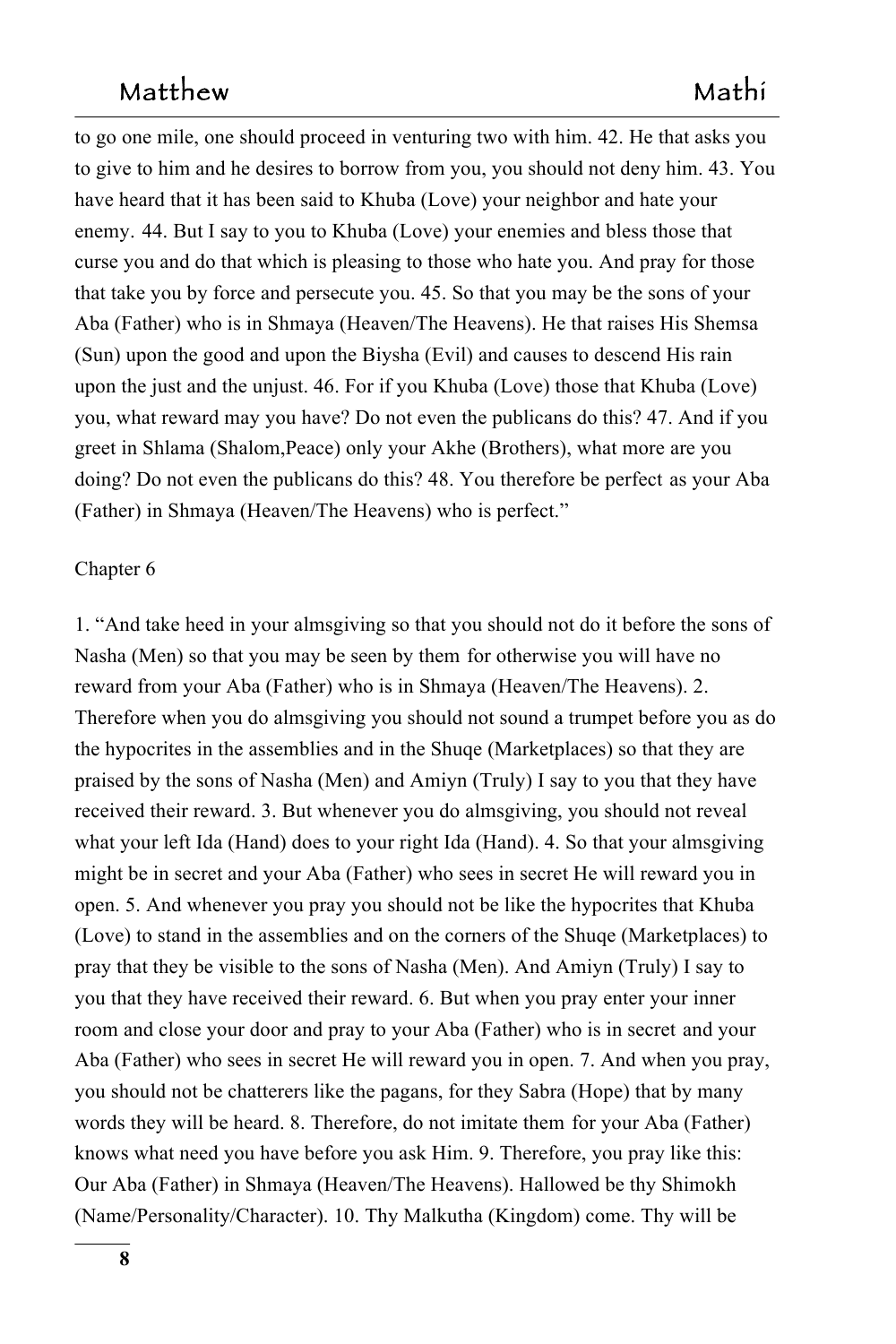done. As in Shmaya (Heaven/The Heavens) so on earth. 11. Give us the Lakhma 11. Give us the Lakhma (Bread) of our need this day. 12. And forgive us our offences as we also have forgiven those who have offended us. 13. And not bring us into trial, but deliver us from the Biysha (Evil) one, for Yours is the Malkutha (Kingdom) and the power and the glory forever and ever. 14. For if you forgive Nasha (Men) their transgressions, your Aba (Father) who is in Shmaya (Heaven/The Heavens) will also forgive you. 15. But if you do not forgive Nasha (Men), your Aba (Father) will also not forgive you your transgressions. 16. And when you fast, you should not be sad like the hypocrites for they disfigure their expression so that Nasha (Men) may see them that they are fasting. And Amiyn (Truly) I say to you that they have received their reward. 17. But whenever you fast, Mashagu (Wash) your face and anoint your head. 18. So that you will not be seen by Nasha (Men) that you are fasting, but by your Aba (Father) who is in secret, and your Aba (Father) who sees in secret, He will reward you. 19. You should not place for yourself treasure on earth where the moth and rust corrupt and where the thieves break in and steal. 20. But you place treasure in Shmaya (Heaven/The Heavens) where neither the moth nor the rust corrupt and where the thieves do not break in and they do not steal. 21. For where your treasure is, that there is also where your heart is. 22. The eye is the lamp of the Phagra (Body). If your eye, therefore, should be pure, also all your Phagra (Body) is full of Nuhra (Light). 23. But if your eye should be Biysha (Evil), all your Phagra (Body) will be Kheshuka (Darkness/Absence of Light). If therefore, 296 the Nuhra (Light) that is in you is dark, how much your Kheshuka (Darkness/Absence of Light) will be! 24. No Nash (Man) is able to serve two masters, for either he will hate one and he will Khuba (Love) the other, or he will honor one and he will treat the other with contempt. You are not able to serve Alaha  $(G-d)$  and money. 25. Because of this I say to you, you should not be anxious about your Khaye (Life/Salvation), what you will Nekul (Eat) and what you will drink and not about your Phagra (Body), what you should wear. Is not Khaye (Life/Salvation)303 more than food and the Phagra (Body) than Busha (Clothing)? 26. Behold the birds 304 in the sky that they do not sow and they do not reap and they do not gather into storehouses. And your Aba (Father) who is in Shmaya (Heaven/The Heavens) nourishes them. Are not you more than they? 27. And who among you while anxious is able to add to his stature one cubit? 28. And about Busha (Clothing), why 308 are you anxious? Consider the lilies of the Madbra (Wilderness), how they grow without toil and without spinning. 29. But I say to you, not even Shleemon in all his glory was clothed like one of these. 30. And if to the grass of the Qriytha (Field), 311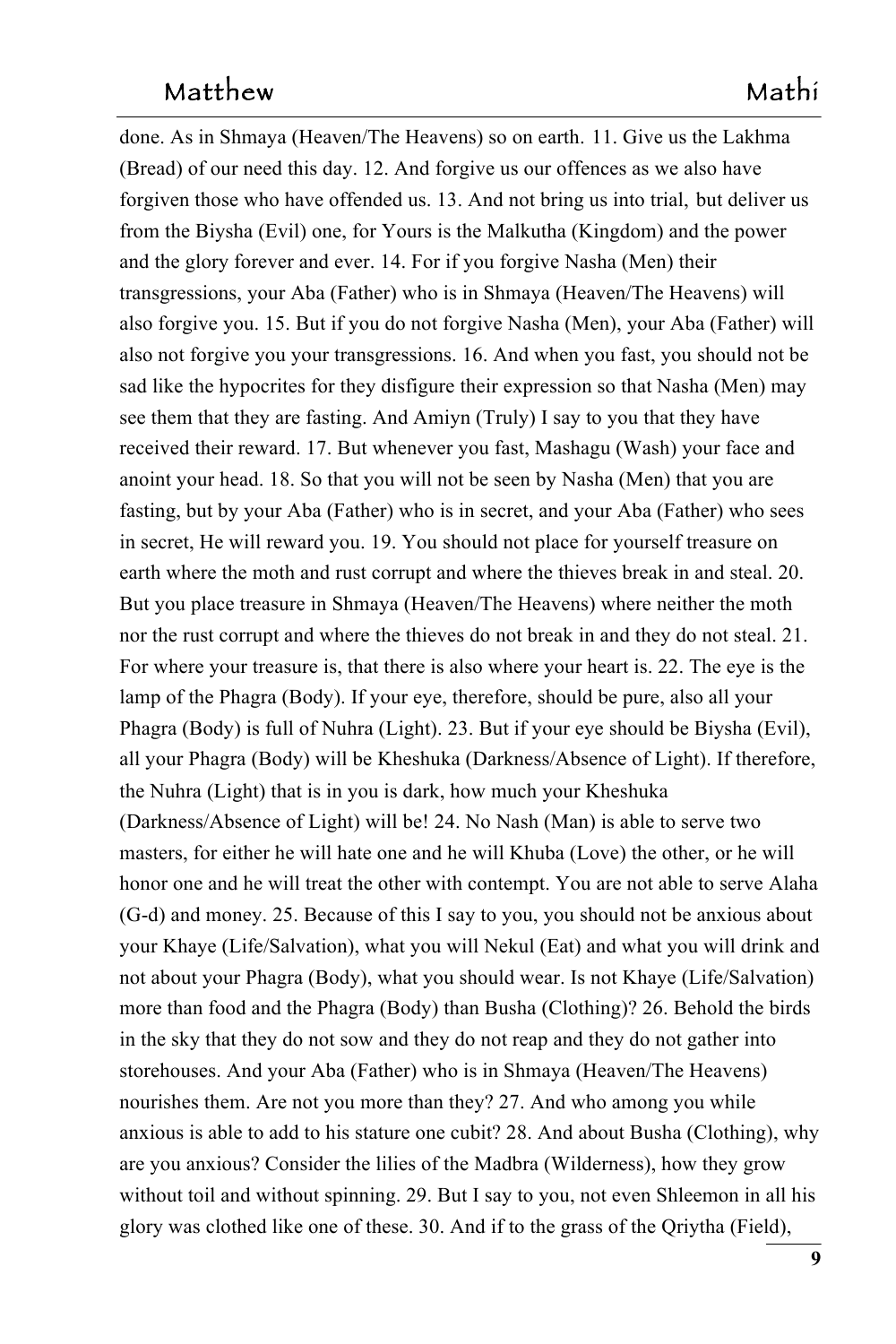that today is and tomorrow is thrown into the furnace, Alaha  $(G-d)$  like these clothes, will he not much more clothe oh you of little Haymanutha (Faith)? 31. "Therefore, do not be anxious or say, What will we eat? Or what will we drink? Or 314 what will we wear? 32. For all these things, the peoples of the Alma (World) require, and your Aba (Father) who is in Shmaya (Heaven/The Heavens) also knows that you require all these things. 33. But first seek the Malkutha (Kingdom) of Alaha (G-d) and His Kenutha (Righteousness) and all these things will be added to you. 34. Therefore, be not anxious about tomorrow for tomorrow is anxious for itself. Sufficient for the day is its Biysha (Evil)."

#### Chapter 7

1. "You should not judge that you be not judged. 2. For by the Diyna (Judgment) that you judge, you will be judged. And by the measure that you measure, it will be measured to you. 3. And why do you see the twig that is in the eye of your brother, and you not observing the beam that is in your eye? 4. Or how do you say to your brother, Allow me to remove the twig from your eye, and behold a beam is in your 326 eye? 5. Hypocrite! First remove the beam from your eye, and then decide for yourself to remove the twig from the eye of your brother. 6. You should not hang earrings on dogs and you should not place your pearls before pigs that they should not trample them by their feet and they overtake and wound you. 7. Ask, and it will be given to you. Seek, and you will find. Knock, and it will be opened to you. 8. For anyone that asks will receive, and that seeks, will find. And to him that knocks, it will be opened to him. 9. Or who among you fathers if his son asks of him for if his son asks of him for Lakhma (Bread), why would you hold out to him a rock? 10. And if he asks a Nune (Fish) of him, why would you hold out to him a snake? 11. And if, therefore, you who are imperfect know to give good gifts to your sons, how so much more your Aba (Father) who is in Shmaya (Heaven/The Heavens) will give good to those that ask Him. 12. All that, which you desire that the sons of Nasha (Men) should do for you, also like this you do to them. This is for Namusa (Torah/Law/Instruction) and the Nabiye (Prophets). 13. Enter by the straight door, for wide is the door and broad is the road that leads to destruction, and many are they, those that go in it. 14. How narrow the door and straight the road that leads to Khaye (Life/Salvation), and few are they, those that find it. 15. Beware of Nabiye Nagale (Liars/False Prophets) (Prophets) that come among you in the Busha (Clothing) of lambs, but from within are ravenous wolves. 16. But you will know them by their fruits. Why do Nasha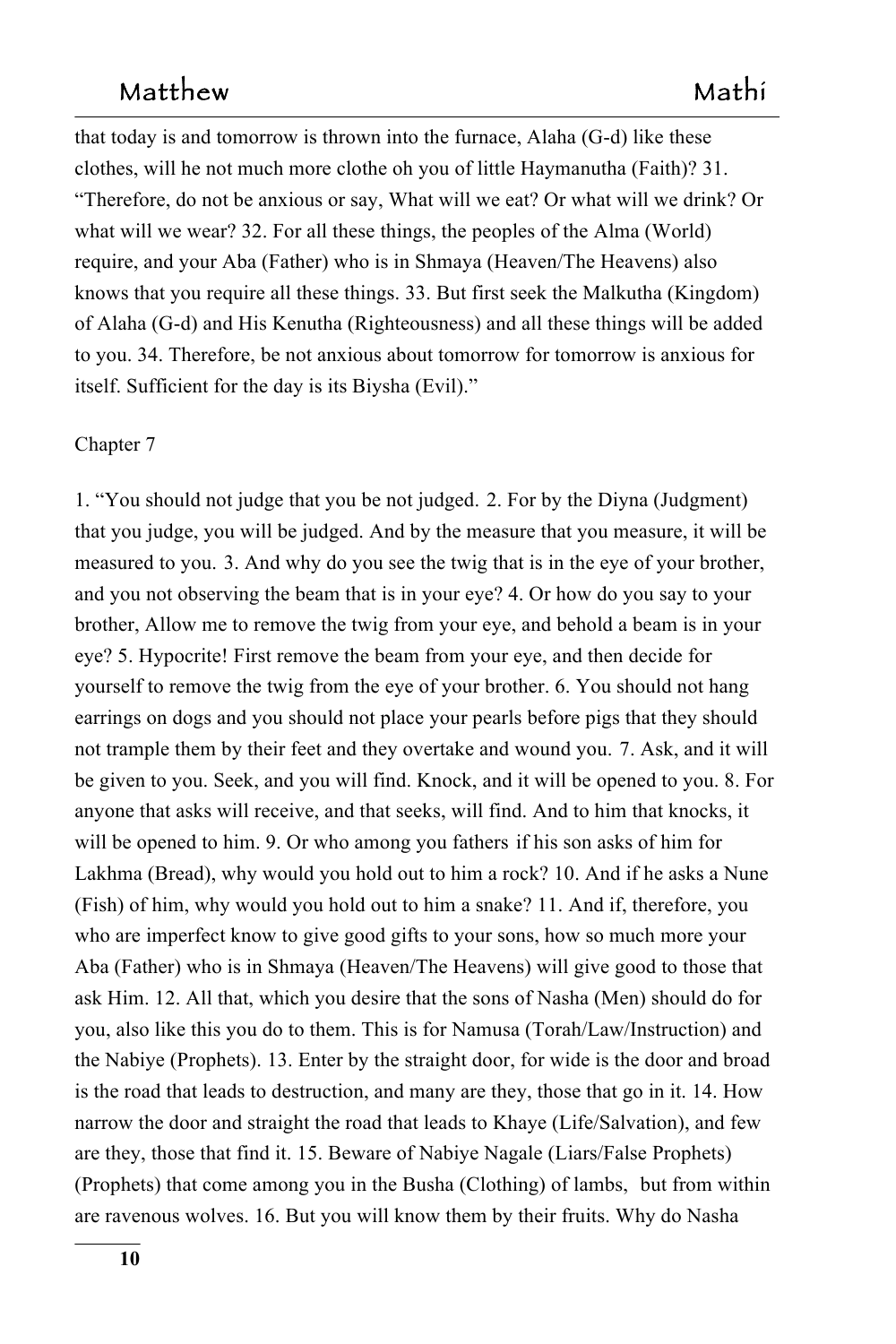(Men) pick grapes from thorns or figs from thistles? 17. Like this every good tree bears pleasing fruit, but an Biysha (Evil) tree bears Biysha (Evil) fruit. 18. A good tree is not able to bear Biysha (Evil) fruit, and an Biysha (Evil) tree cannot bear 348 good fruit. 19. Every tree that does not bear good fruit will be cut and thrown in the Nura (fire). 20. Therefore, by their fruits you will know them. 21. It will not be that just anyone who says to me "My Maran (Master/Lord), my Maran (Master/Lord)!" Will enter the Malkutha (Kingdom) of Shmaya (Heaven/The Heavens), but whoever does the will of Abi (My Father) who is in Shmaya (Heaven/The Heavens). 22. Many will say to me in that day, "My Maran (Master/Lord), my Maran (Master/Lord)! By your Shimokh (Name/Personality/Character), have we not prophesied? And by your Shimokh (Name/Personality/Character) have we cast out 356 Shide (Demons/Evil Entities)? And by your Shimokh (Name/Personality/Character) 357 have we done many Athwatha (Miracles/Wonderous Signs)? 23. And then I will profess to them, that from everlasting, I have not known you. Depart from me, you workers of iniquity! 24. Anyone, therefore, who hears my words, these, and does them, will be likened to a Gabra Khakima (Wise Man) who built his Baytha 361 (House) upon a stone. 25. And descended the rain, and came the rivers, and blew the Rukhe (Winds), and they beat on the Baytha (House) and it did not fall, for its foundation was laid upon a stone. 26. And anyone who hears my words, these, and does them not, will be likened to a Gabra Sakla (Foolish Man) that built his Baytha (House) upon Khala (Sand). 27. And descended the rain, and came the rivers, and 366 blew the Rukhe (Winds), and they beat on the Baytha (House) and it fell, and its fall was great." 28. And it happened that when Yeshua finished these words, the Kenshe (Crowds) marveled at his teaching. 29. He would teach them as an authority, and not as their Saphrehum (Scribes/Learned Individuals In the Torah) and the Phrishe 370 (Pharisees).

#### Chapter 8

1. And when he descended from the Tura (Mountain), large Kenshe (Crowds) followed him. 2. And behold a certain Garba (Leper) came and worshipped him and said, "If you my Maran (Master/Lord) desire, you are able to make me clean." 3. And Yeshua stretched out his Ida (Hand) and touched him and said. " I desire, be 376 clean." And in that moment his Garbeh (Leprosy) was cleansed. 4. And Yeshua said to him, "Why look to telling a man, rather show yourself to the priests and Qared (Offer) the Qurbana (Offering) as Mushe (Moshe/Moses) commanded for their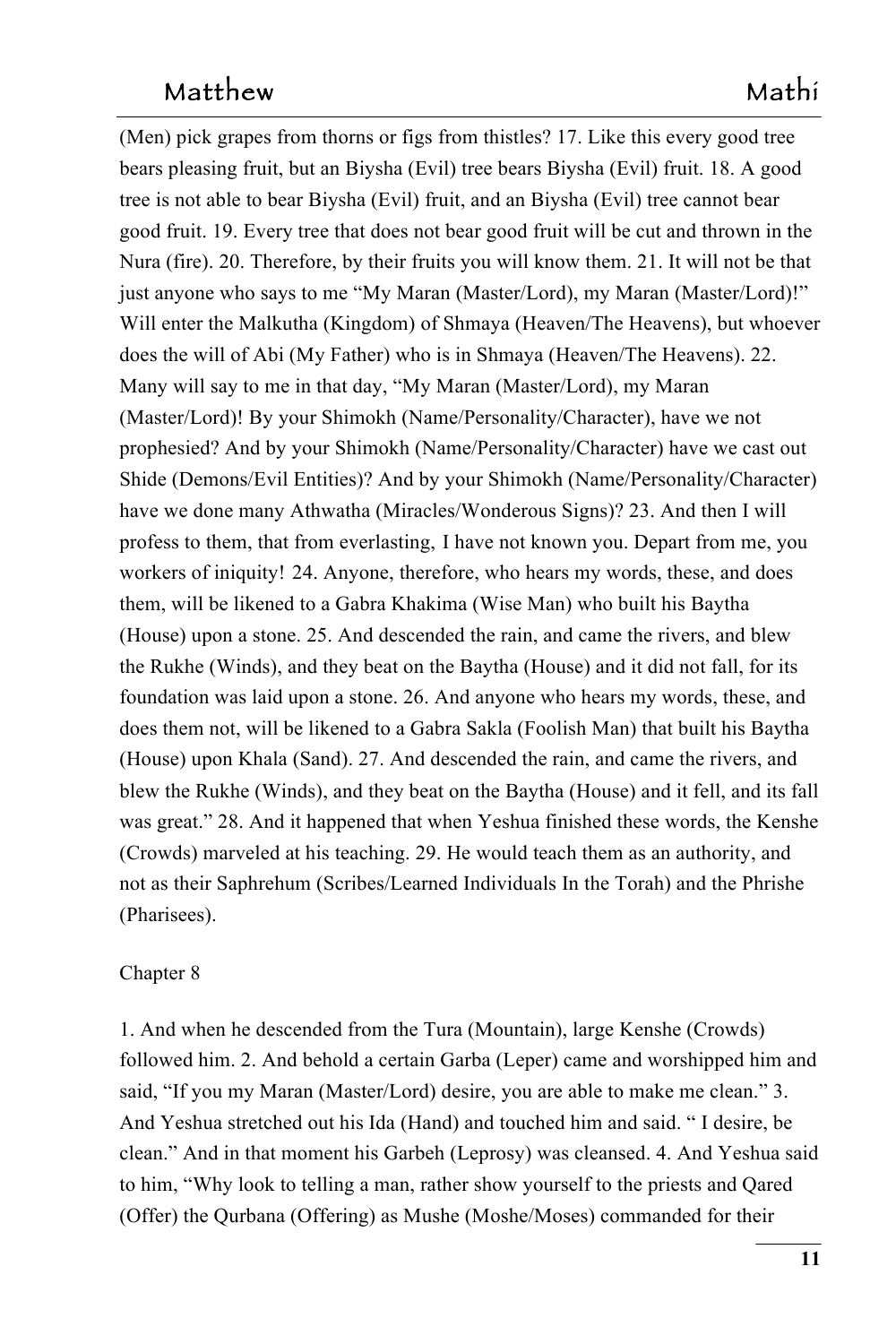testimony." 5. And when Yeshua entered Capurnakhum, a certain Qentruna (Centurion) approached him and was beseeching him, 6. and he said, "My Maran" (Master/Lord), Talayi (My Boy) is lying at home and is paralyzed and seriously in pain." 7. Yeshua said to him, "I will come and heal him." 8. The Qentruna (Centurion) answered and said, "My Maran (Master/Lord), I am not worthy that you should enter under my roof, but only say the word, and Talayi (My Boy) will be healed. 9. For I am also a Nash (Man) that is under authority, and there are under my Ida (Hand) soldiers, and I say to this one 'go' and he goes, and to the other 387 'come' and he comes, and to my Mashamshana (Servant) to do this, and he does it." 388 10. And when Yeshua heard this, he was amazed and said to those that had come with him; "I say Amiyn (Truly) to you that not even in Israel have I found have I found Haymanutha (Faith) like this. 11. And I say to you that many will come from the East and from the West and will recline with Avraham, Yitz'chak, and Ya'akov in the Malkutha (Kingdom) of Shmaya (Heaven/The Heavens), 12. but the children of the Malkutha (Kingdom) will be cast into outer Kheshuka (Darkness/Absence of Light). There will be weeping and gnashing of teeth." 13. And Yeshua said to the 13. And Yeshua said to the Qentruna (Centurion), "As you have believed, it will be to you." And his boy was healed in that moment. 14. And Yeshua came to the Baytha (House) of Shimon and saw his mother-in-law who was lying down and a fever had seized her. 15. And he touched her Ida (Hand) and the fever left her, and she arose and was serving him. 16. And when it became Ramsha (Evening), they brought him many possessed and he cast out their Shide (Demons/Evil Entities) by a Miltha (Word/Manifestation), and all of those that were badly afflicted he healed them. 17. So that might be fulfilled which was spoken through Yesha'yahu the prophet who said, "He will take our sorrows and our illnesses he will bear." 18. And when Yeshua saw the many Kenshe (Crowds) that were surrounding him, he commanded that they depart to the other side. 19. And a certain scribe approached him and said to him, "Rabbi, I will 406 follow after you to wherever you will go. 20. Yeshua said to him, "The Thale (Foxes) they have holes and the birds of Shmaya (Heaven/The Heavens) nests, but the Breh d'Nasha (Son of Man/Son of Adam/Son of Mankind) has nowhere he should lay his head." 21. And another from his Talmiyde (Disciples) said to him, "My Maran (Master/Lord), allow me to first go bury Abi (My Father)." 22. But Yeshua said to him, "Come follow me and leave Mithe (The Dead) to bury their dead." 23. And when Yeshua went up into a Sphintha (Ship/Boat), his Talmiyde (Disciples) went up with him. 24. And behold a great tempest was in the Yama (Sea) so that the ship was covered by the Galle (Waves). Now, Yeshua was asleep,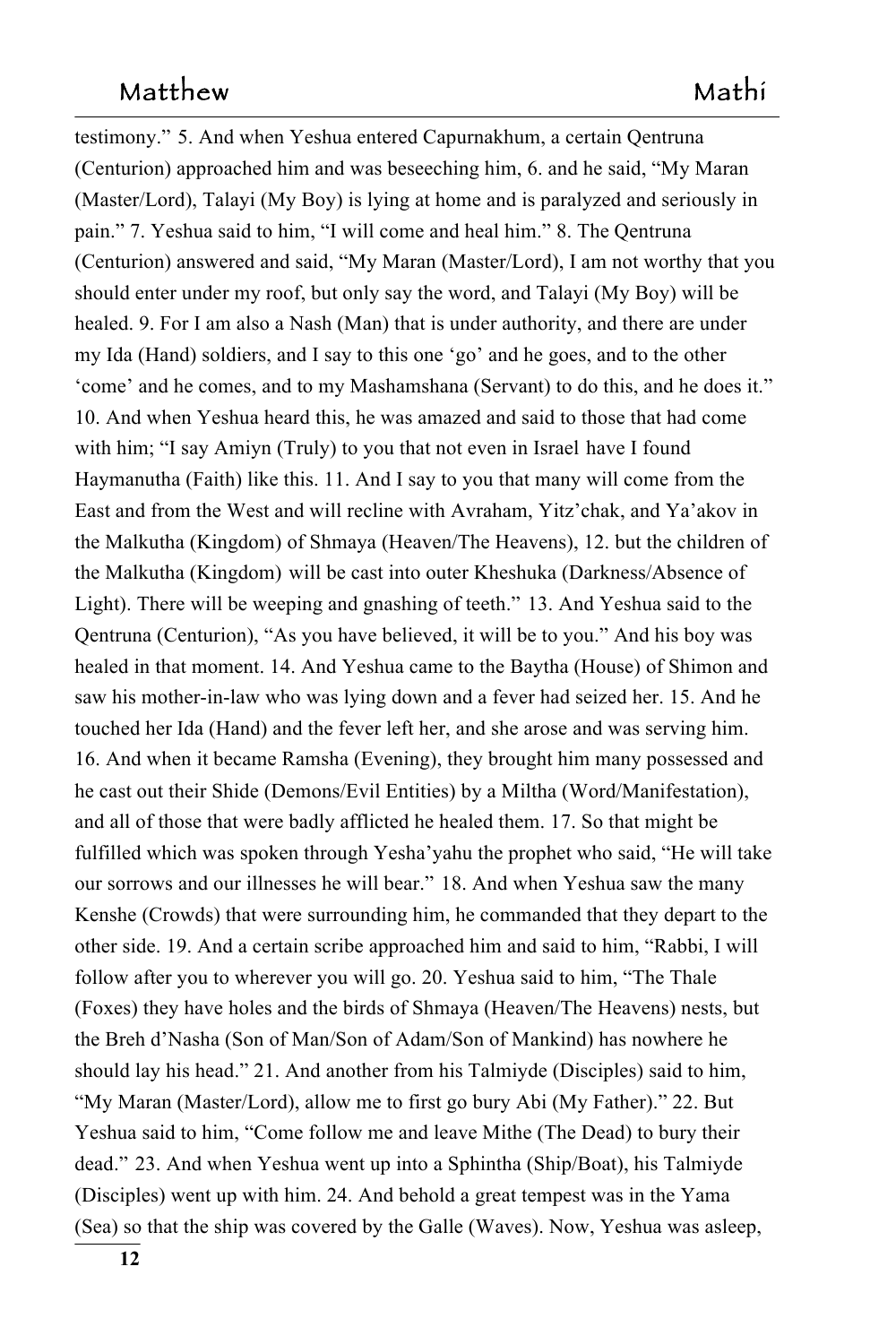and his Talmiyde (Disciples) approached him, woke him, and said to him, 25. "Deliver us our Maran (Master/Lord). We are perishing! 26. Yeshua said to them, "Oh you of little Haymanutha (Faith)! Why are you fearful?" Then he got up and 418 rebuked the wind and the Yama (Sea), and there was a great calm. 27. And the Nasha (Men) were amazed and said, "Who is this that the Rukhe (Winds) and these that obey him?" 28. And when Yeshua came to the other side, to the place of Gadarenes, two very Biysha (Evil) Daywane (Possessed Ones) met him who was 422 coming out from the cemetery, so that no Nash (Man) was able to cross over by that way. 29. And they cried out and said, "What do we have to do with each other Yeshua, son of Alaha (G-d)? Have you come here before the time to torment us?" 30. And there was a distance from them a large herd of Khaziyre (Pigs/Swine) that 426 was feeding. 31. And these Shide (Demons/Evil Entities) were beseeching and said to him, "If you cast us out, allow us to go to the herd of Khaziyre (Pigs/Swine).   $32.$ Yeshua said to them "Go," and at once they went out and entered into the Khaziyre (Pigs/Swine), and that entire herd went straight over a Shaqiypha (Cliff) and fell into the Yama (Sea), and they died in the Yama (Sea). 33. And those who were herding fled and went to the Madintha (City) and revealed everything that happened, and about those possessed. 34. And out went the entire village to meet with Yeshua, and when they saw him, they beseeched him to depart from their borders.

### Chapter 9

1. And he went up into a ship and crossed over and came to his Madintha (City). 2. And they brought him a paralytic that lay on a pallet. And Yeshua saw their Haymanutha (Faith) and said to the paralytic, "Take heart, my son, your Khatahe (Sins) are forgiven." 3. But some of the Saphrehum (Scribes/Learned Individuals In 440 the Torah) said to themselves, "This one blasphemes!" 4. But Yeshua knew their thoughts and said to them, "Why do you think Biysha (Evil) in your heart? 5. For what is easier to say, that you are forgiven, or to say arise, Halek (Walk/Fulfill Commandments Rabbinically)? 6. But that you know that the Breh d'Nasha (Son of Man/Son of Adam/Son of Mankind) has authority to forgive Khatahe (Sins) on earth," he said to that paralytic, "Arise, take your pallet and go to your Baytha (House)." 7. And he arose and went to his Baytha (House). 8. And when they saw the Kenshe (Crowds), they were frightened and they gave glory to Alaha (G-d) who gives authority such as this to the sons of Nasha (Men). 9. And when Yeshua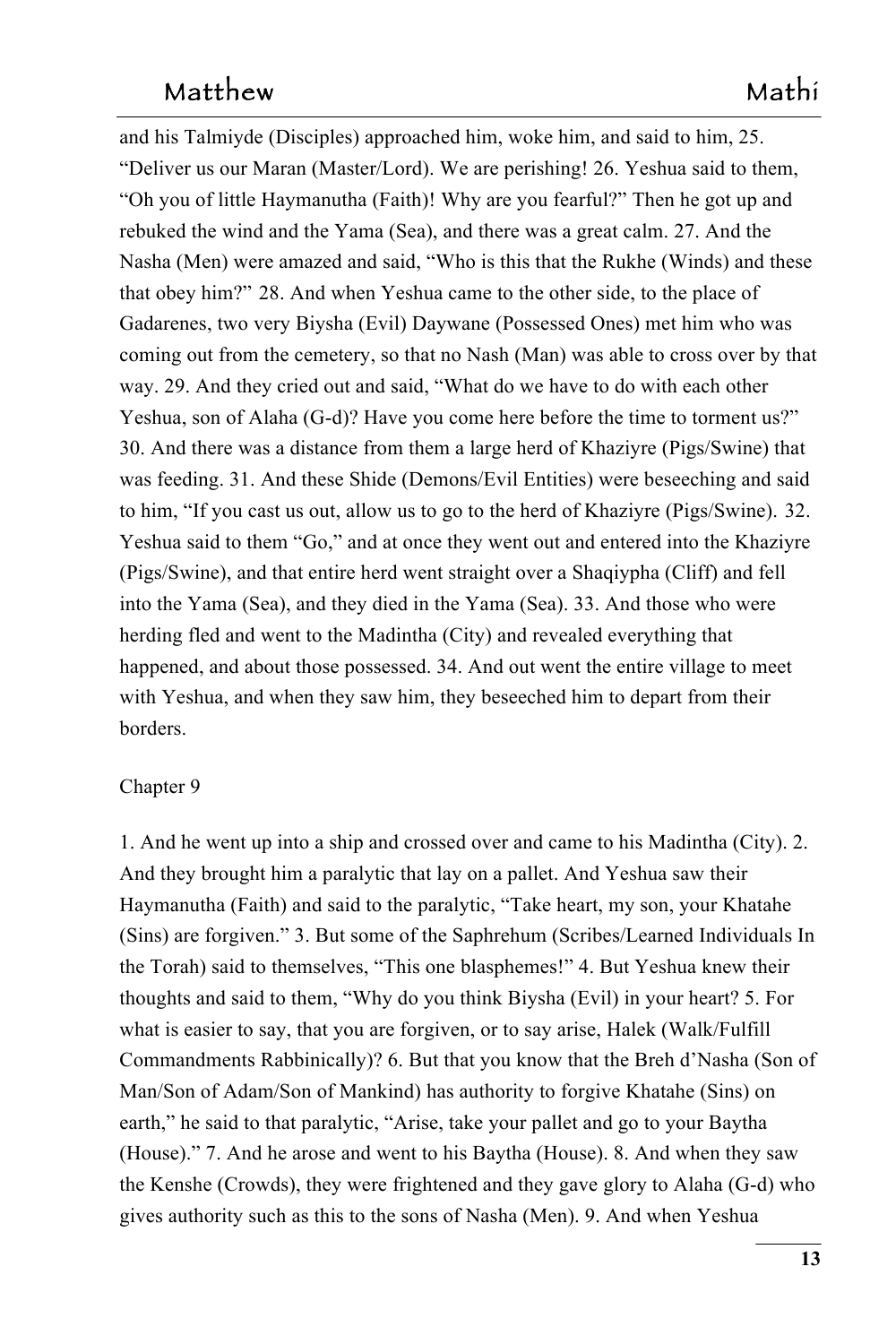crossed over from there he saw a Nash (Man) who sat at the customs Baytha (House) whose name was Mattai, and he said to him "Come follow me." And he arose and went following him. 10. And when they reclined in the Baytha (House), 452 there came tax collectors and sinners, and many reclined with Yeshua and with his Talmiyde (Disciples). 11. And when the Phrishe (Pharisees) saw this, they said to the Talmiyde (Disciples) "Why your Maran (Master/Lord) dines with sinners and Makse (Tax Collectors)?" 12. But when Yeshua heard, he said to them, "The healthy are not in need of a doctor, rather those that are badly afflicted. 13. Go learn what this means: I require Khanana (Mercy), and not Qurbanak (Offering/Sacrifice), for I came not to call on the Zadiyqe (Righteous One), rather on the sinners." 14. Then the Talmiyde (Disciples) of Yukhanan approached him and said, "Why do we and the Phrishe (Pharisees) fast much, and your Talmiyde (Disciples), they do not 461 fast?" 15. Yeshua said to them, "Why? The sons of the wedding-feast are not constrained to fast as long as the bridegroom is with them, but the days are coming when the bridegroom will be taken from them, and then they will fast. 16. No Nash (Man) places a new patch on a worn out garment or else its seam should tear away from that garment, and the hole will be greater. 17. And they do not place new Khamra (Wine) in worn-out wineskins or else the wineskins should rip and the wineskins are destroyed and the Khamra (Wine) should pour out. Rather, they place new Khamra (Wine) in new wineskins, and both of them are preserved." 18. And when he was saying these things, a certain ruler came to them, approached, worshipped, and said to him, "My daughter is dead. Only come place your Ida (Hand) on her, and she will live. 19. And Yeshua and his Talmiyde (Disciples) arose and went and followed him. 20. And behold, a Anttha (Woman) whose Badmeh (Blood) was flowing twelve years came from behind him and touched the edge of his clothes. 21. For she was saying to herself "If even I touch only his garment, I will be healed." 22. And Yeshua turned around and saw her and said to 476 her, "Be comforted my daughter, your Haymanutha (Faith) has made you alive." And the Anttha (Woman) was healed from that moment. 23. And Yeshua came to the Baytha (House) of the ruler and saw the wailers and the Kenshe (Crowds) who 479 were in an uproar, 24. And said to them "Go away for the girl is not dead, but is asleep." And they were laughing at him. 25 And when he dismissed the crowd, he went in, took her by the Ida (Hand) and the girl arose. 26. This news went out in all the land. 27. And when Yeshua departed from there, two blind Nasha (Men) followed him crying and saying, "Have Khanana (Mercy) on us son of David." 28. And when he came to the Baytha (House), those blind Nasha (Men) approached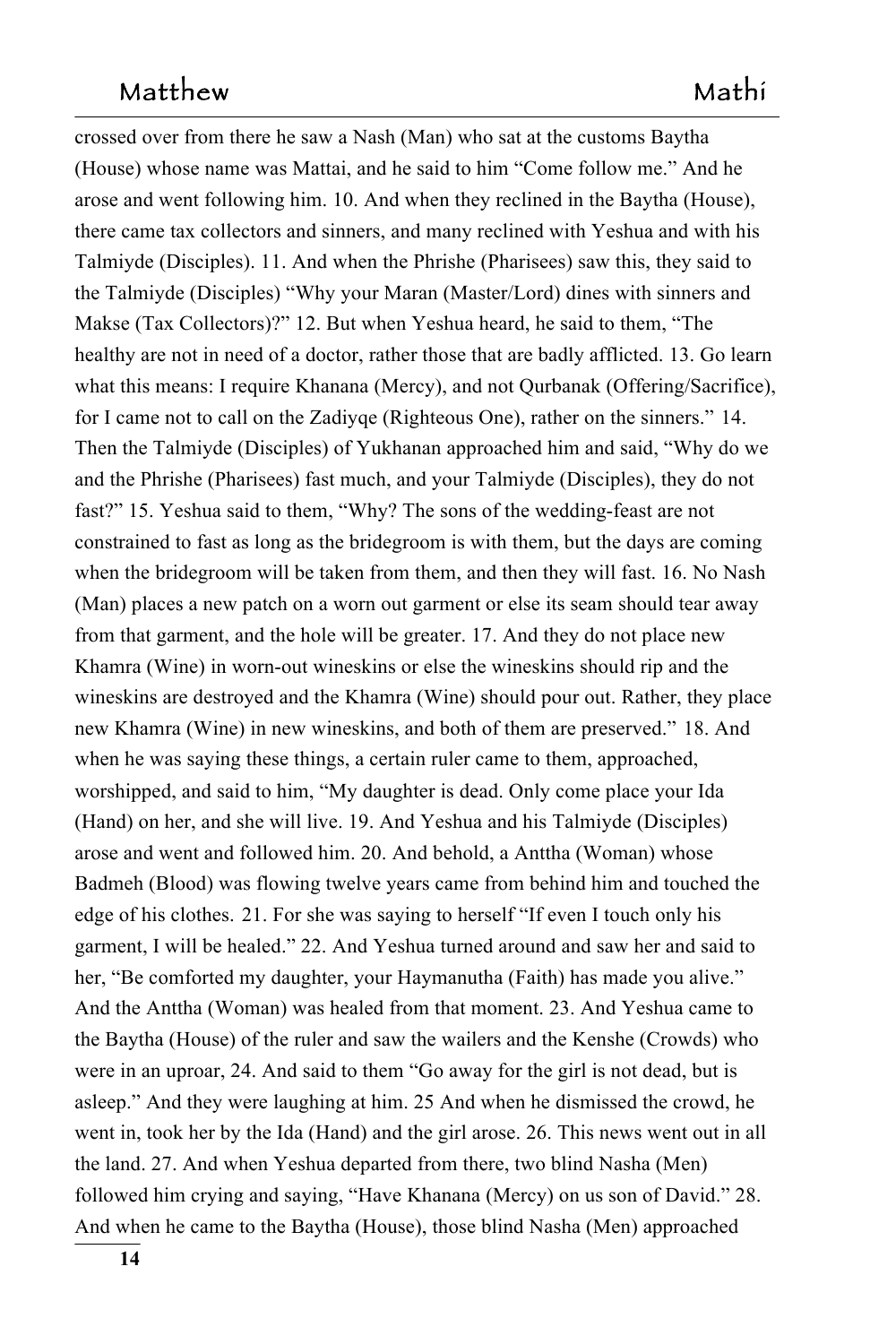him. Yeshua said to them, "Do you believe that I am able to do this?" They said to him, "Yes, our Maran (Master/Lord)." 29. Then he touched their eyes and said, "As you believed let it be to you." 30. And at once their eyes were opened and Yeshua admonished them, "See that no Nash (Man) should know!" 31. But they went out and spread his fame in all that country. 32. And when Yeshua went out, they brought a mute to him that had a demon in him. 33. And after the demon went out, that mute spoke and the Kenshe (Crowds) were amazed and they said, "Such has 492 never been seen in Israel before." 34. But the Phrishe (Pharisees) were saying, "He cast out Shide (Demons/Evil Entities) by the chief of Shide (Demons/Evil Entities)." 35. And Yeshua was going around in all the cities and in the villages and would teach in their assemblies and would preach the Sabra (Hope) of the Malkutha 496 (Kingdom), and would heal all their diseases and all their afflictions. 36. And when Yeshua saw the Kenshe (Crowds), he had compassion on them that were weary and were scattered like sheep that have not a shepherd. 37. And he said to his Talmiyde (Disciples) "The harvest is great and the workers few. 38. Ask, therefore, the Maran (Master/Lord) of the harvest that he should send workers in his harvest."

#### $Chapter 10$

1. And he called on his twelve Talmiyde (Disciples) and gave them authority over unclean spirits, that they may cast them out, and to heal every affliction and disease. 2. Now of the twelve Shlichim, their names are these. The first is Shimon, who is called Keefa, and Andraus his brother, and Ya'akov the son of Zawdee, and Yukhanan his brother, 3. and Peleepos and (Nathaniel) Bar- Tulmay, and Tooma and Mattai the tax collector and Yaqub Bar Khalpai and Lewi who is called Taddi. 4. And Shimon the Canaanite, and Yehuda Skaryota, he that betrayed him. 5. Yeshua sent these twelve and commanded them and said, "Do not go by Uhra (The Way) of the heathen, and do not enter the cities of the Samaritans. 6. But you go, rather, to the sheep that are lost from the Baytha (House) of Israel. 7. And when you go, preach and say that the Malkutha (Kingdom) of Shmaya (Heaven/The Heavens) is near. 8. Heal Kriyhe (The Sick). Cleanse the lepers. Cast out Shide (Demons/Evil Entities). Freely you have received, freely give. 9. Do not accumulate gold, nor 515 silver, nor brass in your purses, 10. Nor a wallet for the road, nor two coats, nor shoes, nor staff. A worker is worthy of his food. 11. And into whatever Madintha (City) or village in which you enter, you ask who is worthy in it, and there stay until you depart. 12. And when you enter into a Baytha (House), ask its Shlama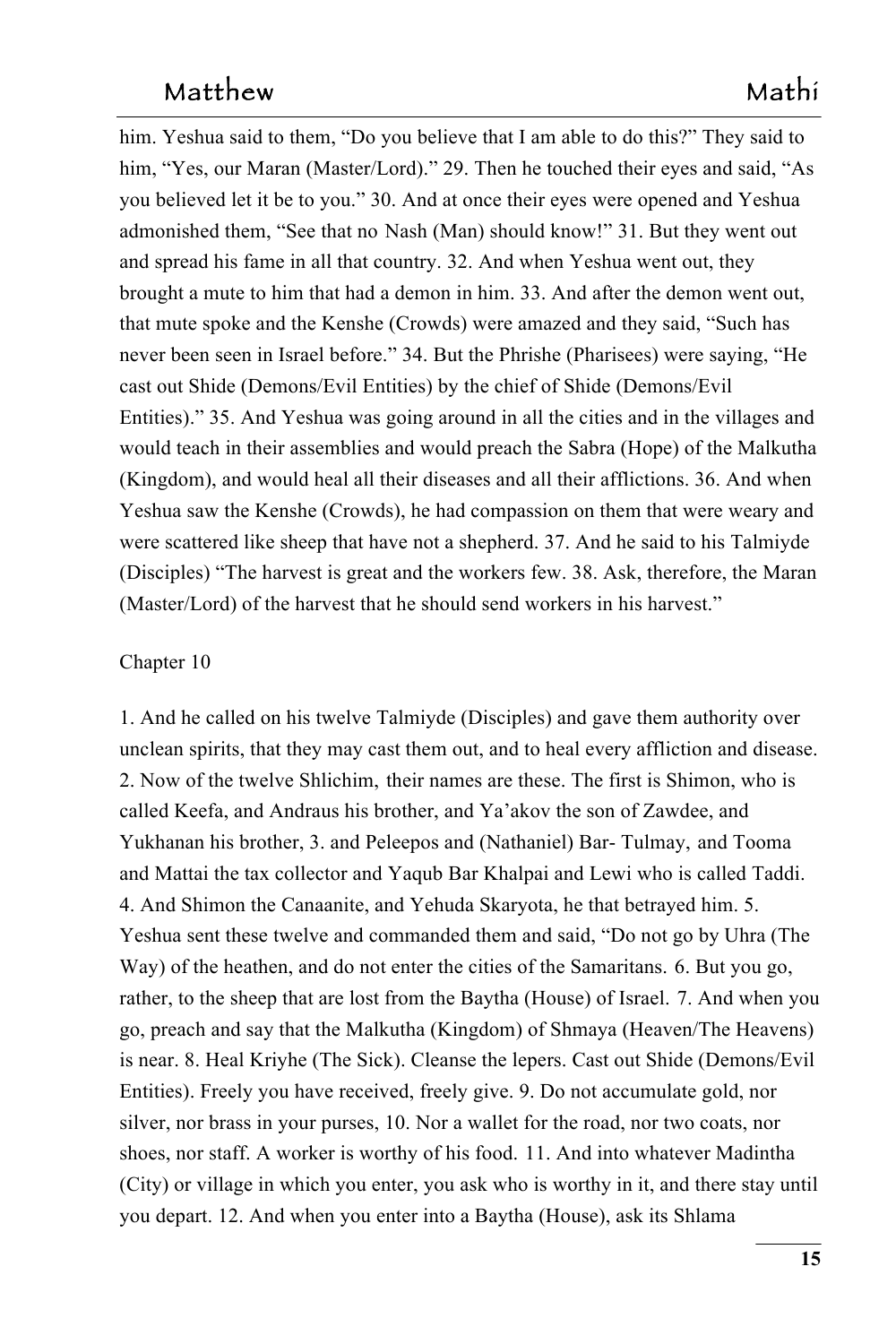(Shalom, Peace) for that Baytha (House). 13. And if the Baytha (House) is worthy, your Shlama (Shalom, Peace) will come upon it, but if is not worthy, your Shlama (Shalom, Peace) will return upon you, 14. And whoever does not receive you, and does not hear your words, when you depart from the Baytha (House), or from that village, shake off the dust from your feet. 15. And Amiyn (Truly) I say to you that to the land of Sadom and of Ammorah, it will be more tranquil in the Day of Diyna (Judgment) than for that Madintha (City).  $16$ . Behold, I send you as lambs among wolves. Therefore, be wise as Khuwatha (Serpents/Snakes) and harmless as doves. 17. And beware of the sons of Nasha (Men). For they will deliver you to the Baytha (House) of Diyna (Judgment) and in their assemblies they will scourge you. 18. And they will take you before Malke (Kings) and governors for my sake, for a testimony of them and of the Gentiles. 19. And whenever they deliver you up, do not be concerned how or what you will say. For in that hour, it will be given to you what you should say. 20. For it will not be you speaking, rather the spirit of your Aba (Father) speaking through you. 21. And brother will deliver his brother to death, and a Aba (Father) his son. And children will rise up against their parents and kill them. 22. And all Nasha (Men) because of my Shimokh (Name/Personality/Character) will hate you, but whomever that endures until the end, he will live. 23. But when they persecute you in this Madintha (City), you flee to another. For Amiyn (Truly) I say to you that you will not complete all the cities of the Baytha (House) of Israel until the Breh d'Nasha (Son of Man/Son of Adam/Son of Mankind) will come. 24. There is no disciple that is greater than his Maran (Master/Lord), nor a Mashamshana (Servant) his Maran (Master/Lord). 25. It is sufficient for a disciple to be like his Maran (Master/Lord), and a Mashamshana (Servant) like his Maran (Master/Lord). If the Maran (Master/Lord) of the Baytha (House), whom they call Beelzebub, how much more the sons of his Baytha (House). 26. Therefore, do not have fear of them, for there is not anything that is covered that will not be revealed, and that is hidden that will not be known. 27. What I say to you in Kheshuka (Darkness/Absence of Light), you say it in the Nuhra (Light), and what you hear with your ears, you preach upon the rooftops. 28. And do not have fear of those who kill the Phagra (Body), but are not able to kill the Naphshak (Soul/Inner Being). Rather, have fear more so of Him who is able to destroy the Naphshak (Soul/Inner Being) and the Phagra (Body) in Gehenna. 29. Are not two sparrows sold for a penny, and not one of them falls to earth without your Aba (Father). 30. But of you, 553 even all the hairs of your head are numbered. 31. Therefore, do not be afraid; you are more important than many sparrows. 32. Whoever, therefore, that confesses me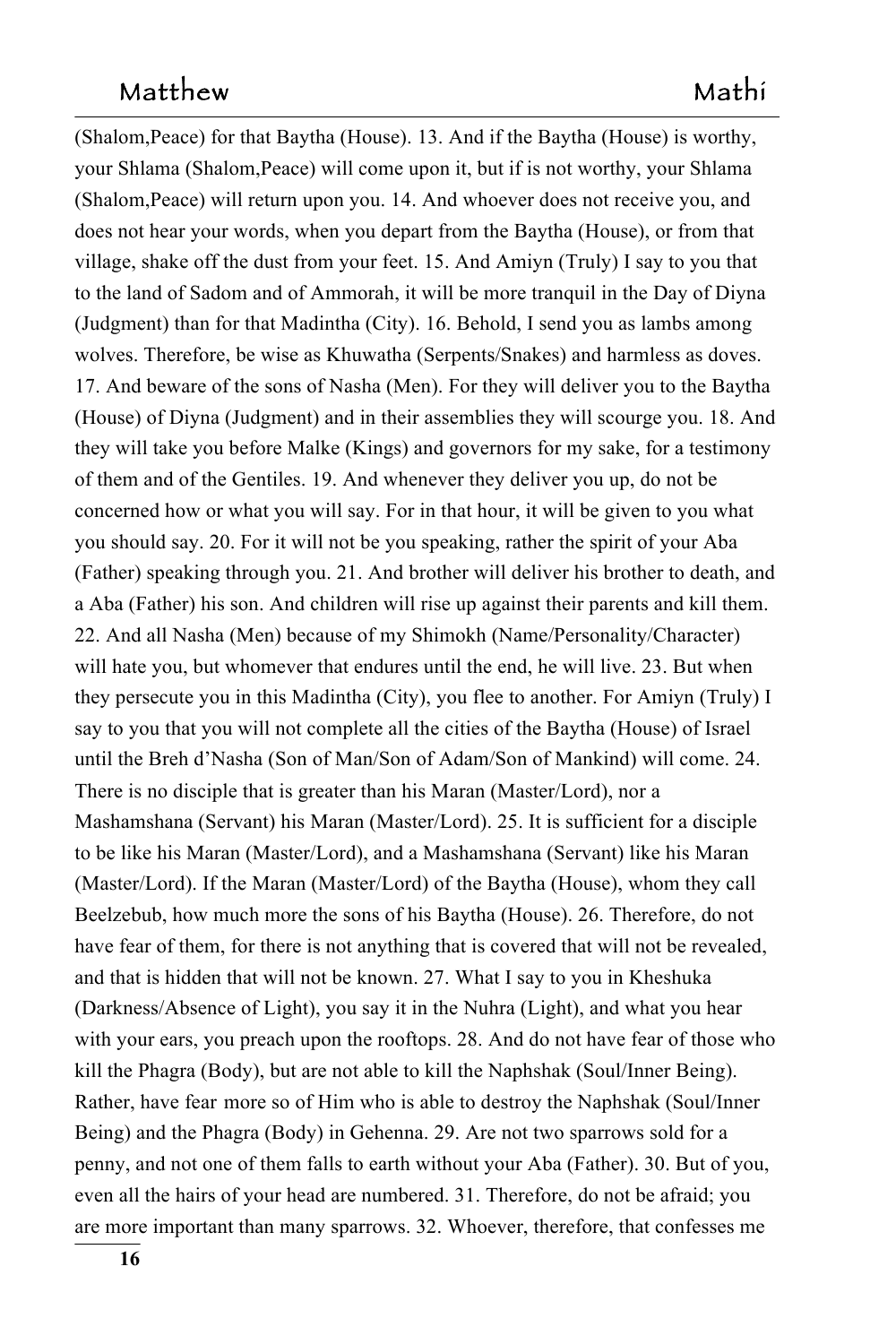before the sons of Nasha (Men), he also I (will confess) before Abi (My Father) who is in Shmaya (Heaven/The Heavens). 33. But whoever denies me before the sons of Nasha (Men), he will I also deny before Abi (My Father) who is in Shmaya (Heaven/The Heavens). 34. Do not think that I have come to bring calm on earth. I have not come to bring calm, rather a sword. 35. For I have come to divide a Nash (Man) from his Aba (Father), and a girl from her mother; and a daughter-in-law from her mother-in-law. 36. And the adversaries of a Nash (Man) will be his household. **37**. Whoever loves Aba (Father) or mother more than me is not worthy of me. And whoever loves son or daughter more than me is not worthy of me. 38. And anyone that does not take up his staff and come and follow me is not worthy of me. 39. Whoever finds his Naphshak (Soul/Inner Being) will lose it, and whoever 566 loses his Naphshak (Soul/Inner Being) for my sake will find it. 40. Whoever accepts you, accepts me, and whoever that accepts me, whom I send accepts him. 41. Whoever accepts a prophet in the Shimokh (Name/Personality/Character) of a prophet a reward of a prophet will he receive. And whoever accepts a Zadiyqe (Righteous One) in the Shimokh (Name/Personality/Character) of a Zadiyqe (Righteous One), a reward of a Zadiyge (Righteous One) will receive. 42. And anyone who gives only a Kasa (Cup) of cold Maya (water(s)) to drink to one of these little ones, in the Shimokh (Name/Personality/Character) of a disciple, Amiyn (Truly) I say to you that he will not lose his reward."

### Chapter 11

1. And it was when that Yeshua finished commanding his twelve Talmiyde (Disciples), he departed from there to teach and to preach in their cities. 2. And when Yukhanan heard in the Baytha (House) of prisoners the works of the Meshikha (Messiah/Annointed One), he sent word through his Talmiyde (Disciples). 3. And said to him, "Are you he who will come, or are we to expect another?" 4. Yeshua answered and said to them, "Go relate to Yukhanan that you have heard and have seen. 5. The blind are seeing, and the lame are walking, and the lepers are cleansed, and the deaf are hearing, and Mithe (The Dead) are rising, and 5844 the poor are given Sabra (Hope). 6. And blessed is he that is not offended in me." 7. And when they left, Yeshua started to speak to the Kenshe (Crowds) concerning Yukhanan, "What did you go out to the Madbra (Wilderness) to see? A reed that was shaken by the wind? 8. And if not, what did you go out to see? A Nash (Man) that was wearing soft robes? Behold, those that are wearing soft things are among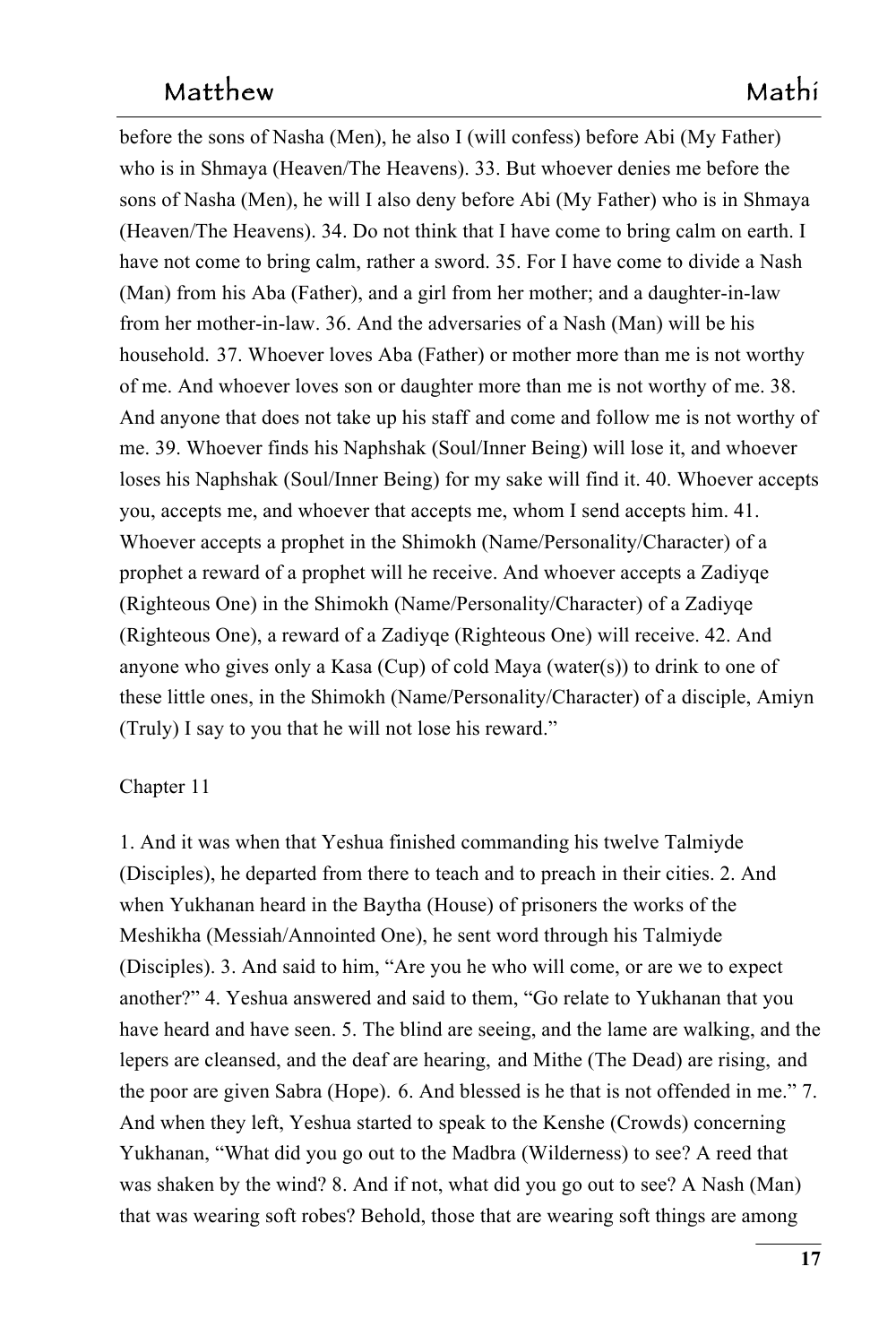Malke (Kings). 9. And if not, what did you go out to see? A prophet? Yes! I say to you, and more than a prophet. 10. For this is about whom it is written that 'Behold I send my Messenger before your face that he might establish Uhra (The Way) before you.' 11. Amiyn (Truly) I say to you that not before has anyone born of a Anttha (Woman) been greater than Yukhanan Mamdana (John the Immerser/John the Baptist), but even the least in the Malkutha (Kingdom) of Shmaya (Heaven/The Heavens) is greater than he. 12. From the days of Yukhanan Mamdana (John the Immerser/John the Baptist) until now, the Malkutha (Kingdom) has suffered violence, and the violent are robbing it. 13. For all the Nabiye (Prophets) and Namusa (Torah/Law/Instruction) have prophesied until Yukhanan. 14. And if you desire, accept that this is Eliyahu who was to come. 15. He who has ears, let him hear. 16. But what should I liken this Sharbtha (Generation)? It is like children who sit in the street and beseech to their friends  $17$ . and say, 'We sang to you, and you did not dance. And we mourned to you, and you did not lament.' 18. For Yukhanan came not eating or drinking, and they said that there was a demon in him. 19. The Breh d'Nasha (Son of Man/Son of Adam/Son of Mankind) came eating and drinking and they said behold a gluttonous man, and he drinks and is a friend of Makse (Tax Collectors) and of sinners, but wisdom is justified by its works." 20. Then Yeshua started to revile the cities, those that had many of his Athwatha (Miracles/Wonderous Signs) in them, and they did not Thubu (Repent). 21. And he would say, "Woe to you Khorzain. Woe to you Beth Saida. For if the Athwatha (Miracles/Wonderous Signs), those that had been in you, had been in Tsur and in Sidan, perhaps they would have repented in sackcloth and in ashes. 22. But I say to you that on Tsur and on Sidan, it will be more tranquil in the Day of Diyna (Judgment) than for you. 23. And you Capurnakhum that has been raised to Shmaya (Heaven/The Heavens) will be brought down to Sheol. For if the Athwatha (Miracles/Wonderous Signs) had been in Sadom that had been in you, she would be standing until this day. 24. But I say to you, that for the land of Sadom, it will be more tranquil in the Day of Diyna (Judgment) than for you." 25. At that moment, Yeshua answered and said, "I give thanks to You Abi (My Father), Maran (Master/Lord) of Shmaya (Heaven/The Heavens) and of earth, that You have hidden these things from the wise and the intelligent, and You have revealed them to the children. 26. Iyn (Yes) Abi (My Father) for such was the desire in front of You. 27. Every thing has been delivered to me from Abi (My Father), and no Nash (Man) knows the son except the Aba (Father). Also, no Nash (Man) knows the Aba  $(Father)$  except the son and to whom the son desires to reveal him. 28. Come to me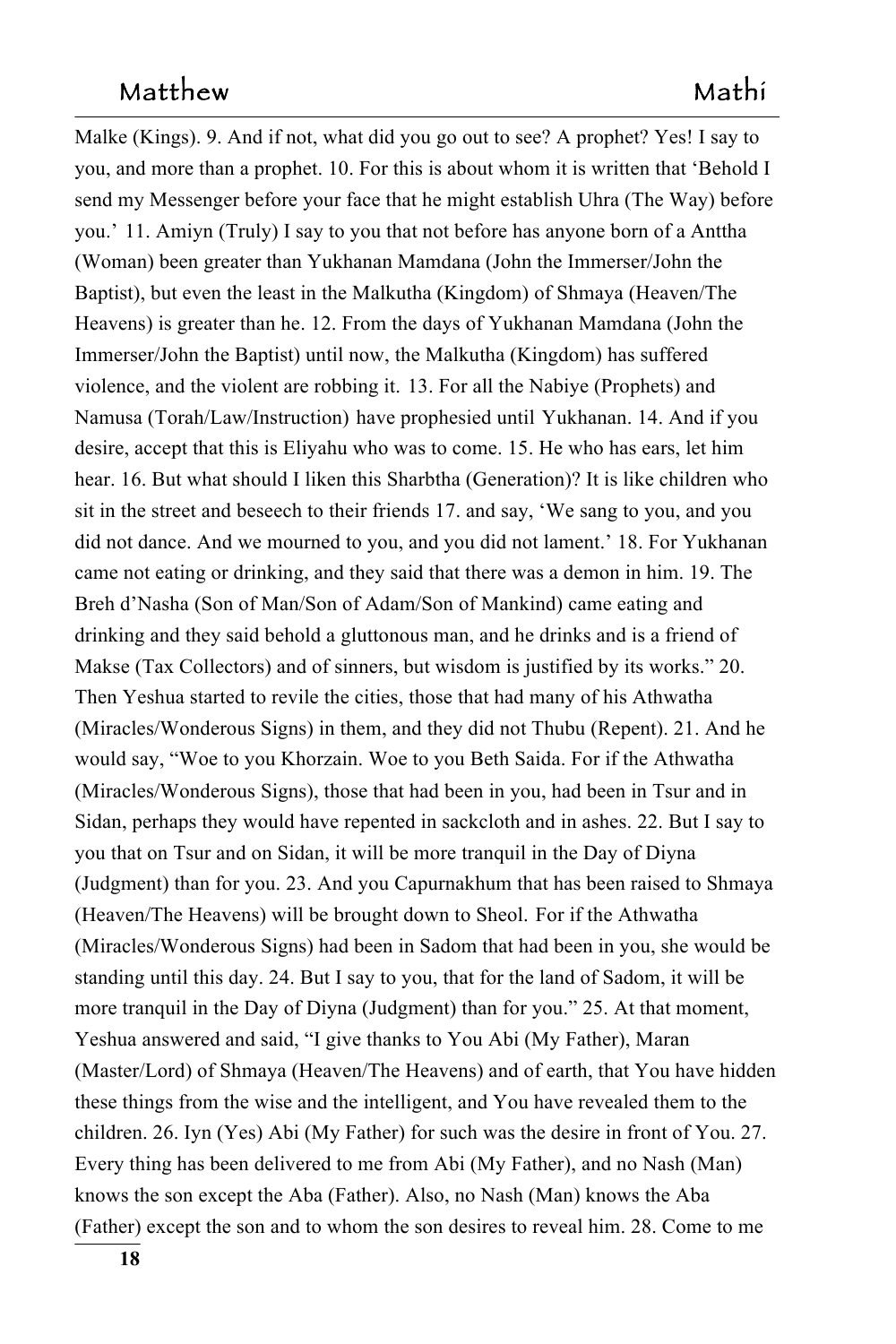all who labor and bear burdens, and I will give you rest. 29. Bear my yoke upon you 626 and learn from me. That I am tranquil and I am meek, and in my heart you will find tranquility in your souls. 30. For my yoke is pleasant and my burden is light."

#### $Chapter 12$

1. At that time Yeshua was walking on the Shabtha (Sabbath) in the fields, and his Talmiyde (Disciples) became hungry and began to pick grain and to eat. 2. But when the Phrishe (Pharisees) saw them, they said to him, "Behold, your Talmiyde (Disciples) are doing something that is not lawful to do on the Shabtha (Sabbath).   $3.$ But he said to them, "Have you not read what David did when he hungered, and 6344 those who were with him? 4. How he entered the Baytha (House) of Alaha  $(G-d)$ and he ate the Lakhma (Bread) of the Madbakha (Altar) of Maryah (The L-RD), which was not Lawful for him to eat, neither for those who were with him, but only for the priests? 5. Or have you not read in Namusa (Torah/Law/Instruction) that the priests in the Haykla (Temple) disregard the Shabtha (Sabbath), and they are without blame? 6. But I say to you that one greater than the Haykla (Temple) is here than the Haykla (Temple) is here now. 7. But if only you would have known what was meant by, "I desire Khanana" (Mercy) and not Qurbanak (Offering/Sacrifice)." You would have not condemned those that are without blame. 8. For the Maran (Master/Lord) of the Shabtha (Sabbath) is the Breh d'Nasha (Son of Man/Son of Adam/Son of Mankind)." 9. And Yeshua departed from there and came to their Kenushtha (Synagogue/Assembly). 10. And a certain Nash (Man) was there that had his Ida (Hand) withered. And they were asking him whether it is Lawful to heal him on the Shabtha (Sabbath),  so they might accuse him. 11. And he said to them, "Who among you Nasha (Men) that if he has a certain sheep that falls into a pit on the day of the Shabtha (Sabbath) would not grab and raise it out? 12. Now, how much more important is a Nash (Man) than a sheep? So then is it Lawful to do that which is good on the Shabtha (Sabbath)?" 13. Then he said to that man, "Stretch out your Ida (Hand)." And he stretched out his Ida (Hand) and it was restored like the other. 14. And the Phrishe (Pharisees) went out and they took counsel about him so that they might destroy him.  $15.$  But Yeshua knew, and he withdrew from there and large Kenshe (Crowds) came after him, and he healed all of them. 16 And he charged them that they should not reveal him. 17. That might be fulfilled the thing that was spoken of through Yesha'yahu the prophet who said. 18. "Behold, my Mashamshana (Servant) with whom I am pleased, my beloved one in whom Naphshi (My Soul) rejoices, I will place My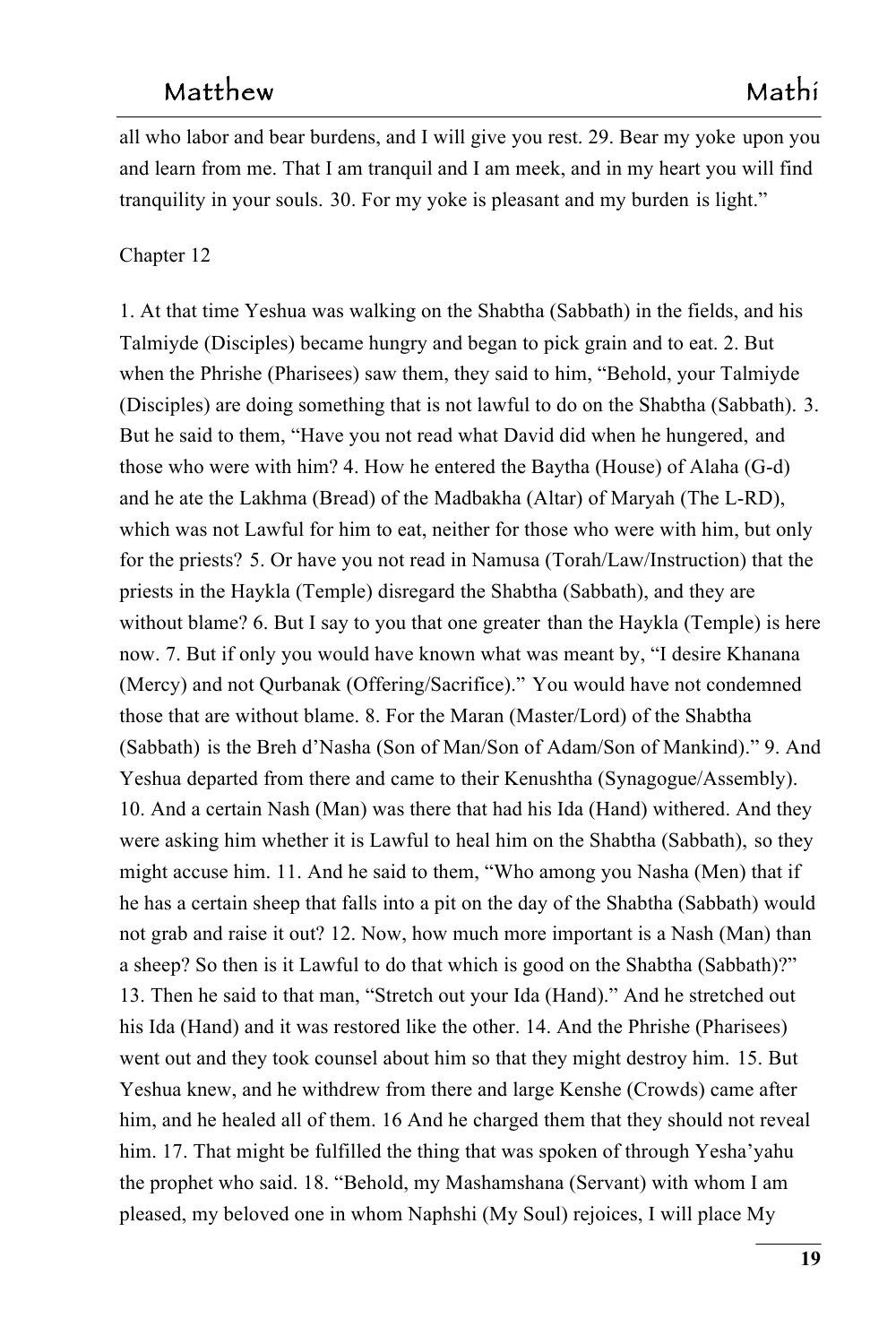Rukha (Spirit) upon him, and he will preach Diyna (Judgment) to the Nasha (People). 19. He will not argue nor cry out and no Nash (Man) will hear his Qala (Voice) in the street. 20. He will not break the broken reed, and he will not extinguish the flickering lamp until he brings Diyna (Judgment) to Shrara (Truth). 21. And the Nasha (People) will Sabra (Hope) in his Shimokh (Name/Personality/Character)." 22. They then brought him a certain possessed Nash (Man) who was mute and blind, and he healed him so that the mute and blind Nash (Man) could speak and could see. 23. And all the Kenshe (Crowds) marveled and were saying that, "Is this not the son of David?" 24. But when the Phrishe (Pharisees) heard, said, "This Nash (Man) does not cast out Shide (Demons/Evil Entities), but by Beelzebub, the head of Shide (Demons/Evil Entities). 25. But Yeshua knew their thoughts and said to them, "Any Malkutha (Kingdom) that is divided against it's self will be destroyed, and any Baytha (House) and Madintha (City) that is divided against itself will not stand. 26. And if Akel Qartsa (Slanderer/Accusor/Satan) casts out Akel Qartsa (Slanderer/Accusor/Satan), he is 674 divided against himself. How then does his Malkutha (Kingdom) stand? 27. And if I cast out Shide (Demons/Evil Entities) by Beelzebub, with what do your sons cast them out? Because of this they will be judges to you. 28. And if by the Spirit of Alaha (G-d) I cast out Shide (Demons/Evil Entities), the Malkutha (Kingdom) of Alaha (G-d) has come near to you. 29. Or how is a Nash (Man) able to enter into the Baytha (House) of a strong Nash (Man) and to plunder his possessions, except first he bind the strong Nash (Man) and then plunder his Baytha (House)? 30. Whoever is not with me is against me, and whoever did not gather with me, scatters.  $31.$ Because of this I say to you that all Khatahe (Sins) and blasphemies will be forgiven to the sons of Nasha (Men), but Gudapha (Blasphemy) that is against the Spirit will not be forgiven to the sons of Nasha (Men). 32. And anyone who says a word against the Breh d'Nasha (Son of Man/Son of Adam/Son of Mankind), he will be forgiven, But anyone who will speak against the Rukha d'Qudsha (Holy Spirit),  he 687 will not be forgiven – not in this Alma (World) or in the Alma (World) that is to come. 33. Either make the tree pleasant and its fruit pleasant, or make the tree bad and its fruit bad, for a tree is known for its fruit. 34. Sharbtha (Generation) of Akedne (Vipers)! How are you able to speak good things, you who are Biysha  $(Evil)$ ? For the mouth speaks from the fullness of the heart. 35. A good Nash (Man) brings forth good from his good treasures, and the Biysha (Evil) Nash (Man) brings Biysha (Evil) from his Biysha (Evil) treasure. 36. I say to you for every vain word that the sons of Nasha (Men) speak, they will give an account of it in the Day of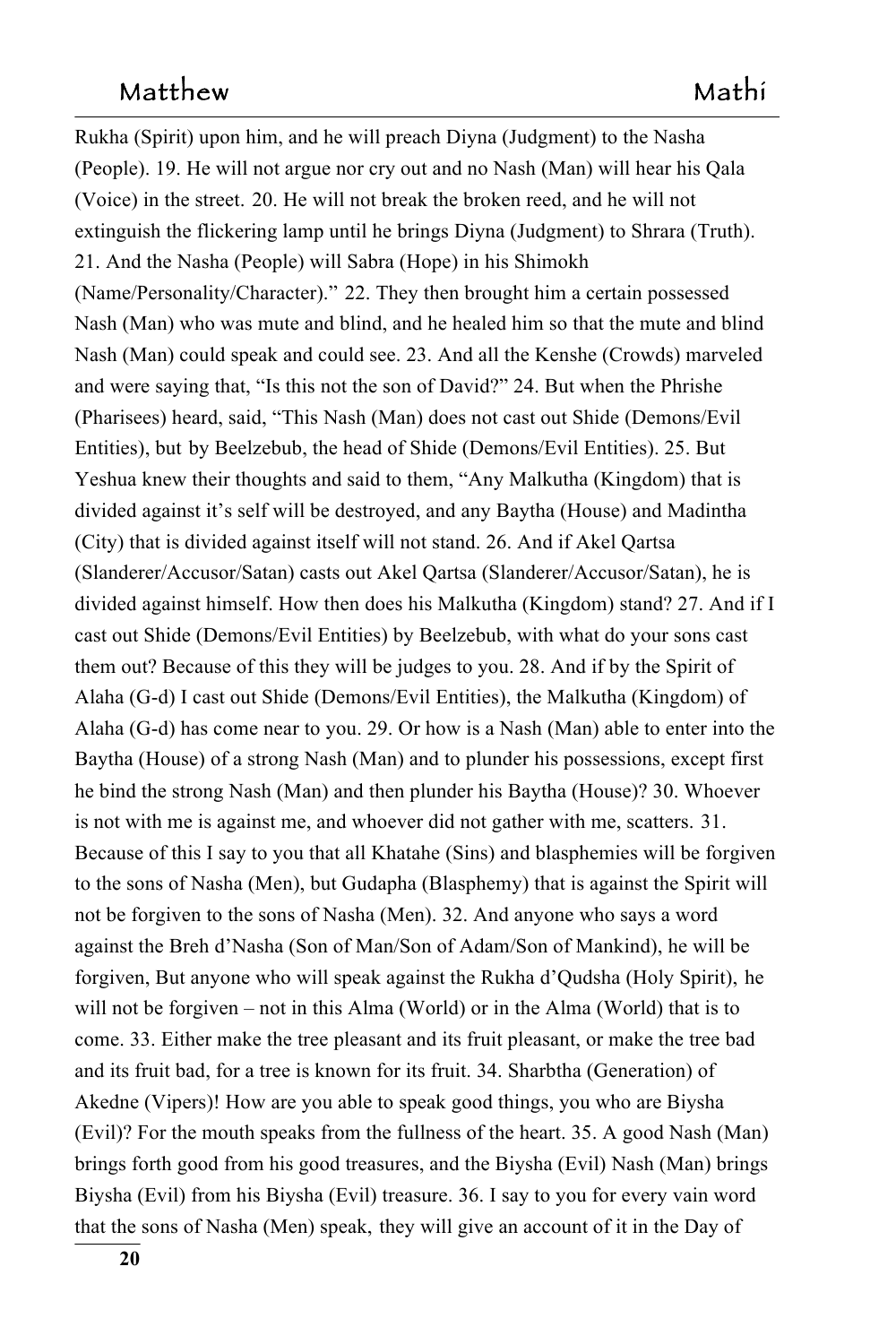Diyna (Judgment). 37. For by your words you will be made righteous, and by your words you will be condemned." 38. Then, Nasha (Men) of the Saphrehum (Scribes/Learned Individuals In the Torah) and the Phrishe (Pharisees) answered and said to him, "Teacher, we desire to see a sign from you. 39. And he answered and said to them, "An Biysha (Evil) and adulterous Sharbtha (Generation) seeks a sign, and a sign will not be given to it except the sign of Yonan the prophet. 40. For as Yonan was in the belly of the Nune (Fish) three days and three nights,  likewise will the Breh d'Nasha (Son of Man/Son of Adam/Son of Mankind) be in the heart of Ara (The Earth) three days and three nights. 41. The Ninevite Nasha (Men) will arise in Diyna (Judgment) with this Sharbtha (Generation) and condemn it, because they repented by the preaching of Yonan, and behold that one greater than Yonan is present. 42. The queen of the south will arise in Diyna (Judgment) with this Sharbtha (Generation), and she will condemn it because she came from the ends of Ara (The Earth) to hear the wisdom of Shleemon, and behold, one that is more than and behold, one that is more than Shleemon is here. 43. Now when an Rukha Tamatha (Unlean Spirit) goes out from a man, it wanders in places that have no Maya (water $(s)$ ) in them, and seeks rest, but does not find it. 44. Then it says, 'I will return to my Baytha (House) from where I came out.' And it finds that it is empty and swept, and orderly. 45. Then it will go and lead seven other spirits with it, who are worse than it, and they will enter and dwell in it, and the end of the Nash (Man) will be worse than his beginning. This Biysha (Evil) Sharbtha (Generation) will be like this." 46. And while he was speaking to the Kenshe (Crowds), his mother and his Akhe (Brothers) came and were standing outside, and they wanted to speak with him. 47. Then a Nash (Man) said to him, "Behold, your mother and your Akhe (Brothers) are standing outside and desire to speak with you." 48. But he answered and said to him that had spoken to him, "Who is my mother? And who are they who are my Akhe (Brothers)?" 49. And he stretched forth his Ida (Hand) towards his Talmiyde (Disciples) and said, "Behold my mother and my Akhe (Brothers). 50. For anyone who does the will of Abi (My Father) who is in Shmaya (Heaven/The Heavens), are my brother, and my sister, and my mother."

#### Chapter 13

1. Now on that day Yeshua went out from the Baytha (House) and sat by the side of the Yama (Sea). 2. And large Kenshe (Crowds) gathered around him, so that he went up to sit himself on a Sphintha (Ship/Boat), and all the crowd was standing on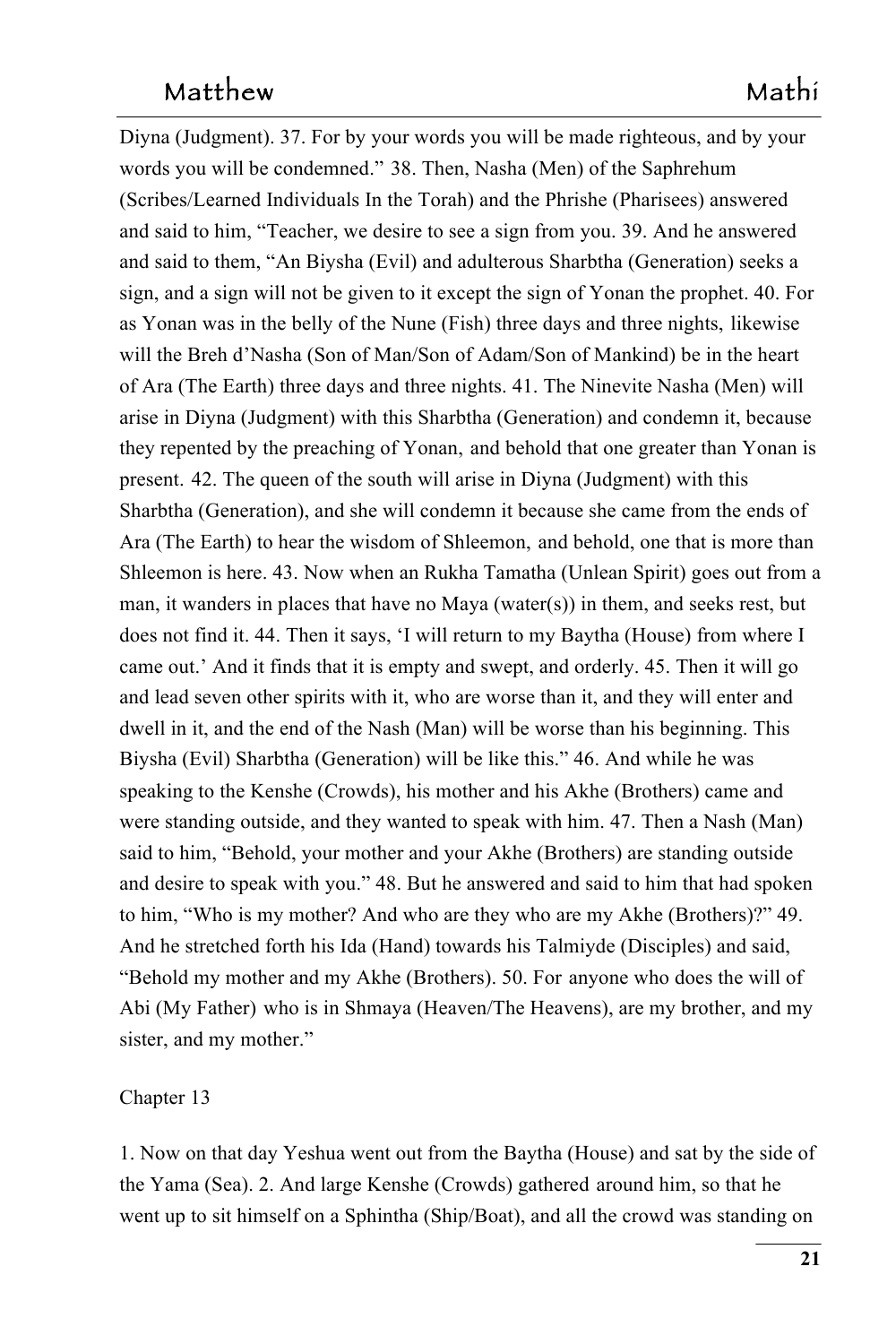the shore of the Yama (Sea). 3. And he was speaking much to them in Phelatha (Similes/Parables), and said, "Behold, a sower went out to sow, 4. and while he was sowing, there was some that fell upon the side of the road, and a bird came and ate it. 5. And some others fell where stony ground was, and there was not much soil there. And at once, it sprouted because there was no depth to the ground. 6. When the Shemsa (Sun) came up and it became hot, and because it had not rooted, it withered. 7. And some others fell into a thorny place and grew up thistles and choked it. 8. And others fell on good ground and bore fruit: some a hundred, and some sixty, and some thirty. 9. He who has ears to hear, let him hear." 10. And his Talmiyde (Disciples) approached and said to him, "Why do you speak in Phelatha (Similes/Parables) to them? 11. And he answered and said to them, "To you it is given to know the mystery of the Malkutha (Kingdom) of Shmaya (Heaven/The Heavens), but it is not given to them. 12. For to him who has, it will be given to him and it will increase to him, and to him who has not, even that which he has will be taken from him. 13. Because of this, I will speak in Phelatha (Similes/Parables) with them because they see, and they see not, and they hear and they do not hear, nor do they understand. 14. And is fulfilled in them the prophecy of Yesha'yahu which 746 said that, 'Hearing, and you will not understand what you will hear, and seeing you will see not know what you see.' 15. For hardened is the heart of this Nasha (People), and with their ears they were hard of hearing, and their eyes are blinded that they should not see with their eyes and hear with their ears and should understand in their heart and return and I heal them. 16. But blessed are you. You have eyes that see and ears that hear. 17. For Amiyn (Truly) I say to you, that many Nabiye (Prophets) and righteous Nasha (Men) have longed to see the things that you see, and they did not see, and to hear, and they did not hear. 18. But you hear the Mathla (Parable) of the Zara (Seed). 19. Everyone who hears the word of the Malkutha (Kingdom) and does not understand it comes the Biysha (Evil) one and snatches the word, which was sown in his heart. This is that which upon the side of the road was sown. 20. And that which was sown upon stony ground is he that hears the word and accepts it at once in joy. 21. But he has no root in him but is temporal. And when trouble or persecution comes, he is quickly offended because of the word. 22. And that which was sown into a thorny place is he that hears the word and the cares of this Alma (World) and the deception of riches choke the word, and it becomes without fruit. 23. But that which was sown upon good earth is he that hears my word and understands and produces and bears fruit, some a hundred, and some sixty, and some thirty." 24. He spoke another Mathla (Parable) in figure to them and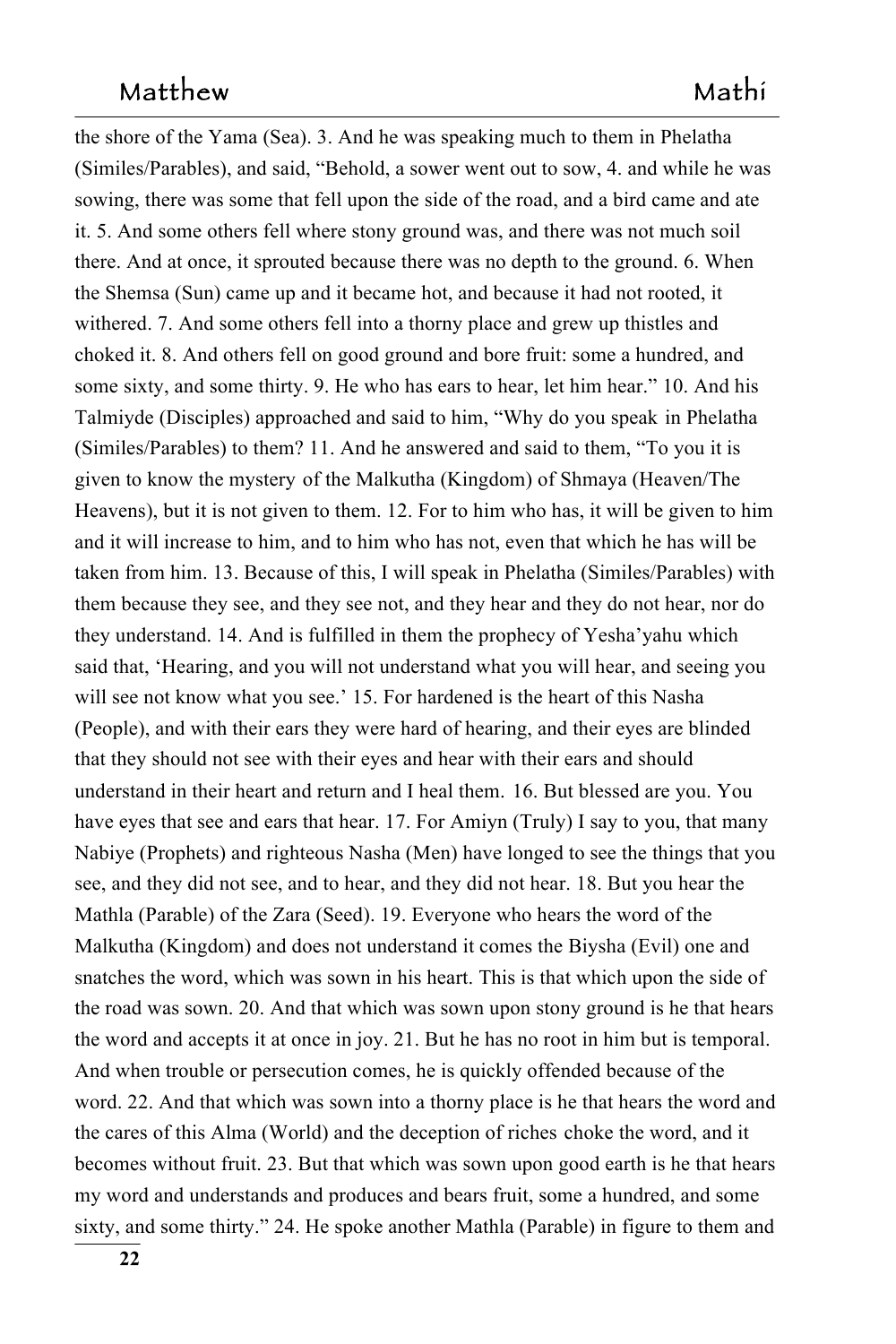said, "The Malkutha (Kingdom) of Shmaya (Heaven/The Heavens) is likened to a Nash (Man) that sowed Zara Taba (Good Seed) in his Qriytha (Field). 25. And when the Nasha (People) were asleep, his enemy came and sowed Zizane (Tares) among the wheat and left. 26. And when the blades sprang up and bore the fruit, then the Zizane (Tares) also appeared. 27. And the servants approached the Baytha (House) of Maryah (The L-RD) and said to him, 'Behold, you did sow Zara Taba (Good Seed) in your Oriytha (Field). From where are the Zizane (Tares) in it?' 28. And he said to them, a Nash (Man) who is an enemy did this. His servants said to him, 'Do you desire for us to go pluck them out?' 29. But he said to them, 'No, or 'No, or else while you are plucking out the Zizane (Tares), you also uproot the wheat with them. 30. Let both grow together until the harvest, and at that time of the harvest  $I$ will say to the reapers to pluck out first the Zizane (Tares) and bind them in bundles to be burned, but the wheat gather them into my store houses." 31. He spoke another Mathla (Parable) in figure to them and said, "The Malkutha (Kingdom) of Shmaya (Heaven/The Heavens) is likened to a grain of Khardla (Mustard Seed) that a Nash (Man) took and sowed in his Qriytha (Field). 32. And it is smaller than all 781 the small seeds, but when it grows, it is greater than all the small herbs, and becomes a tree so that the birds of Shmaya (Heaven/The Heavens) come and nest in its branches." 33. He said another Mathla (Parable) to them. "The Malkutha (Kingdom) of Shmaya (Heaven/The Heavens) is likened to leaven which a Anttha (Woman) took and buried in three measures of flour until it was all leavened." 34. All these things Yeshua spoke in Phelatha (Similes/Parables) to the crowd, and he would not speak to them without a Mathla (Parable). 35. So might be fulfilled the thing which was spoken through the prophet who said. "I will open my mouth with Phelatha (Similes/Parables) and will bring out secrets that were from before the foundation of the Alma (World)." 36. Then Yeshua left the Kenshe (Crowds) and came to the Baytha (House) and his Talmiyde (Disciples) drew near to him and said to him, Explain to us the Mathla (Parable) of the Zizane (Tares) and of the Qriytha (Field). 37. Then he answered and said to them, "He who sows the Zara Taba (Good Seed) is the Breh d'Nasha (Son of Man/Son of Adam/Son of Mankind). 38. And the Qriytha (Field) is the Alma (World), and the Zara (Seed) are the good sons. And the Zizane (Tares) of the Malkutha (Kingdom) are the sons of the Biysha (Evil) one. 39. And the enemy who sowed them is Akel Qartsa (Slanderer/Accusor/Satan), 798 and the harvest is the end of the Alma (World), and the reapers are the Malake (Heavenly Messengers). 40. Therefore, as the Zizane (Tares) are plucked and burned in the Nura (fire), likewise it will be in the end of this Alma (World). 41.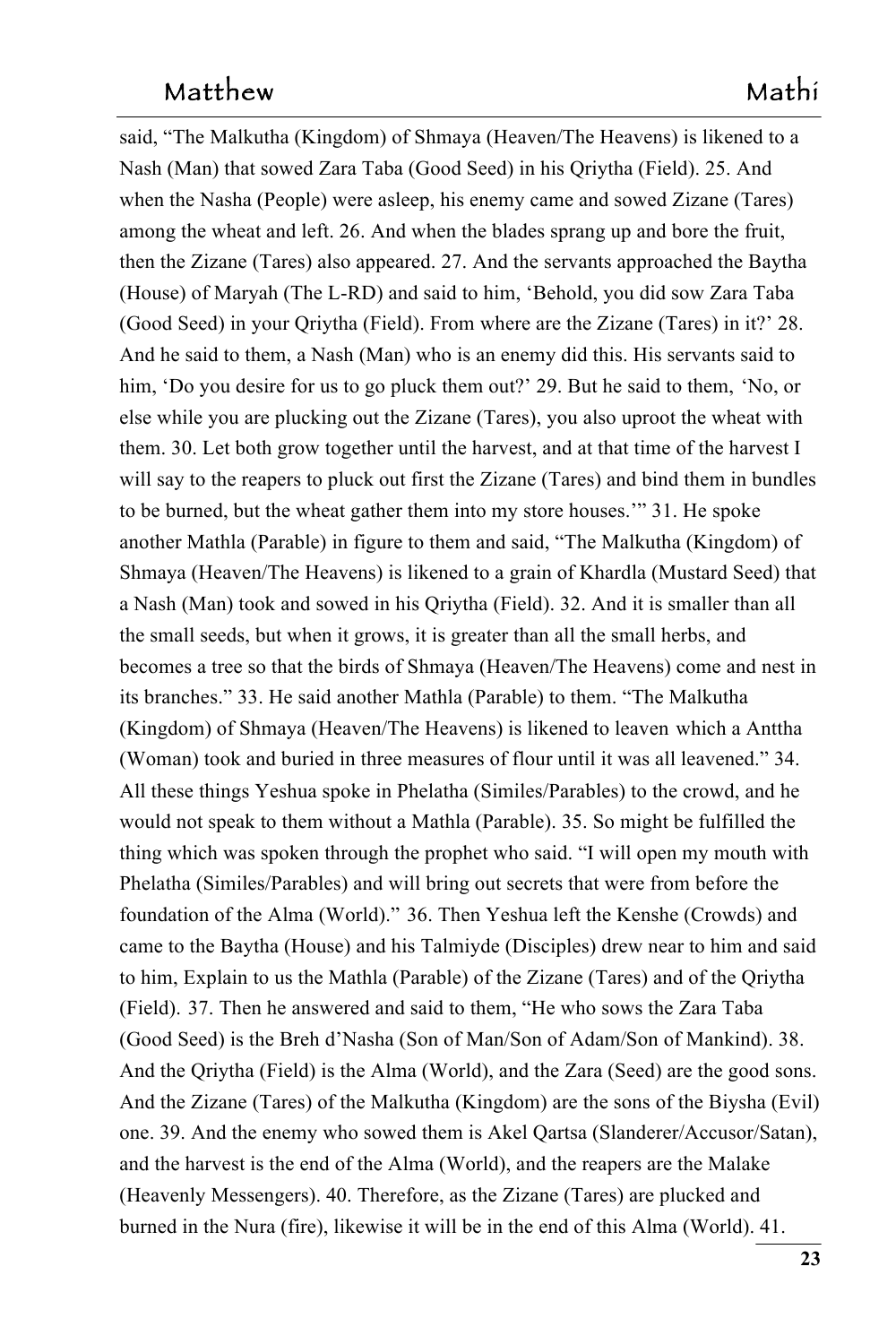The Breh d'Nasha (Son of Man/Son of Adam/Son of Mankind) will send his Malake (Heavenly Messengers) out, and they will pluck from His Malkutha  $(Kingdom)$  all stumbling blocks and all workers of iniquity. 42. And they will cast them into the furnace of Nura (fire), and there will be weeping and gnashing of teeth. 43. Then, the righteous will shine like the Shemsa (Sun) in the Malkutha (Kingdom) of their Aba (Father). He who has ears to hear, let him hear. 44. "Again, the Malkutha (Kingdom) of Shmaya (Heaven/The Heavens) is likened to a treasure that is hidden in a Qriytha (Field). That, which a Nash (Man) finds and hides, and from his joy, goes and sells everything that he owns and buys that Oriytha (Field). 45. Again, the Malkutha (Kingdom) of Shmaya (Heaven/The Heavens) is likened to a Nash (Man) who is a merchant who was seeking good pearls. 46. And when he found a certain precious looking pearl, and he went and sold everything that he owned and bought it. 47. Again, the Malkutha (Kingdom) of Shmaya (Heaven/The Heavens) is likened to a net that was cast into the Yama (Sea), and every kind of Nune (Fish) it gathered. 48. And when it was full, they pulled it out to the shore of the Yama (Sea), and they sat down and sorted them. And the good they placed into 817 bags, and the bad they threw away. 49. Thus it will be in the end of the Alma (World). The Malake (Heavenly Messengers) will go out and separate the wicked from among the righteous. 50. And they will cast them into the furnace of Nura (fire), and there will be weeping and gnashing of teeth."  $51$ . Yeshua said to them, "Do you understand all these things?" They said to him, "Yes, our Maran 822 (Master/Lord)." 52. He said to them, "Because of this, every scribe who is instructed for the Malkutha (Kingdom) of Shmaya (Heaven/The Heavens) is likened to a Nash (Man) who is the Maran (Master/Lord) of a Baytha (House) who brings out from his treasures the new and the old." 53. And when Yeshua finished these Phelatha (Similes/Parables), he departed from there. 54. And he came to his own Madintha (City), and would teach them in their assemblies such that they would marvel and say, "From where to this Nash (Man) did this wisdom and these Athwatha (Miracles/Wonderous Signs) come? 55. Is this not the son of the carpenter, his mother is called Maryam, and his Akhe (Brothers) Ya'akov and Yoseh and Shimon and Yehuda?" 56. "And his sisters, behold, are they not all with behold, are they not all with us? From where, thus, did all these things come to this man?" 57. And they were offended by him, and Yeshua said, "There is no prophet who is mocked, except in 834 his own Madintha (City) and his own home." 58. And he did not do many Athwatha (Miracles/Wonderous Signs) there because of their unbelief.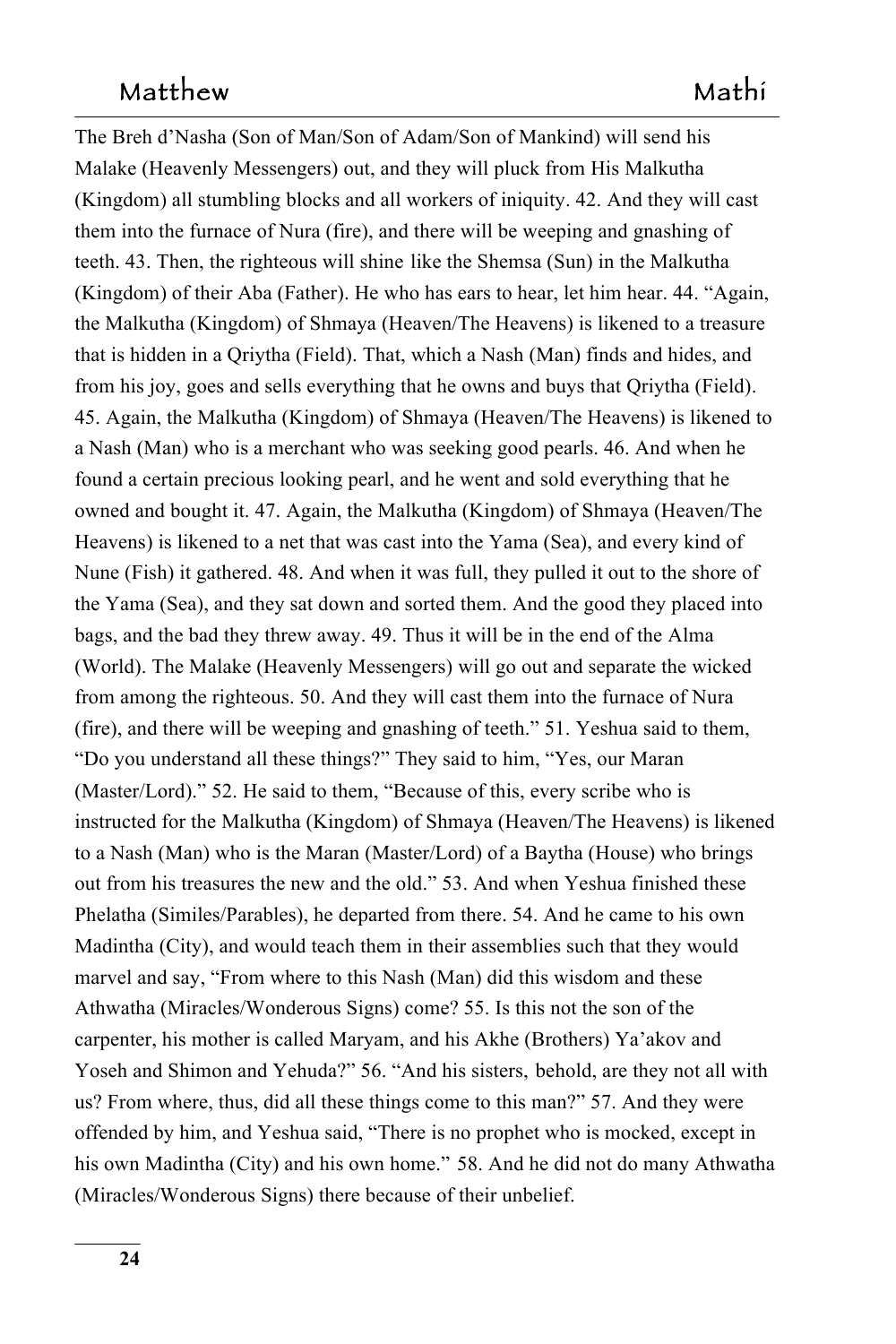### Chapter 14

1. Now in that time, Herodus the Tetrarch heard the news of Yeshua. 2. And he said to his servants, "This is Yukhanan Mamdana (John the Immerser/John the Baptist). He has risen from the grave. Because of this, Athwatha (Miracles/Wonderous Signs) are wrought by him. 3. For Herodus had seized Yukhanan and bound him and cast him into prison because of Herodia the Anttheh (Wife) of Pileepos, his brother. 4. For Yukhanan would say to him that "It is not Lawful that she be a Anttheh (Wife) to you." 5. And he was desiring to kill him, but was afraid of the Nasha (People) who were recognizing him as a prophet. 6. But when the birthday of Herodus occurred, the daughter of Herodia danced before the Smiyke (Guests) and she pleased Herodus. 7. Because of this, by an oath he swore to her that he would give to her anything that she requested. 8. And because she was taught by her mother, she said, "Give to me the head of Yukhanan Mamdana (John the Immerser/John the Baptist) on a plate." 9. And it saddened the Malka (King) because of the oath and the Smiyke (Guests). He commanded that it be given to her. 10. And he sent and cut off the head of Yukhanan in prison. 11. And he brought his head on a plate, and it was given to the girl, and she gave it to her mother. 12. And his Talmiyde (Disciples) approached and came and took his corpse and buried it, and made it known to Yeshua. 13. And when Yeshua heard, he departed from there alone in a ship to a desert place. And when the Kenshe (Crowds) heard, they followed. 14. And Yeshua went out and saw the large Kenshe (Crowds) and had compassion on them, and he healed their diseases. 15. And when it became Ramsha (Evening), his Talmiyde (Disciples) approached him and said to him, "This is a desert place and the time is passed. Dismiss the Kenshe (Crowds) that they may go to the villages and buy food for themselves." 16. But he said to them, "It is not necessary for them to go. You give them food to eat!" 17. But they said to him, "We have nothing here but five loaves of Lakhma (Bread) and two Nune (Fish)." 18. Yeshua said to them, "Bring them here to me." 19. And he commanded the Kenshe (Crowds) to recline upon the ground, and he took those five loaves of Lakhma (Bread) and two Nune (Fish) and gazed into Shmaya (Heaven/The Heavens) and blessed them and broke them and gave them to his Talmiyde (Disciples). And those Talmiyde (Disciples) placed before the Kenshe (Crowds). 20. And all of them ate and were satisfied. And they took up the remnant of the fragments — twelve baskets full! 21. And those Nasha (Men) who ate were five thousand, aside from the women and children! 22. And immediately he urged his Talmiyde (Disciples) to get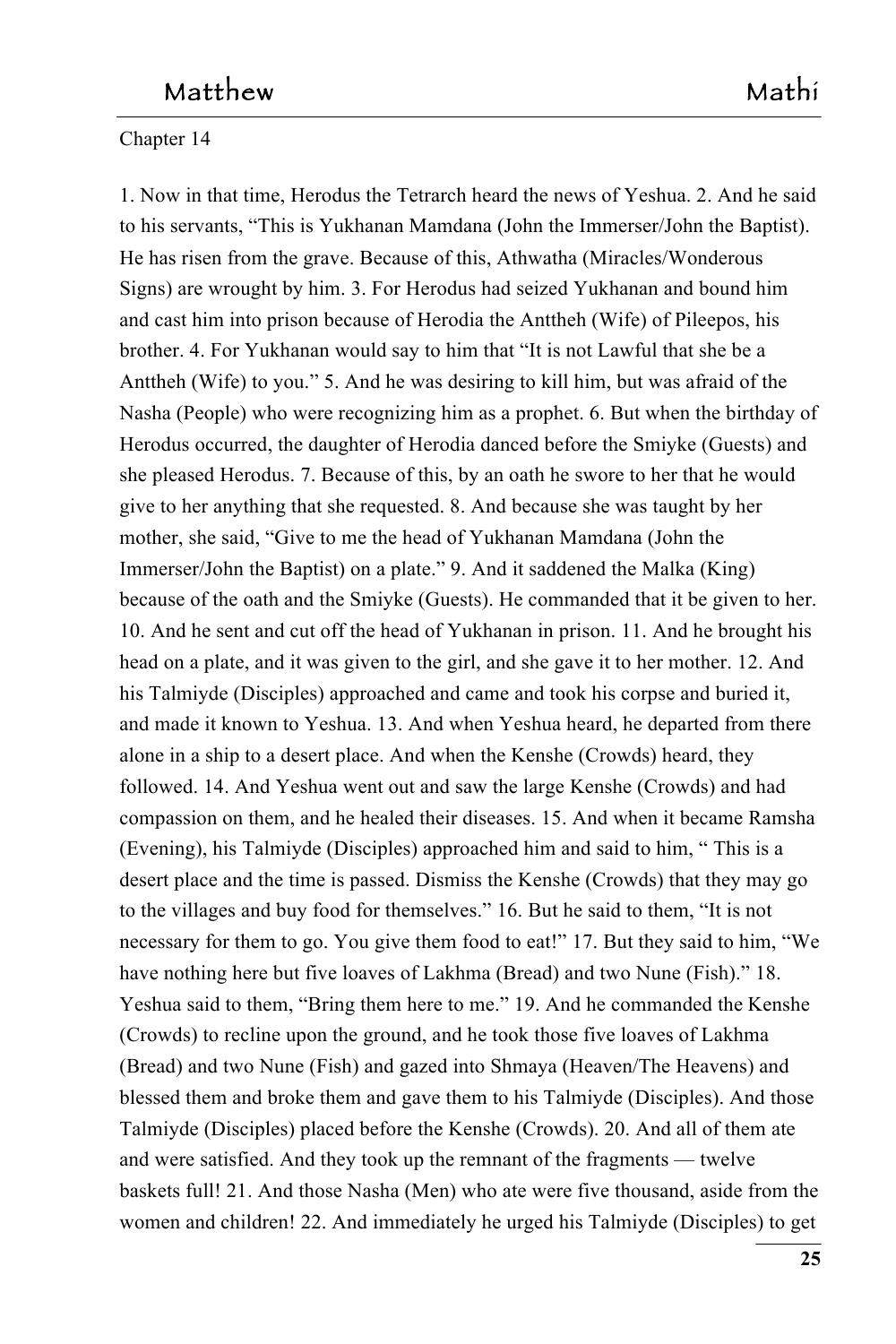into the Sphintha (Ship/Boat) and to go before him to the opposite side, while he dismissed the Kenshe (Crowds). 23. And when he dismissed the Kenshe (Crowds), he went up to the Tura (Mountain) alone to pray. And he was alone there when it became dark. 24. And the Sphintha (Ship/Boat) was a great distance away from the land, being tossed greatly by the waves, for the wind was against it. 25. And in the fourth watch of the night, Yeshua came to them, walking on the Maya (water(s))! 26. And his Talmiyde (Disciples) saw him, that he was walking on the Maya (water(s)), and were frightened and saying that it was a false vision. And from their fear, they cried out. 27. Immediately, Yeshua spoke with them and said, "Have courage! It is I! Do not be afraid!" 28. And Keefa answered and said to him, "My Maran (Master/Lord)! If it is you, command me to come to you on the Maya (water(s))!" 29. And Yeshua said to him, "Come!" And down went Keefa from the Sphintha (Ship/Boat) and walked on the Maya (water(s)) to come to Yeshua. 30. And when he saw the wind was strong, he feared, and began to sink, and he raised his Qala (Voice) and said, "My Maran (Master/Lord)! Save me!" 31. And immediately our Maran (Master/Lord) stretched out his Ida (Hand) and grasped him and said to him, "Oh you little of Haymanutha (Faith)! Why did you doubt me?" 32. And when they went up into the Sphintha (Ship/Boat), the Rukhe (Winds) quieted down. 33. And they who were in the Sphintha (Ship/Boat) came and worshipped him and said, "Amiyn (Truly) you are the Son of Alaha  $(G-d)$ . 34. And they sailed and came to the land of Genesar. 35. And the Nasha (Men) of the place recognized him and they sent word to all the surrounding villages. All those who were very ill drew near to him 36. And they were pleading to him if only they might touch the edge of his Busha (Clothing). And those who touched were healed.

#### $Chapter 15$

1. Then the Saphrehum (Scribes/Learned Individuals In the Torah) and the Phrishe (Pharisees) who were from Urishlim drew near to Yeshua and said, 2. "Why do your Talmiyde (Disciples) transgress against the traditions of the elders and do not Mashagu (Wash) their hands when they Nekul (Eat) Lakhma (Bread)?" 3. Then Yeshua answered and said to them, "Why also do you transgress against the Commandments of Alaha (G-d) because of your traditions? 4. For Alaha (G-d) said, Honor your Aba (Father) and mother, and anyone who reviles his Aba (Father) and his mother let him be put to death.<sup>194</sup> 5. "But you say anyone who says to a Aba (Father) or to a mother, 'My Qurbana (Offering) is whatever you have gained by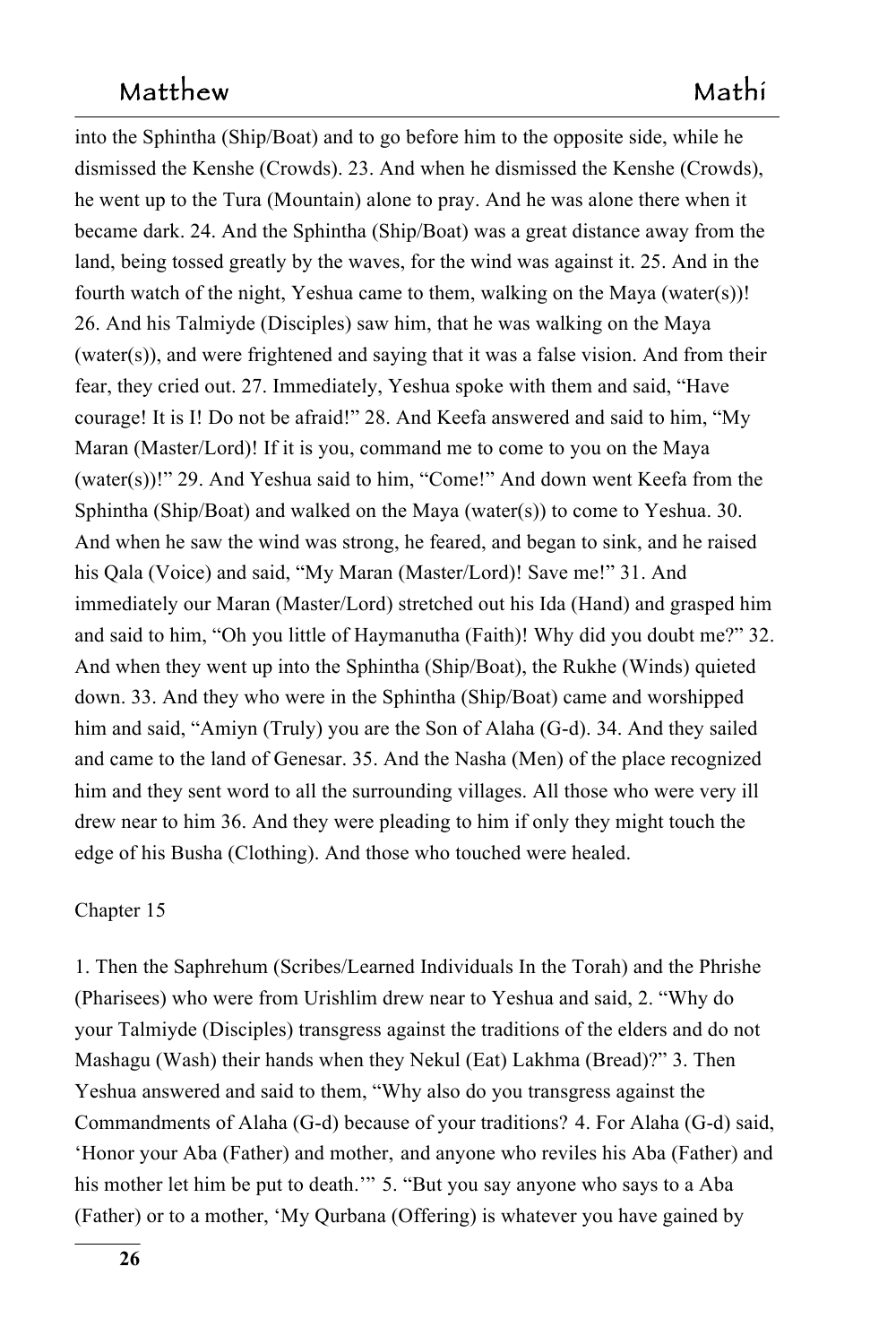me,' then he does not need to honor his Aba (Father) or mother. 6. And you nullify the Word of Alaha (G-d) because of your tradition. 7. Nasbay Baphe (Hypocrites!) Well did Yesha'yahu prophesy concerning you when he said, 8. 'This Nasha (People) honor me with their lips, but their heart is very far from me.' 9. And they revere me in vain, while they teach the doctrines of the commandments of the sons of Nasha (Men)." 10. And he cried out to the Kenshe (Crowds) and said to them, "Listen and understand. 11. It is not what enters the mouth that defiles a man, but that what proceeds from the mouth defiles a man." 12. Then his Talmiyde (Disciples) approached and said to him, "Do you know that the Phrishe (Pharisees) who heard this word were offended? 13. Then he answered and said to them, "Every plant that Abi (My Father) who is in Shmaya (Heaven/The Heavens) did not plant will be uprooted. 14. Let them be blind! They are the blind leaders of the blind. If led into a pit, they both will fall!" 15. And answered Shimon Keefa and said to him. "My Maran (Master/Lord), explain to us this Mathla (Parable). 16. And he said to them, "Until now, even you do not understand. 17. You do not know that whatever enters the mouth it goes to the stomach, and from there through excrement it is cast out. 18. But whatever that proceeds from the mouth proceeds from the heart and becomes a source of defilement to a man. 19. For from the heart go out Biysha (Evil) thoughts: Murder, fornication, theft, false witness, Gudapha (Blasphemy). 20. These are what defile a man. But if while a Nash (Man) eats, his hands are not washed, he is not defiled." 21. And Yeshua went out from there and came to the border of Tsur and of Tsidon. 22. And behold, a Canaanite Anttha (Woman) from those borders while crying and saying, "Have Khanana (Mercy) on me my Maran (Master/Lord), the Son of David. My daughter is seriously vexed by a demon. 23. But he did not answer her a word. And his Talmiyde (Disciples) drew near beseeching him and saying, "Send her away because she cries after us." 24. But he answered and said to them, "Have I not been sent except to the sheep, which went astray from the Baytha (House) of Israel?" 25. And she came and worshipped him and said to him, "My Maran (Master/Lord), help me! 26. He said to her, "It is not good to take the Lakhma (Bread) of the children and to cast it to the dogs." 27. And she said, "Yes, my Maran (Master/Lord), but even the dogs Nekul (Eat) from the crumbs which fall from the tables of their masters and live. 28. Then Yeshua said to her, "Oh Anttha (Woman)! Great is your Haymanutha (Faith). Let it be to you as you desire." And her daughter was healed from that moment. 29. And Yeshua departed from there and came to the shore of the Yama (Sea) of Galeela. And he went up to a Tura (Mountain) and sat there. 30. And great Kenshe (Crowds) drew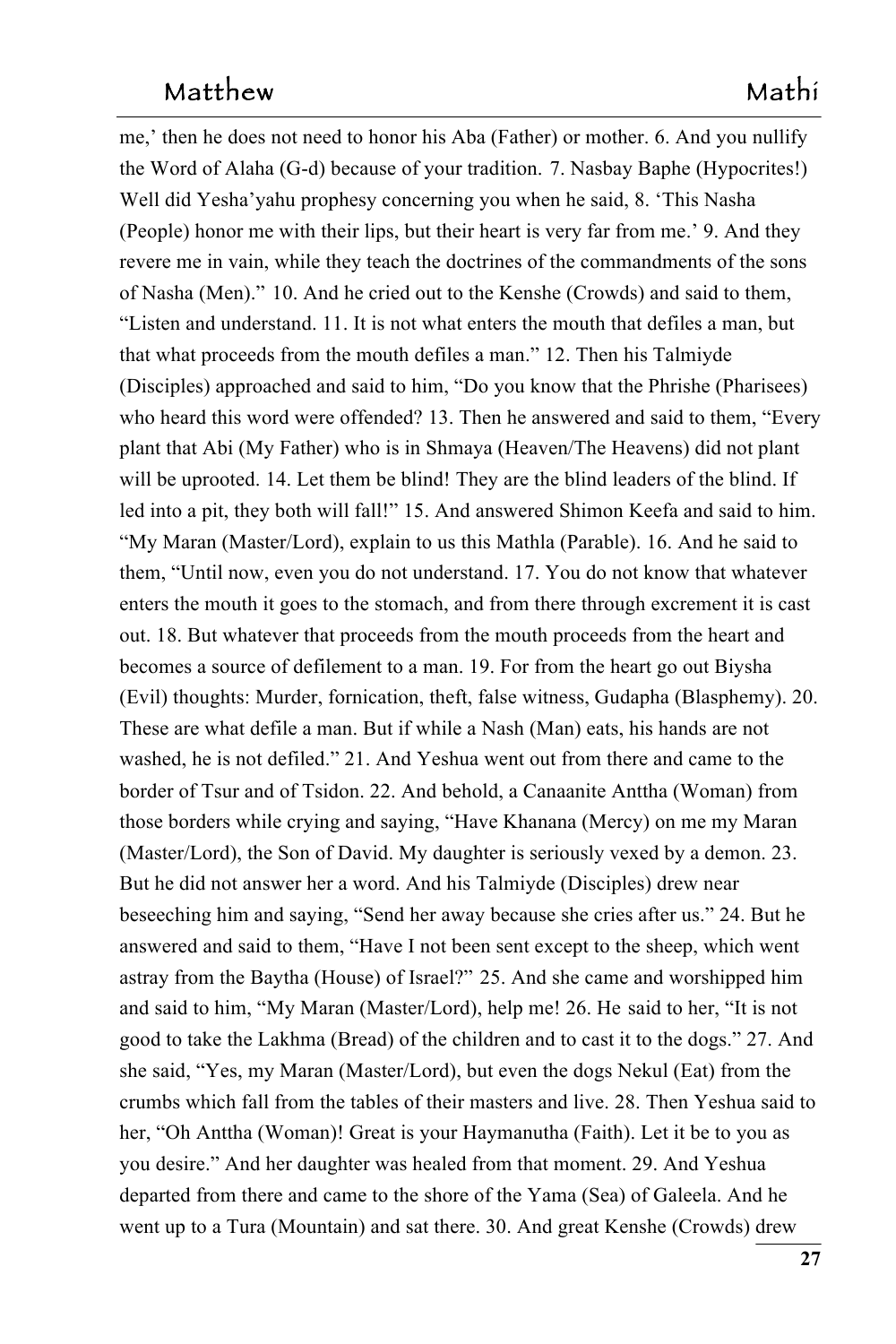near to him that had among them; the lame and the blind, and mute, and the maimed, and many others. And they laid them at the feet of Yeshua, and he healed them. 31. So amazed were the Kenshe (Crowds) who saw the mute speak, and the maimed made whole, and the lame walking, and the blind seeing. And they praised the Alaha (G-d) of Israel. 32. But Yeshua called to his Talmiyde (Disciples) and said to them, "I have compassion for this crowd. Behold that three days they have remained with me and they do not have that which they might eat. And I do not desire to send them away while they are fasting, or else on Uhra (The Way) they faint." 33. And his Talmiyde (Disciples) said to him, "Where in this desert is there enough Lakhma (Bread) for us that we might satisfy all this crowd?" 34. Yeshua said to them, "How many loaves of Lakhma (Bread) do you have?" They said to him, "Seven, and a few small Nune (Fish)." 35. And he commanded the Kenshe (Crowds) to recline upon the ground.  $36$ . And he took those seven loaves of Lakhma (Bread) and the Nune (Fish) and gave thanks and broke them and gave them to his Talmiyde (Disciples). And the Talmiyde (Disciples) gave them to the Kenshe (Crowds). 37. And all of them ate and were satisfied, and they took up seven full baskets of the remnants of the fragments. 38. And those who ate numbered four thousand Nasha (Men), aside from the women and children. 39. And when he dismissed the Kenshe (Crowds), he went up into a Sphintha (Ship/Boat) and came to the border of Magdo.

#### $Chapter 16$

1. And the Phrishe (Pharisees) and the Zaduqaye (Sadducees) drew near, tempting 963 him and asking him a sign from Shmaya (Heaven/The Heavens) to show them. 2. But he answered and said to them, "When it becomes Ramsha (Evening), you say, 'It is clear, for the sky is red.' 3. And in the morning you say, 'Today it is winter for 966 the sky is a gloomy red.' Nasbay Baphe (Hypocrites!) You know how to observe the appearance of the sky. The signs of this time you do not know how to discern. 4. An Biysha (Evil) and adulterous Sharbtha (Generation) requests a sign. And a sign will not be given to it except the sign of Yonan the prophet." And he left them and departed. 5. And when his Talmiyde (Disciples) came to the other side, they had forgotten to take Lakhma (Bread) with them. 6. But he said to them, "Watch and beware of the leaven of the Phrishe (Pharisees) and the Zaduqaye (Sadducees)." 7. And they were reasoning among themselves, and saying, "It is because they had not taken the Lakhma (Bread). 8. But Yeshua knew, and said to them, "What are you 975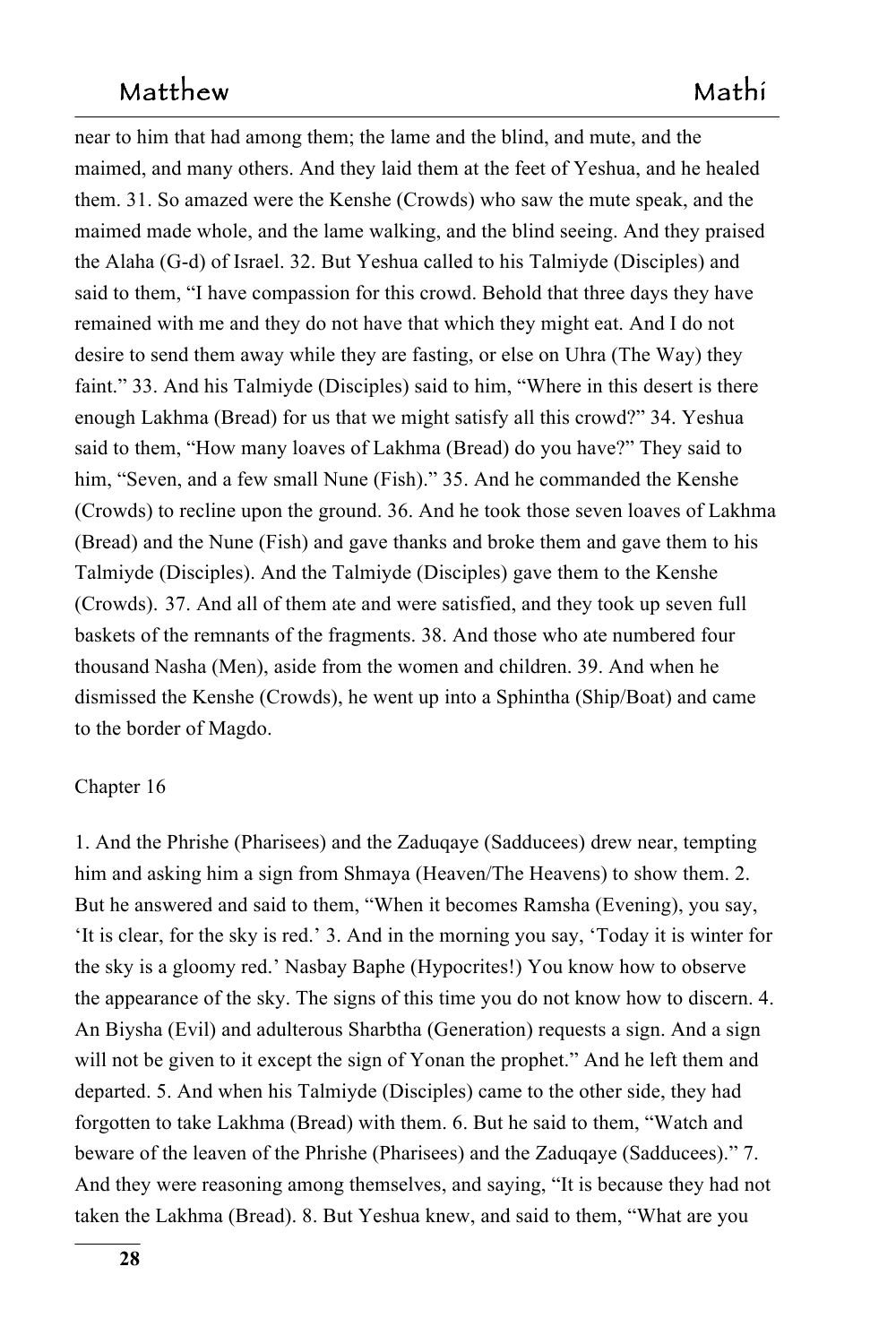thinking among yourselves, oh you of little Haymanutha (Faith), that it is because 976 you did not bring the Lakhma (Bread)? 9. Still, you do not understand nor do you recall those five loaves of Lakhma (Bread) for the five thousand. And how many baskets you took up! 10. Nor those seven loaves of Lakhma (Bread) for the four thousand. And how many baskets you took up! 11. How is it that you do not understand that it was not about Lakhma (Bread) that I spoke to you, but that you 981 should be aware of the leaven of the Phrishe (Pharisees) and the Zaduqaye (Sadducees)." 12. Then they understood that he did not say to be aware of the leaven of Lakhma (Bread), but of the doctrine of the Phrishe (Pharisees) and the Zaduqaye (Sadducees). 13. And when Yeshua came to the region of Caesarea of Philippi, he was asking his Talmiyde (Disciples) and said, "Concerning me, who do Nasha (Men) say that I am, merely a son of a man?" 14. And they said, "Some say Yukhanan Mamdana (John the Immerser/John the Baptist), but others Eliyahu. And others say Yirmeyahu, or one of the Nabiye (Prophets). 15. He said to them, "But who do you say that I am?" 16. Shimon Keefa said, "You are the Meshikha (Messiah/Annointed One), the Son of the Living Alaha (G-d)." 17. Yeshua answered him and said, "Blessed are you Shimon, the son of Yona, because flesh and Badmeh (Blood) have not revealed this to you, but Abi (My Father) who is in Shmaya (Heaven/The Heavens). 18. I say also to you that you are Keefa, and on this Keefa I will build my Kenushtha (Synagogue/Assembly), and the gates of Sheol will not subdue it. 19. To you I will give the keys of the Malkutha (Kingdom) of Shmaya (Heaven/The Heavens), and any thing you bind on earth will be bound in on earth will be bound in Shmaya (Heaven/The Heavens), and all things that you loose on earth, will be that you loose on earth, will be loosed in Shmaya (Heaven/The Heavens)." 20. Then he commanded his Talmiyde (Disciples) that they should not disclose to Nasha (Men) that he was the Meshikha (Messiah/Annointed One) at that time. 21. And from that time onwards, Yeshua began to make known to his Talmiyde (Disciples) that he must go to Urishlim and suffer much from the elders and from the chief priests, and Saphrehum (Scribes/Learned Individuals In the Torah). And he would be killed, and on the third day would rise up. 22. But Keefa took him and began to rebuke him and said, "Far be it from you, my Maran (Master/Lord) that this should happen to you."  $23$ . But he turned and said to Keefa, "Get behind me Akel Qartsa (Slanderer/Accusor/Satan)! You are a stumbling block to me because you do not think of Alaha  $(G-d)$ , rather of the sons of Nasha (Men)." 24. Then Yeshua said to his Talmiyde (Disciples), "He who wishes to follow after me, let him deny himself and take up his staff and follow after me. 25. He who desires to save his Khaye (Life/Salvation) will lose it. And he,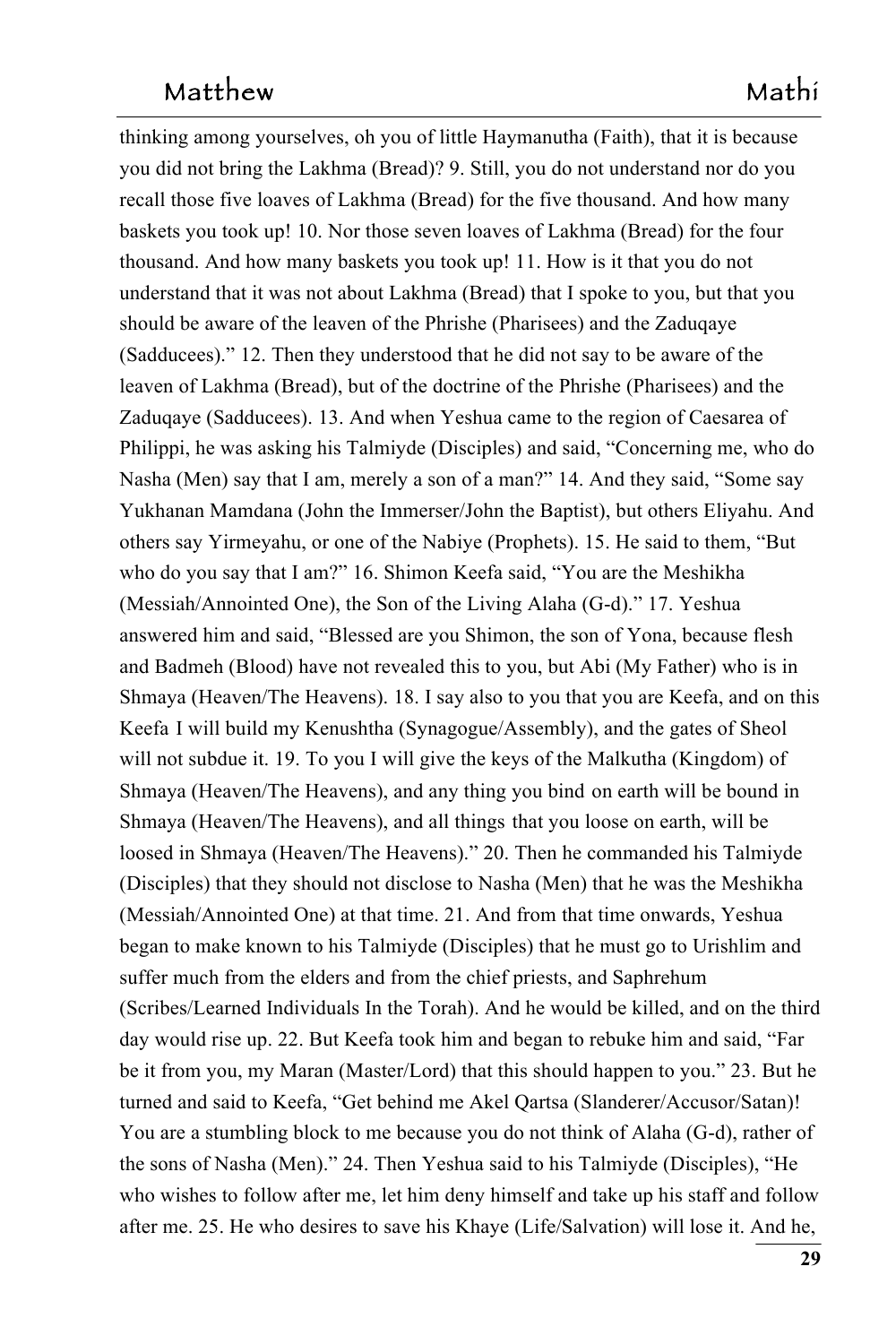who loses his Khaye (Life/Salvation) for my sake, will find it. 26. For what does it profit a Nash (Man) if he gains the entire Alma (World), and loses his Naphshak (Soul/Inner Being)? Or what will a Nash (Man) give in exchange for his Naphshak (Soul/Inner Being)? 27. For it is necessary for the Breh d'Nasha (Son of Man/Son of Adam/Son of Mankind) to come in the glory of his Aba (Father). And then with his Set Apart Malake (Heavenly Messengers) he will reward each Nash (Man) according to his work. 28. Amiyn (Truly) I say to you, that there are Nasha (Men) who are standing here who will not taste death until they see the Breh d'Nasha (Son of Man/Son of Adam/Son of Mankind) come in his Malkutha (Kingdom)."

#### Chapter 17

1. And after six days, Yeshua led Keefa and Ya'akov and Yukhanan his brother and took them up high alone. 2. And Yeshua was transformed before them and his face was bright like the Shemsa (Sun), and his clothes became white like Nuhra (Light). 3. And Mushe (Moshe/Moses) and Eliyahu appeared to them speaking with him. 4. And Keefa responded and said to Yeshua, "My Maran (Master/Lord). It is good for us that we are here. And if you desire, let us make you here three Matlala (Shelters), one for you and one for Mushe (Moshe/Moses), and one for Eliyahu. 5. And while he was speaking, behold a bright cloud overshadowed them. And a Qala (Voice) came from the cloud saying, "This is my beloved Son, in whom I am pleased. Listen to him." 6. And when the Talmiyde (Disciples) heard, they fell upon their faces and were very afraid. 7. And Yeshua approached them and touched them and said, "Arise, do not be afraid." 8. And they lifted up their eyes and they did not see anyone except Yeshua alone. 9. And while they were descending from the Tura (Mountain), Yeshua commanded them and said to them, "Do not speak about this vision in the presence of anyone until the Breh d'Nasha (Son of Man/Son of Adam/Son of Mankind) arises from Mithe (The Dead)." 10. And his Talmiyde 10. And his Talmiyde (Disciples) asked him and said, "Why then do the Saphrehum (Scribes/Learned Individuals In the Torah) say that Eliyahu must come first?" 11. Yeshua answered and said, "Eliyahu will come first, so that all things might be fulfilled. 12. But I say to you that behold Eliyahu has come, and they did not know him. And they did to him all that they desired. Likewise also the Breh d'Nasha (Son of Man/Son of Adam/Son of Mankind) must suffer from them." 13. Then the Talmiyde (Disciples) understood that he spoke to them about Yukhanan Mamdana (John the Immerser/John the Baptist). 14. And when they came, the Kenshe (Crowds)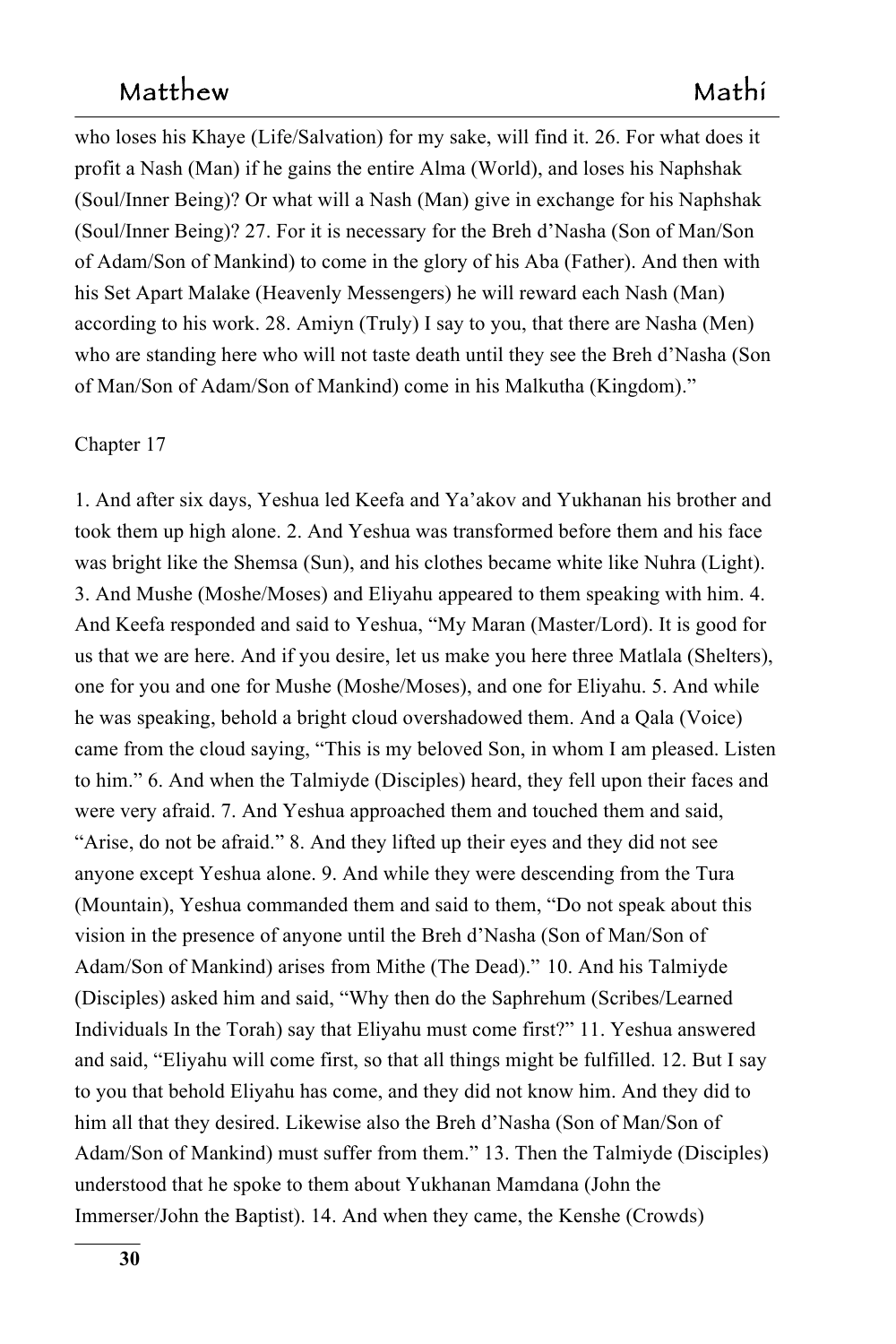approached towards him. And a Nash (Man) bowed down on his knees. 15. And he said to him, "My Maran (Master/Lord), have Khanana (Mercy) upon me. My son, who has a demon, is badly afflicted. For many times he has fallen in the Nura (fire) also many times in the Maya (water(s)). 16. And I brought him to your Talmiyde (Disciples), and they were not able to heal him." 17. Yeshua answered and said, "Oh crooked and faithless Sharbtha (Generation)! Until when must I be with you and until when must I endure you? Bring him here to me."  $18$ . And Yeshua rebuked it, and the demon went out from him. And the boy was healed from that moment. 19. Then the Talmiyde (Disciples) drew near to Yeshua while he was alone and said to him, "Why were we not able to heal him?" 20. Yeshua said to them, "Because of your unbelief. For Amiyn (Truly) I say to you that if you had Haymanutha (Faith) in 1056 you like a grain of Khardla (Mustard Seed), you could say to this Tura (Mountain), 1057 move away from here, and it would move. And not a thing would be able to prevail over you. 21. But this kind does not go out except by fasting and by prayer."  $22.$ And while they were traveling in Galeela, Yeshua said to them, "The Breh d'Nasha (Son of Man/Son of Adam/Son of Mankind) will be betrayed into the hands of the sons of Nasha (Men). 23. And they will kill him, and on the third day he will rise." And they were very saddened. 24. And when they came to Capurnakhum, those who were collecting two coins for each person for (the payment of) the head tax said to Keefa, "Your Maran (Master/Lord) did not give his two coins." 25. He said "Yes" to them, and when Keefa entered into the Baytha (House), Yeshua anticipated him and said to him, "What do you think, Shimon? The Malke (Kings) of Ara (The Earth), from whom do they collect tribute and head tax? From their children or from strangers?" 26. Shimon said to him, "From strangers." Yeshua said to him, "Then the children are free.  $27$ . But or else this should offend them, go to the Yama (Sea) and cast a hook. And the first Nune (Fish) that comes up, open its mouth and you will find a coin. Take that and give it for me and for you."

#### Chapter 18

1. At that moment, the Talmiyde (Disciples) drew near to Yeshua and said, "Who indeed is the greatest in the Malkutha (Kingdom) of Shmaya (Heaven/The Heavens)? 2. And Yeshua called a child and made him stand in their midst. 3. And said, "Amiyn (Truly) I say to you, that unless you change and become like children, and become like children, you will not enter into the Malkutha (Kingdom) of Shmaya (Heaven/The Heavens). 1078 4. He therefore who humbles himself like this child, he will be great in the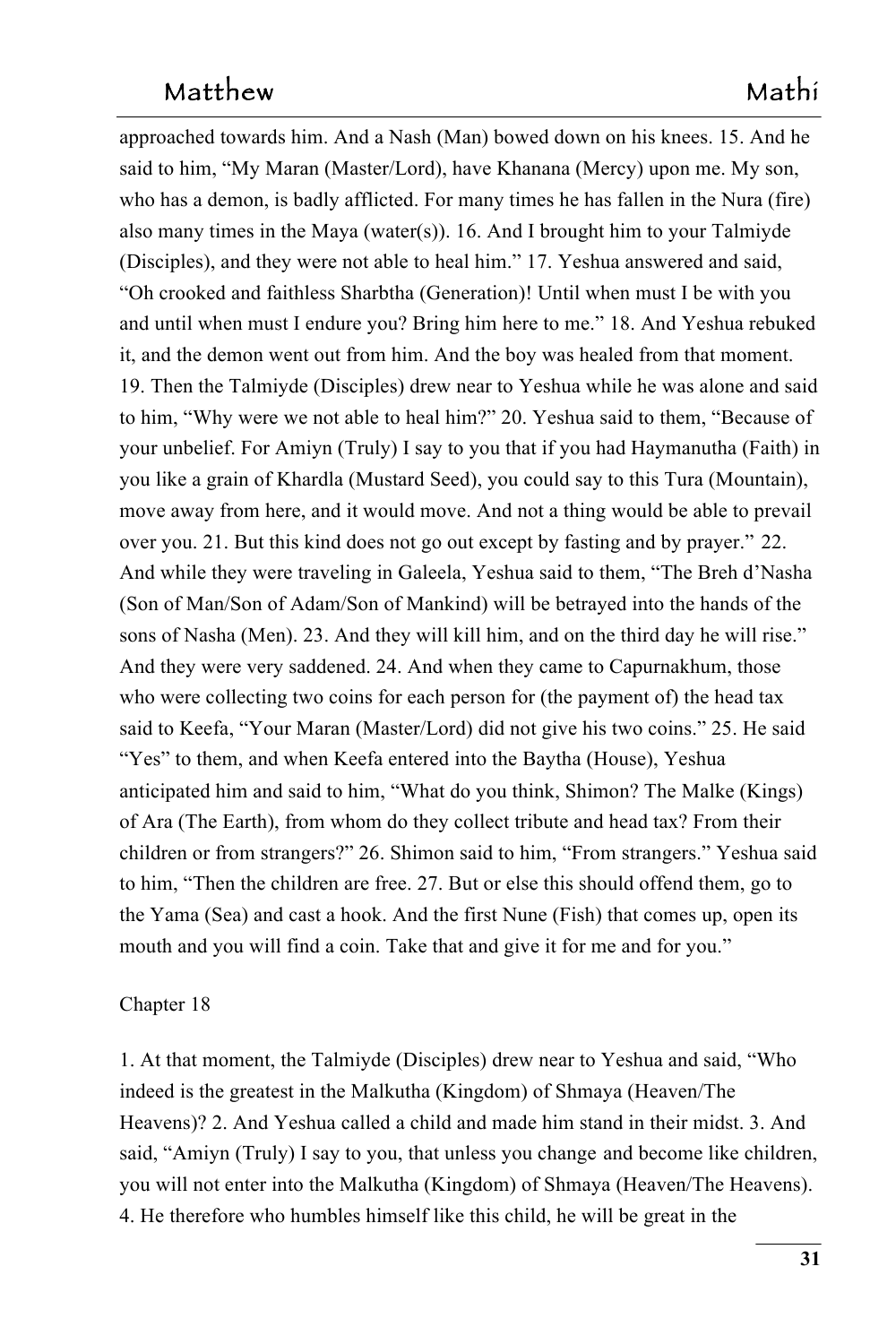Malkutha (Kingdom) of Shmaya (Heaven/The Heavens). 5. And he who receives one like this child in my Shimokh (Name/Personality/Character) receives me. 6. And anyone who harms one of these little ones who believe in me, it would be better for him that the millstone of a donkey would be hung on his neck and he be sunk into the depths of the Yama (Sea). 7. Woe to the Alma (World) because of offenses. It is necessary for offenses that should come, but woe to the Nash (Man) by whose Ida (Hand) the offenses come. 8. And if your Ida (Hand) or your foot causes you to stumble, cut it off and cast it away from you. For it is better to enter into Khaye (Life/Salvation) lame, or while you are maimed, than while you have two hands or two feet to fall into the Nura (fire) that is everlasting. 9. And if your eye causes you to stumble, pluck it out and cast it away from you, for it is better for you that with one eye you enter into Khaye (Life/Salvation) than while you have two eyes to fall into the Gehenna of Nura (fire). 10. See to it that you do not despise one of these little ones. I say to you, for their Malake (Heavenly Messengers) in Shmaya (Heaven/The Heavens) at all times see the face of Abi (My Father) who is in Shmaya (Heaven/The Heavens). 11. For the Breh d'Nasha (Son of Man/Son of Adam/Son of Mankind) has come to save that which was lost. 12. What do you think if a Nash (Man) had one hundred sheep, and one of them went astray. Does he not leave the ninety and nine, go on the Tura (Mountain), and seek that which strayed? 13. And if he finds it, Amiyn (Truly) I say to you that he rejoices at it more than the ninety and nine that did not stray. 14. Likewise, your Aba (Father) who is in Shmaya (Heaven/The Heavens) does not wish that any of these little ones should perish. 15. And if your brother with you is at fault, go rebuke him, between you and him alone. If he listens to you, you have won your brother. 16. And if he does not listen to you, take with you one or two others, because of the mouth of two or three witnesses, every word is established. 17. And if he will also not listen to them, tell 17. And if he will also not listen to them, tell the congregation. And if he will also not listen to the congregation, let him be to you like a tax collector and like a heathen. 18. And Amiyn (Truly) I say to you, that any thing that you bind on earth will be bound in Shmaya (Heaven/The Heavens), and whatever you loose on earth will be loosed in Shmaya (Heaven/The Heavens). 19. in Shmaya (Heaven/The Heavens). 19. Again I say to you that if two of you should agree on earth concerning every desire they might ask, they will have it from the presence of Abi (My Father) who is in 1111 Shmaya (Heaven/The Heavens). 20. Wherefore two or three are assembled in my Shimokh (Name/Personality/Character),  there I am also among them." 21. Then, Keefa drew near to him and said, " My Maran (Master/Lord), how many times should I forgive my brother with me who is at fault. Should I forgive him up to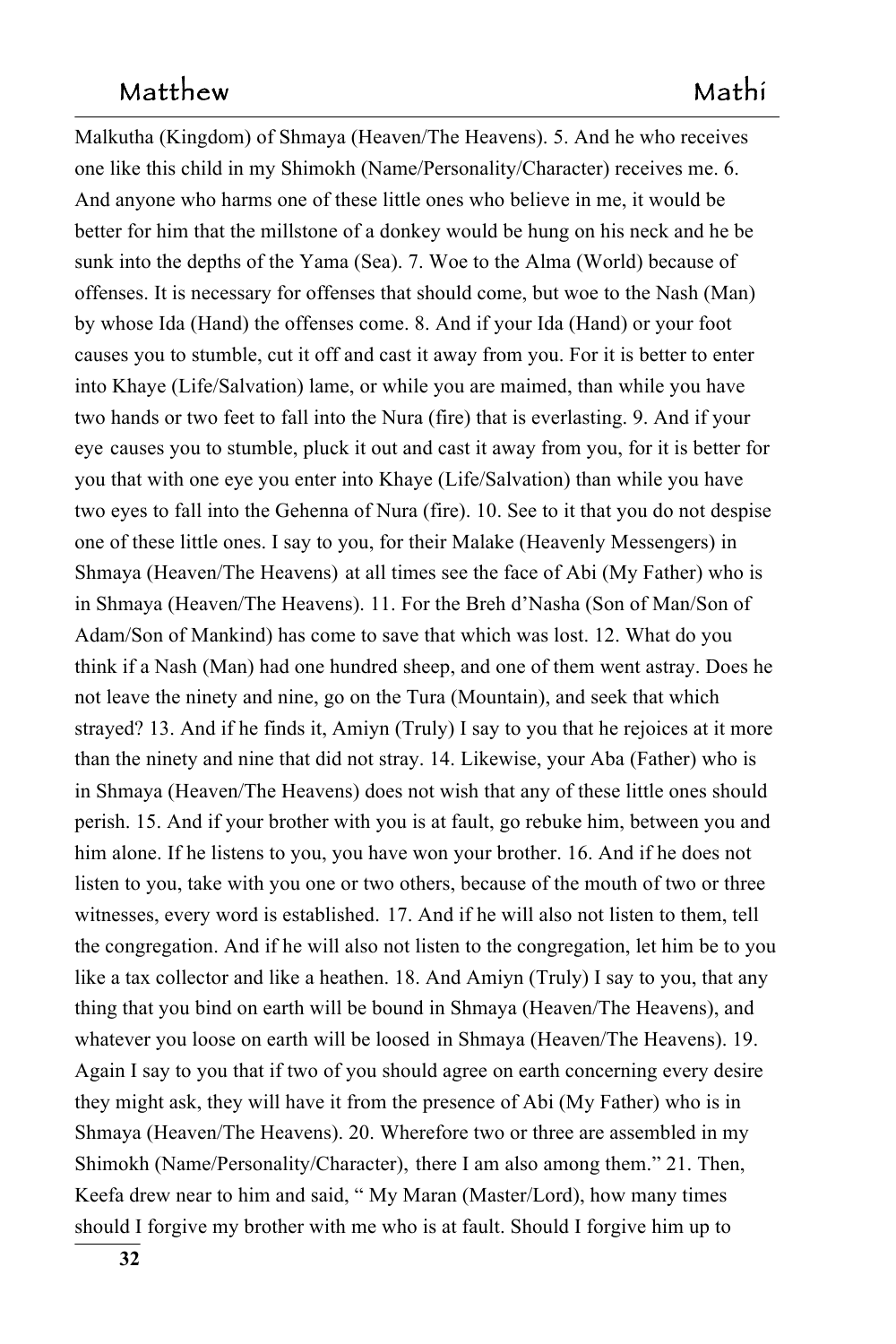seven times?" 22. Yeshua said to him, "I do not say to you up to seven times, rather, up to seventy times seventy-seven. 23. Because of this the Malkutha (Kingdom) of 1117 Shmaya (Heaven/The Heavens) is likened to a Malka (King) who desired to take an to a Malka (King) who desired to take an accounting from his servants. 24. And when he began to take an accounting, they brought him one who owed ten thousand talents. 25. And when he had no way to repay, his Maran (Master/Lord) commanded that he be sold, he and his Anttheh (Wife), and his children and everything that he owns and he repay.  $26$ . And that Mashamshana (Servant) fell down and worshipped him and said, 'My Maran (Master/Lord), be patient with me and every thing I will repay to you.' 27. And the Maran (Master/Lord) of that Mashamshana (Servant) had compassion and released him and forgave him his debt. 28. Now that Mashamshana (Servant) went out and found one of his fellow servants who owed him one hundred denarii, and he seized him and was choking him and said to him, 'Give to me that which you owe to me.' 29. And that fellow Mashamshana (Servant) fell down upon his feet beseeching him and said to him, 'Be patient with me and I will repay you.' 30. And he did not want to but went and cast him into prison until he paid him what he owed him. 31. And when their fellow servants saw the thing that had happened, it saddened them very much, and they made known to their Maran (Master/Lord) all that happened. 32. Then his Maran (Master/Lord) called him and said to him, 'Biysha (Evil) Mashamshana (Servant)! I forgave you all of that debt because you beseeched me. 33. Was it not right for you to have Khanana (Mercy) on your fellow Mashamshana (Servant) as I had Khanana (Mercy) on you.' 34. And his Maran (Master/Lord) was angry and delivered him to the scourgers until he repaid every thing that he owed him. 35. Likewise, Abi (My Father) who is in Shmaya (Heaven/The Heavens) will do to you unless you do forgive each Nash (Man) his brother his offenses from your 1140 heart."

#### Chapter 19

1. And it happened that when Yeshua finished these words, he departed from Galeela, and he came to the border of Yehuda on the other side of the Yordanan. 2. And great Kenshe (Crowds) followed him, and he healed them. 3. And the Phrishe (Pharisees) drew near to him there, and were tempting him and saying, "Is it Lawful for a Nash (Man) to put away his Anttheh (Wife) for any cause?" 4. But he answered and said to them, "Have you not read, that He who created from the beginning, He created them male and female? 5. And he said, Because of this, a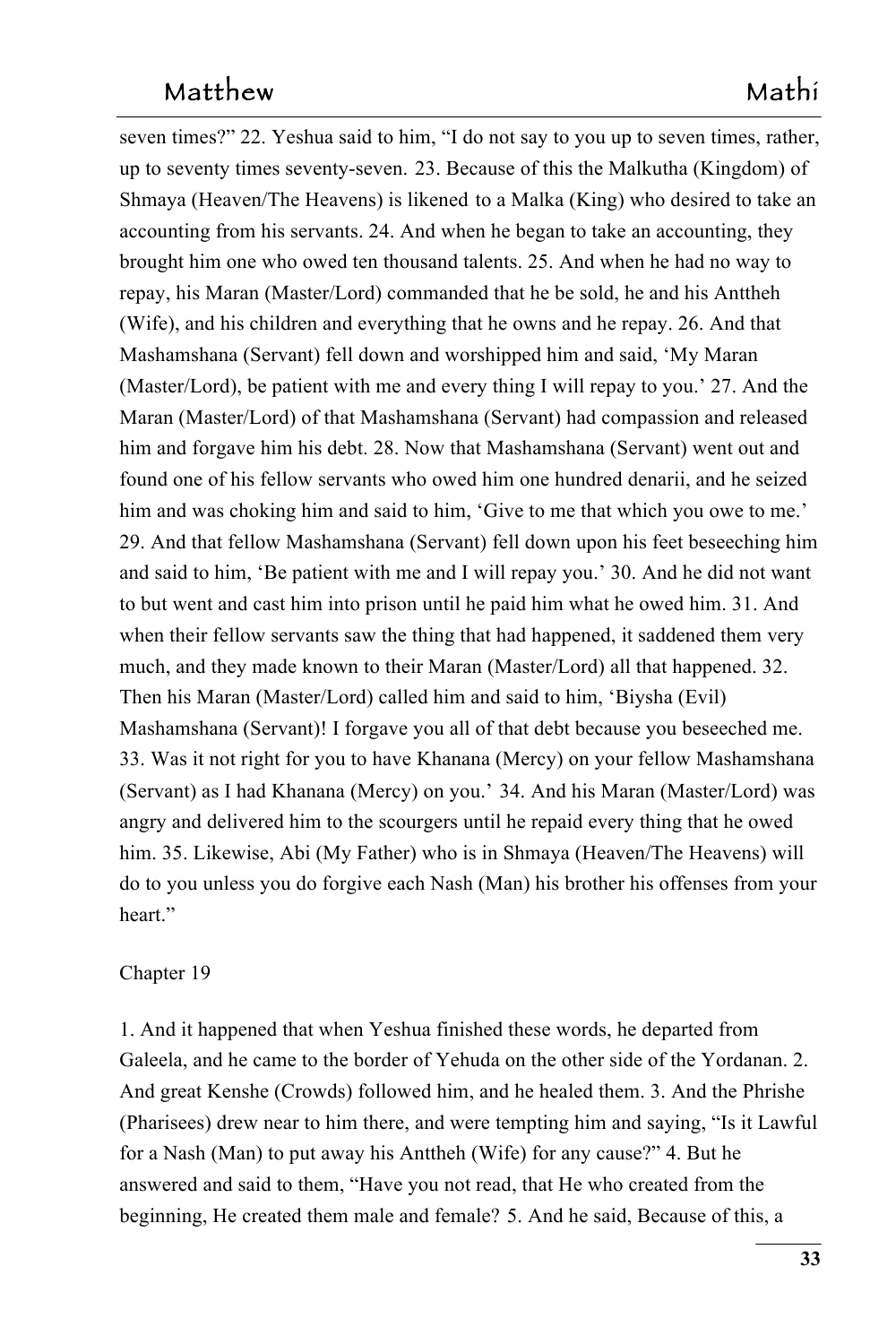Nash (Man) will leave his Aba (Father) and his mother and will be joined to his Anttheh (Wife), and they will be both of them one flesh. 6. Henceforth, they will not be two, rather one flesh. Therefore, what Alaha (G-d) has united, Nash (Man) should not separate." 7. They said to him, "Why then did Mushe (Moshe/Moses) command to give a letter of divorce and to put her away?" 8. And he said to them, "Because of the hardness of your heart, you were allowed to put away your wives. But it was not thus from the beginning. 9. But I say to you that he who leaves his Anttheh (Wife) without a charge of adultery, and takes another, commits adultery. And he that takes a divorced Anttha (Woman) commits adultery." 10. His Talmiyde (Disciples) said to him, "If such is the difficulty between husband and Anttheh (Wife), it is not worthwhile to take a Anttheh (Wife).  $11$ . "But he said to them, Not every Nash (Man) can apply this word to himself, but only he to whom it is given. 12. For there are eunuchs who were born thus in the womb of their mother. And there are eunuchs who became eunuchs by Nasha (Men). And there are eunuchs who made themselves eunuchs for the sake of the Malkutha (Kingdom) of Shmaya (Heaven/The Heavens). Let him comprehend who is able to comprehend." 13. Then children drew near to him that he may lay his hands on them and pray. And they were rebuked by his Talmiyde (Disciples) 14. and Yeshua said to them, "Allow the children to come to me, and do not hinder them, for of those who are like these is the Malkutha (Kingdom) of Shmaya (Heaven/The Heavens)." 15. And he laid his hands on them and departed from there. 16. A certain Nash (Man) came and drew near and said to him, "Good teacher, what is good that I should do that I should have eternal Khaye (Life/Salvation)?" 17. Then he said to him, "Why do you call me good? There is none good except one Alaha  $(G-d)$ ? Now if you desire to enter into Khaye (Life/Salvation), keep the Commandments." 18. He said to him, "Which ones?" Then Yeshua said to him, "That you will not kill, and not commit adultery, and you will not steal, and you will not give false witness. 19. And honor your Aba (Father) and mother, and love your neighbor as yourself." 20. That young Nash (Man) said to him, "All these things I have obeyed them from my youth. What do I  $lack?" 21. Yeshua said to him, "If you desire to be perfect, go sell your possessions"$ and give them to the poor, and you will have treasure in Shmaya (Heaven/The Heavens), and come follow me." 22. And that young Nash (Man) heard this word and went away sad, for he had many possessions. 23. Yeshua then said to his Talmiyde (Disciples), "Amiyn (Truly) I say to you that it is difficult for a rich Nash (Man) to enter into the Malkutha (Kingdom) of Shmaya (Heaven/The Heavens). 24. And again I say to you that it is easier for a [Gamla (Camel) or Gamala (Rope)] to 1185 and 1185 and 1185 and 1185 and 1185 and 1185 and 1185 and 1185 and 1185 and 1185 and 1185 and 1185 and 1185 and 1185 and 1185 and 1185 and 1185 and 1185 and 1185 and 1185 and 1185 and 1185 and 1185 and 1185 and 118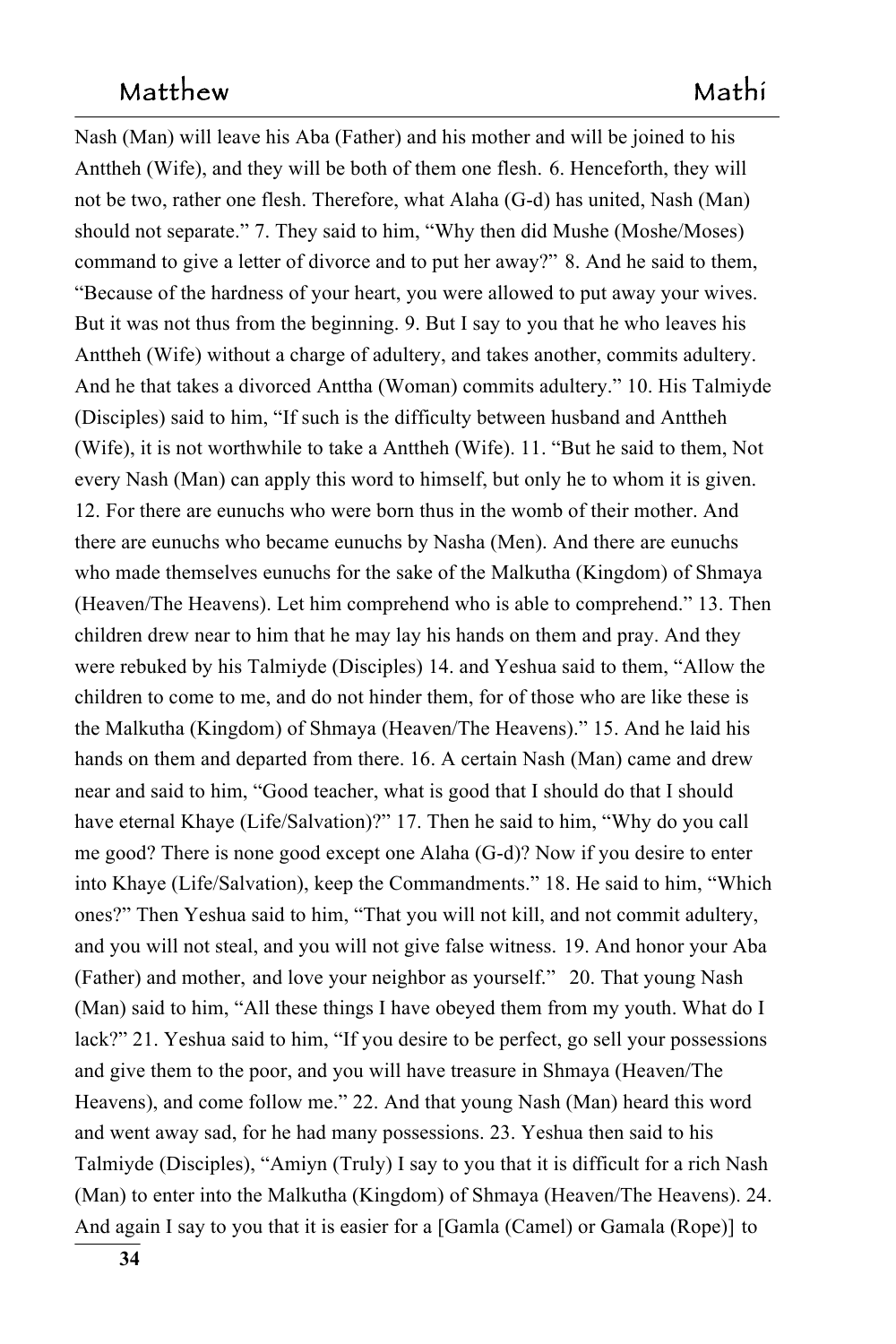enter into the eye of a needle than for a rich Nash (Man) to enter into the Malkutha (Kingdom) of Alaha  $(G-d)$ . 25. And when the Talmiyde (Disciples) heard it, they were exceedingly amazed and were saying, "Who indeed is able to gain Khaye (Life/Salvation)?" 26. Yeshua looked at them and said to them, "With Nasha (Men) this is not possible, but with Alaha  $(G-d)$  everything is possible. 27. Then answered Keefa and said to him, "Behold, we have left everything and have come to follow you. What indeed will we have?" 28. Yeshua said to them, "Amiyn (Truly) I say to you, that you who have come to follow me in this Alma (World), when the Breh d'Nasha (Son of Man/Son of Adam/Son of Mankind) sits new upon the throne of his glory, you will also sit upon twelve seats, and you will judge the twelve tribes of Israel. 29. And anyone who has left houses or Akhe (Brothers) or sisters or Aba (Father) or mother or Anttheh (Wife) or children or fields for the sake of my Shimokh (Name/Personality/Character), will receive one hundredfold and will inherit eternal Khaye (Life/Salvation). 30. But many who are first will be last, and the last first."

#### Chapter 20 1201 2012 1201 2012 1201 2012 1201 2012 1201 2012 1201 2012 1201 2012 1201 2012 1201 2012 1201 2012 1201 2012 1201 2012 1201 2012 1201 2012 1201 2012 1201 2012 1201 2012 1201 2012 1201 2012 1201 2012 1201 2012 1

1. "For the Malkutha (Kingdom) of Shmaya (Heaven/The Heavens) is likened to a man, the Maran (Master/Lord) of a Baytha (House), who went out in the morning to hire laborers for his vineyard. 2. And he bargained with the laborers for a denarius per day. And he sent them to his vineyard. 3. And he went out in the third hour and saw others who were standing in the marketplace and were idle. 4. And he said to them, 'Go also to the vineyard and I will give you what is right.' 5. And they departed. And he went out again in the sixth and in the ninth hour and did the same. 6. And towards the eleventh hour he went out and found others who were standing and were idle and said to them, 'Why are you standing all day and idle?' 7. They said to him, 'Because no Nash (Man) has hired us.' He said to them also, 'Go to the vineyard and you will receive what is right.' 8. And when it became Ramsha (Evening), the Maran (Master/Lord) of the vineyard said to his steward, 'Call the laborers and give them their wages, and begin from the last and proceed to the first.' 9. And those of the eleventh hour came and each received a denarius. 10. And when the first came, they hoped that they would receive more, and they each also received a denarius. 11. And when they received it, they argued against the Maran (Master/Lord) of the Baytha (House). 12. And they said, 'These last ones worked one hour, and you made them equal with us who bore the burden of the day and its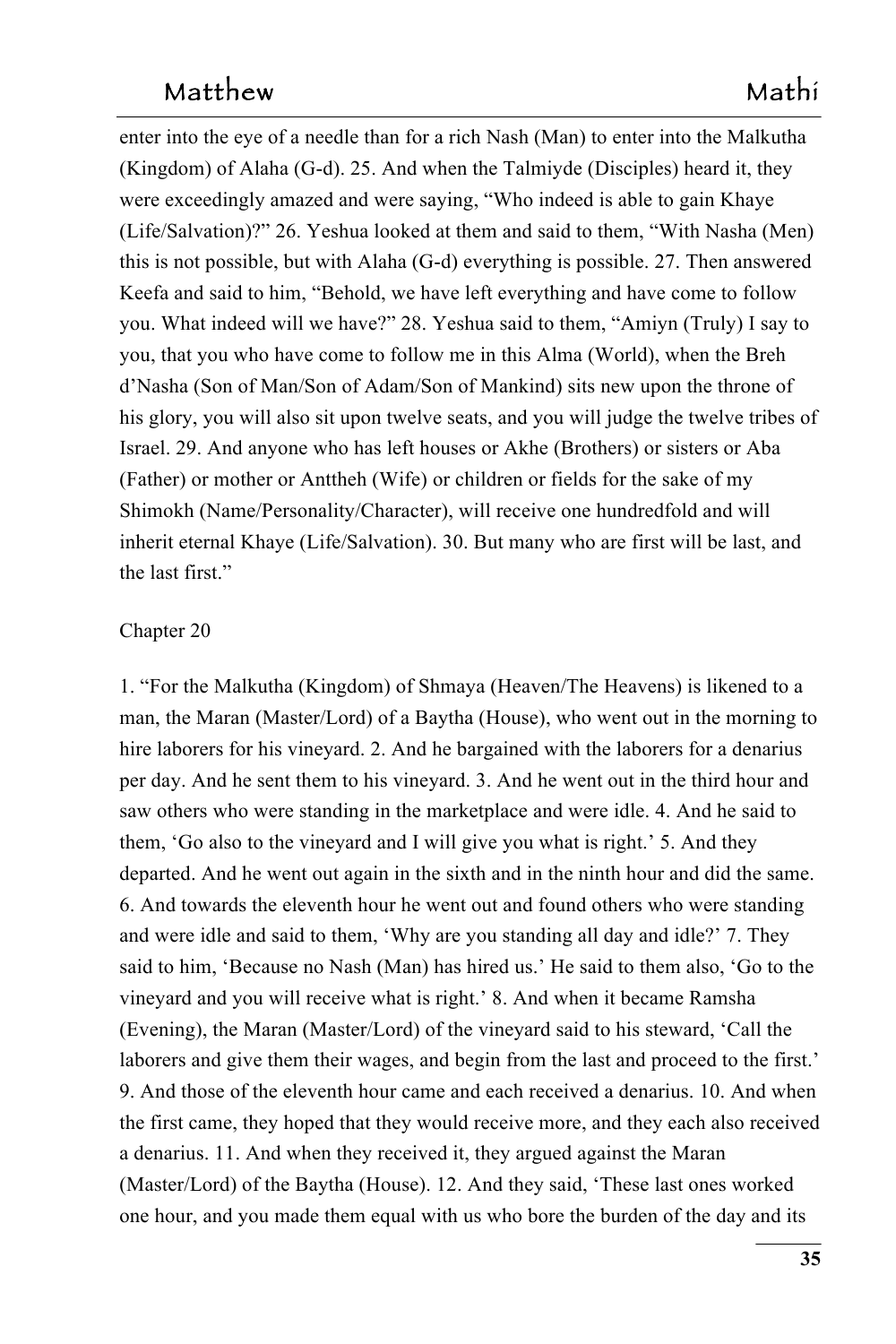heat!' 13. Then he answered and said to one of them, 'My friend, I did not wrong you. Was it not a denarius you bargained with me for? 14. Take yours and go. I but desire that to this last one I give as to you. 15. Or is it not Lawful for me to do that which I desire to do with my own? Or is your eye Biysha (Evil) because I am good?' 16. Thus will the last be first and the first last. For many are those that are called, and few that are chosen." 17. And Yeshua was about to go up to Urishlim, and he took his twelve Talmiyde (Disciples) alone on the road and said to them. 18. "Behold, we are going up to Urishlim, and the Breh d'Nasha (Son of Man/Son of 1227 Adam/Son of Mankind) will be delivered to the chief priests and to the Saphrehum (Scribes/Learned Individuals In the Torah). And they will condemn him to death. 19. And they will deliver him to the Gentiles, and they will mock him, and they will beat him, and they will Tslubayhi (Crucify Him) on a cross.  And he will rise on the third day." 20. Then, the mother of the sons of Zawdee came to him. And she and her sons worshipped him and were asking him something. 21. Then he said to her, "What do you desire?" She said to him, "Will you say that these two, my sons, will say that these two, my sons, will be one on your right and one on your left in your Malkutha (Kingdom)." 22. Yeshua answered and said, "You do not know what you ask! Are you able to drink the Kasa (Cup) that I am about to drink, or the immersion with which I will be immersed?" They said to him, "We are able." 23. He said to them, "You will drink my Kasa (Cup), and be immersed with the same immersion that I am immersed, but that you should sit at my right and at my left is not mine to give, except to those for whom it is prepared by my Aba (Father)." 24. And when the ten heard of it, they were angry at those two Akhe (Brothers). 25 And Yeshua called to them and said to them, "You know that the rulers of the Gentiles are their masters and their nobles are in authority over them. 26. Let it not be thus among you, but whoever among you desires to be great, let him be a Mashamshana (Servant) to you. 27. And he, who to you.  $27$ . And he, who among you desires to be first, let him be a Mashamshana (Servant) to you. 28. Just as the Breh d'Nasha (Son of Man/Son of Adam/Son of Mankind) did not come to be served, but to serve and to give himself as a ransom for the sake of many." 29. And when Yeshua went out from Yerikho, a large crowd was following him. 30. And behold, two blind Nasha (Men) were sitting on the side of the road, and when they heard that Yeshua was passing by, they gave a cry out, and were saying, "Have Khanana (Mercy) upon us my Maran (Master/Lord), the son of David. 31. But the Kenshe (Crowds) were admonishing them to be quiet, but they raised their Qala (Voice) more, and were saying, "Our Maran (Master/Lord) the son of David, have Khanana (Mercy) upon us." 32. And Yeshua stopped and called to them and said,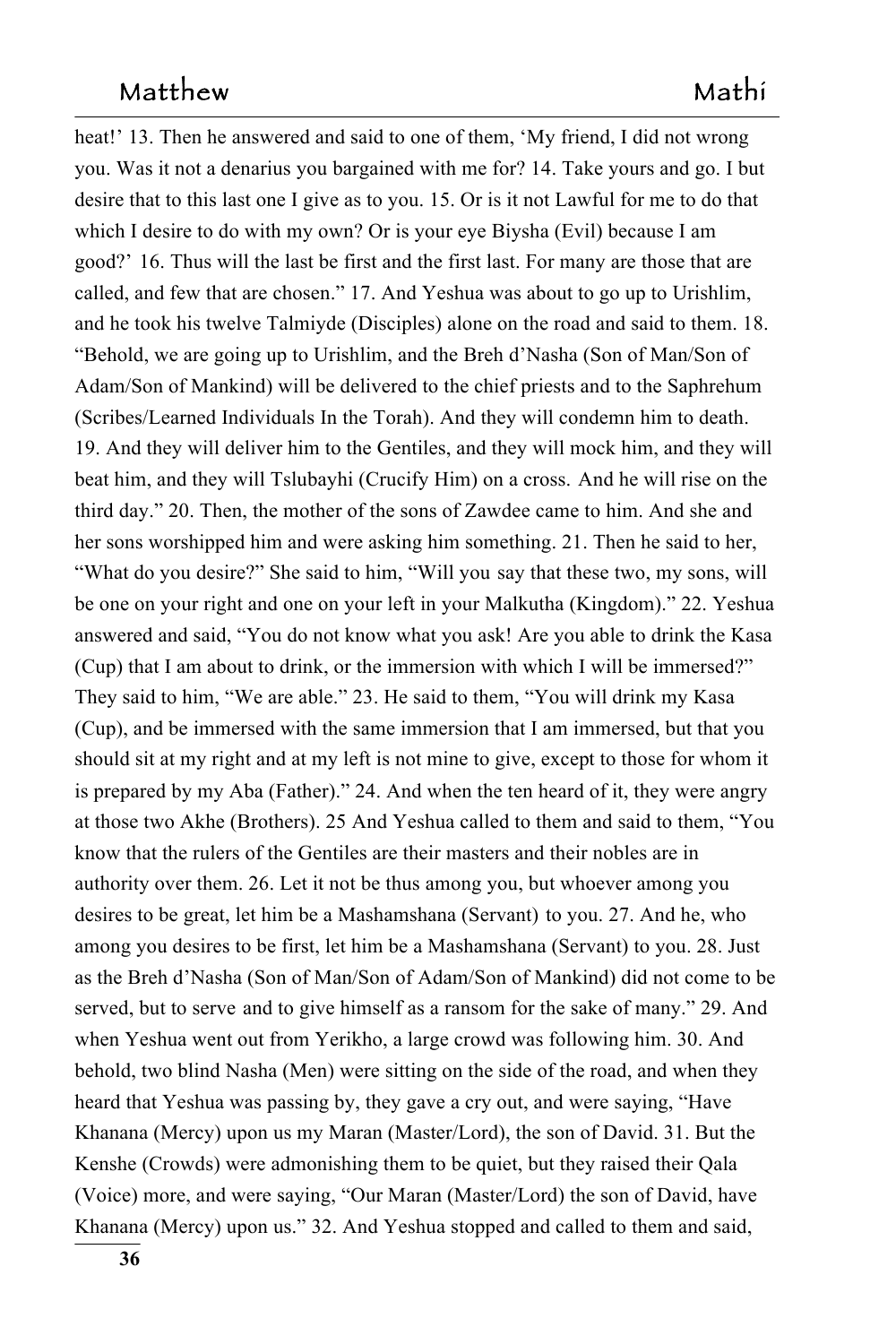"What do you desire me to do for you?" 33. They said to him. "Our Maran" (Master/Lord), that our eyes may be opened." 34. And Yeshua had compassion on them and touched their eyes, and at once their eyes were opened and they went and followed him.

#### Chapter 21

1. And when he approached Urishlim and came to Beth Pageh on the side of the Tura d'Zaythe (Mount of Olives), Yeshua sent two of his Talmiyde (Disciples), 2. And said to them, "Go to this village that is in front of you, and immediately you will find a donkey that is bound and a colt with her. Loose them and bring them to me. 3. And if anyone says anything to you, tell him that they are needed for our Maran (Master/Lord), and immediately he will send them here." 4. And these things happened (so) that the thing that the prophet spoke might be fulfilled, (for that prophet) said, 5. "Say to the daughter of Tsiyon, behold your Malka (King) comes to you meek and mounted upon a donkey, and upon a colt the foal of a donkey." 6. The Talmiyde (Disciples) departed and did as Yeshua had commanded them. 7. And they brought the donkey and the colt and placed their garments upon the colt and Yeshua mounted upon it. 8. And a multitude of Kenshe (Crowds) were spreading out their clothes in the road, and others were cutting branches from the trees and cast them on the road. 9. The Kenshe (Crowds) and those who were going before him and coming after him were crying out and saying "Ushanna to the Son of David. Blessed is he who comes in the Shimokh (Name/Personality/Character) of Maryah (The L-RD). Ushanna in the highest!" 10. And when he entered into 10. And when he entered into Urishlim, all the Madintha (City) was stirred up and saying, "Who is this man?" 11. And the Kenshe (Crowds) were saying, "This is the prophet Yeshua who is from Nasrath of Galeela. 12. And Yeshua entered into the Haykla (Temple) of Alaha (Gd) and drove out all who were buying and selling in the Haykla (Temple). And he overturned the tables of the moneychangers and the chairs of those who were selling doves. 13. And he said to them, "It is written that my Baytha (House) will be called a Baytha (House) of prayer, but you have made it a cave of bandits." 14. And the blind and the lame in the Haykla (Temple) drew near to him, and he healed them. 15. But when the chief priests and the Phrishe (Pharisees) saw the wonders that he did, and the children who were crying aloud in the Haykla (Temple) and saying, "Ushanna to the Son of David," they were displeased! 16. And they were saying to him, "Do you hear what these are saying?" Yeshua said to them, "Yes! Have you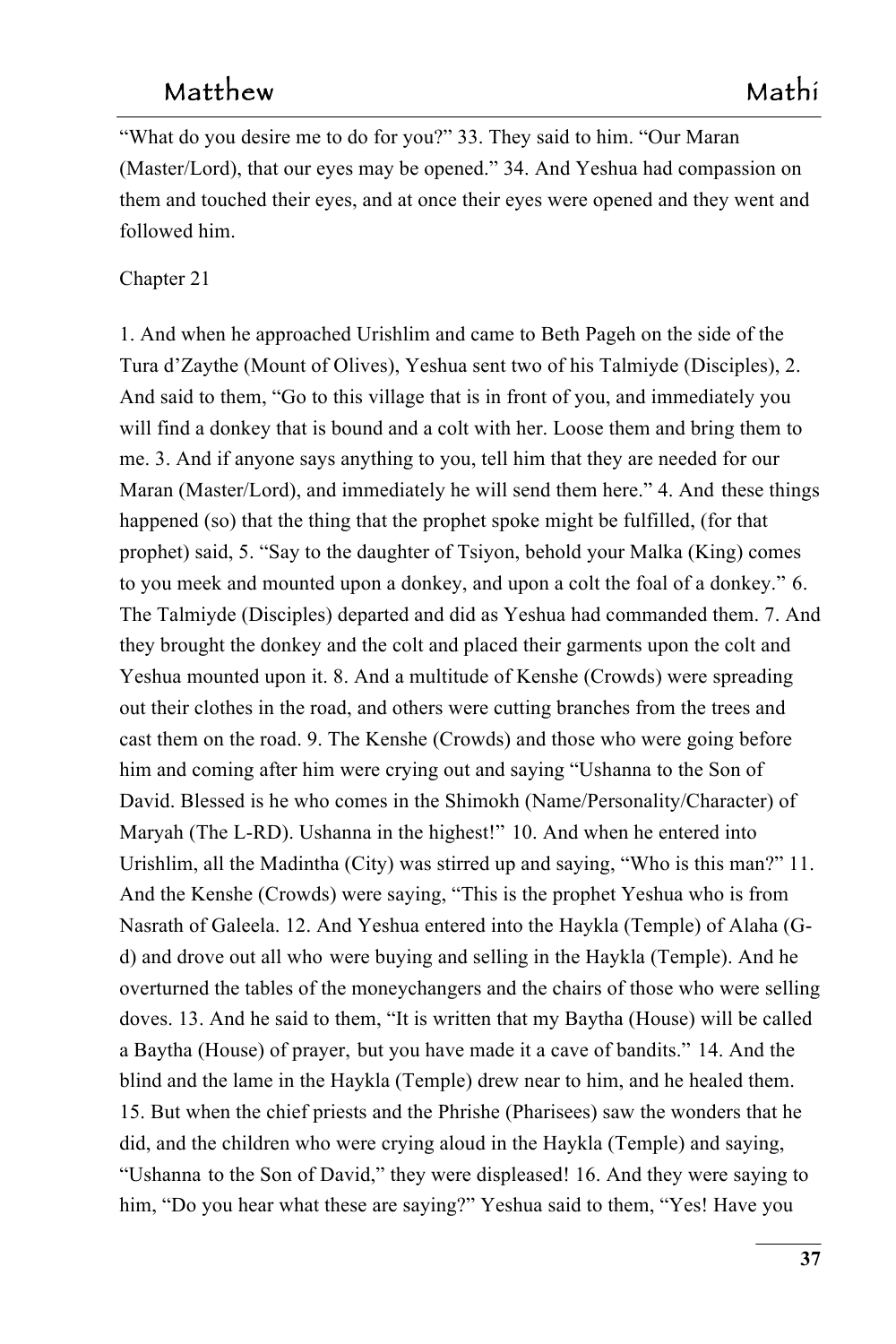never read that from the mouth of children and infants you have fashioned praise?" 17. And he left them and departed outside of the Madintha (City) to Beth Ani and lodged there. 18. And in the morning when he hungered, he returned to the Madintha (City). 19. And he saw a certain fig tree by the road and came to it and he did not find anything on it except only leaves. And he said to it, "Let there never again be fruit on you forever!" And at once, that fig tree withered. 20. And the withered. 20. And the Talmiyde (Disciples) saw and marveled and were saying, "How quickly the fig tree withered." 21. Yeshua answered and said to them, "Amiyn (Truly) I say to you, that if you have Haymanutha (Faith) and no doubt, not only this miracle of the fig tree will you do but even if you say to this Tura (Mountain) 'Be removed and fall into the Yama (Sea)!' it will happen. 22. And everything you ask for in prayer and believe, you will receive." 23. And when Yeshua came to the Haykla (Temple), the chief priests and elders of the Nasha (People) drew near to him while he was teaching and were saying to him, "By what authority do you accomplish these things? And who gave to you this authority?" 24. Yeshua answered and said to them, "I will also ask you a certain question, and if you answer me I will also tell you by what authority I do these things. 25. Where is the immersion of Yukhanan from? Is it from Shmaya (Heaven/The Heavens), or is it from Nasha (Men)?" And they were reasoning among themselves and they were saying that, "If we say from Shmaya (Heaven/The Heavens), he will say to us, 'Upon what reason did you not believe him?' 26. And if we say 'From Nasha (Men).' we are afraid of the crowd!" for all of them regard Yukhanan as a prophet. 27. They answered and said to him, "We do not know." Yeshua said to them, "Neither will I tell you by what authority I do these things. 28. But what do you think? A certain Nash (Man) had two sons. And he drew near to the first one and said to him, 'My son, go today and work in the vineyard.' 29. But he answered and said, 'I do not desire it.' But later he regretted it and went. 30. And he drew near to the other and said likewise to him, and he answered and said, 'I will my Maran (Master/Lord),' and did not go. 31. Which of these two did the will of his Aba (Father)?" They said to him that the first one did. Yeshua said to them, "I say Amiyn (Truly) to you that the Makse (Tax 1320 Collectors) and harlots will precede you into the Malkutha (Kingdom) of Alaha (Gd). 32. For Yukhanan came to you in Uhra (The Way) of Kenutha (Righteousness), and you did not believe him. But the Makse (Tax Collectors) and the harlots believed him. But you did not even Thubu (Repent) when you saw it, that you might believe him. 33. Hear another Mathla (Parable). There was a certain man, a Maran (Master/Lord) of a Baytha (House), and he planted a vineyard. Around it he set a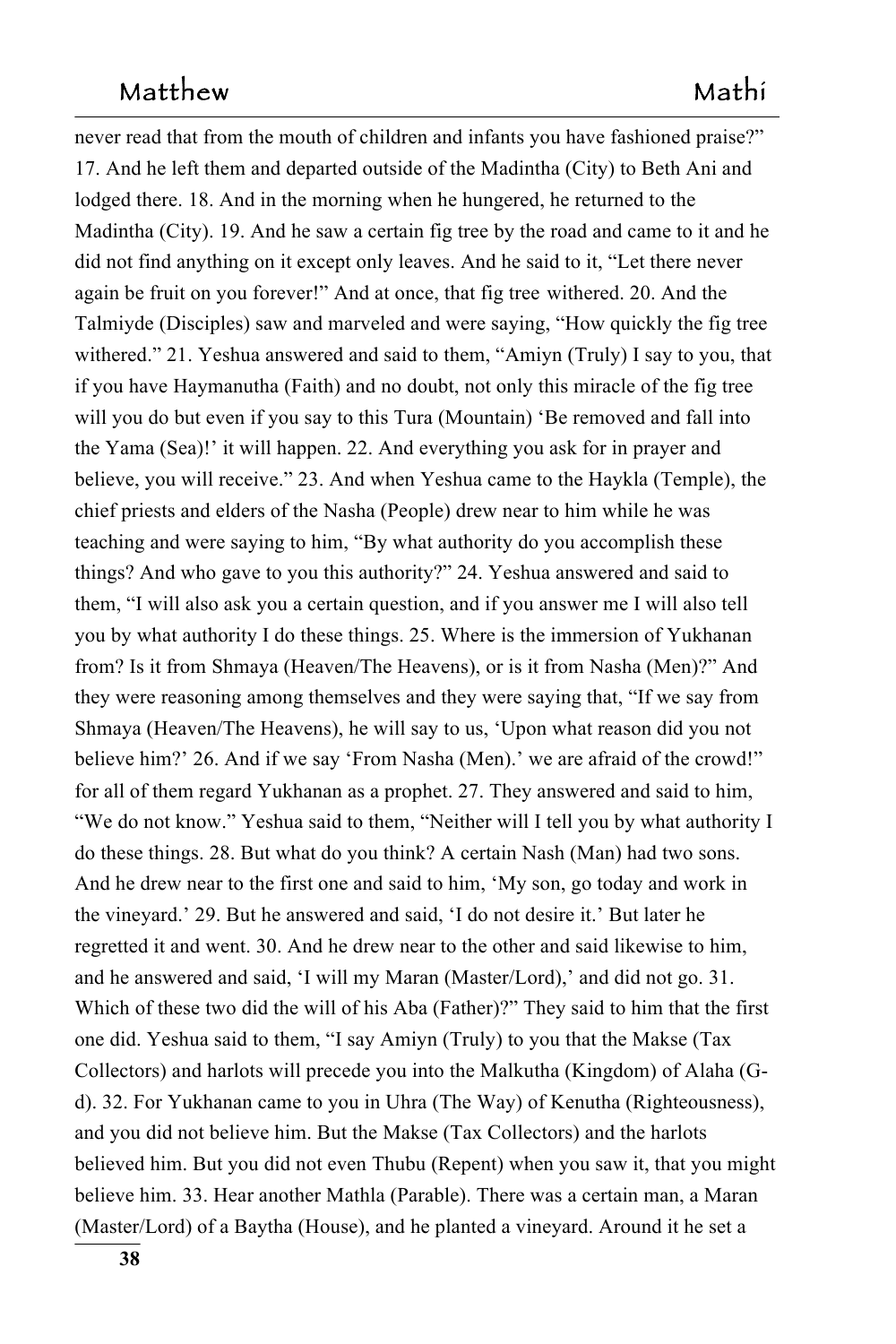fence. And he dug a winepress in it. And he built a tower in it, and he leased it to laborers and went on a journey. 34. And when the time of the harvest arrived, he sent his servants to the laborers that they might send to him some of the fruit of his vineyard. 35. And the laborers seized his servants. Some they beat, and some they stoned, and some they killed. 36. And again, he sent other servants that were more than the first, and they did likewise to them. 37. And lastly, he sent his Son to them saying perhaps they might be ashamed before my Son. 38. But when the laborers saw the Son, they said among themselves, 'This is the heir. Come let us kill him and seize his inheritance.' 39. And they seized him, took him outside of the vineyard, and killed him. 40. Therefore, when the Maran (Master/Lord) of the vineyard comes, what should he do to those laborers?" 41. They were saying to him, "He will savagely destroy them and he will lease the vineyard to other laborers, those who will give to him the fruit in its season." 42. Yeshua said to them, "Have you never read in the Scriptures of 'The Stone that the builders rejected, the same became the head of the corner. From the presence of Maryah (The L-RD) came this Stone and is a marvel before our eyes.' 43. Because of this I say to you that the Malkutha 43. Because of this I say to you that the Malkutha (Kingdom) of Alaha  $(G-d)$  will be taken from you and will be given to a Nasha (People) who bear fruit. 44. And whoever falls upon this Stone, it will destroy." 45. And when the chief priests and Phrishe (Pharisees) heard his Phelatha (Similes/Parables), they knew that he spoke against them. 46. And they sought to arrest him, but they were afraid because of the crowd, as they were regarding him as a prophet.

#### Chapter 22

1. And Yeshua answered again in Phelatha (Similes/Parables) and said, 2. "The Malkutha (Kingdom) of Shmaya (Heaven/The Heavens) is like a man, a Malka  $(King)$  who prepared a Meshthutha (Wedding Feast) for his son. 3. And he sent his servants that they might call those who were invited to the Meshthutha (Wedding Feast), and they did not desire to come! 4. Again he sent other servants and said, "Say to those who were invited that, behold, my supper is prepared and my oxen and my fatlings are killed and every thing is ready. Come to the Meshthutha (Wedding Feast)! 5. But they sneered at it. And one departed to his Qriytha (Field) 1358 and another to his business. 6. And the rest seized his servants, and mocked and killed them. 7. And when the Malka (King) heard, he was angry and sent his armies and destroyed those murderers, and he burned their Madintha (City). 8. Then he said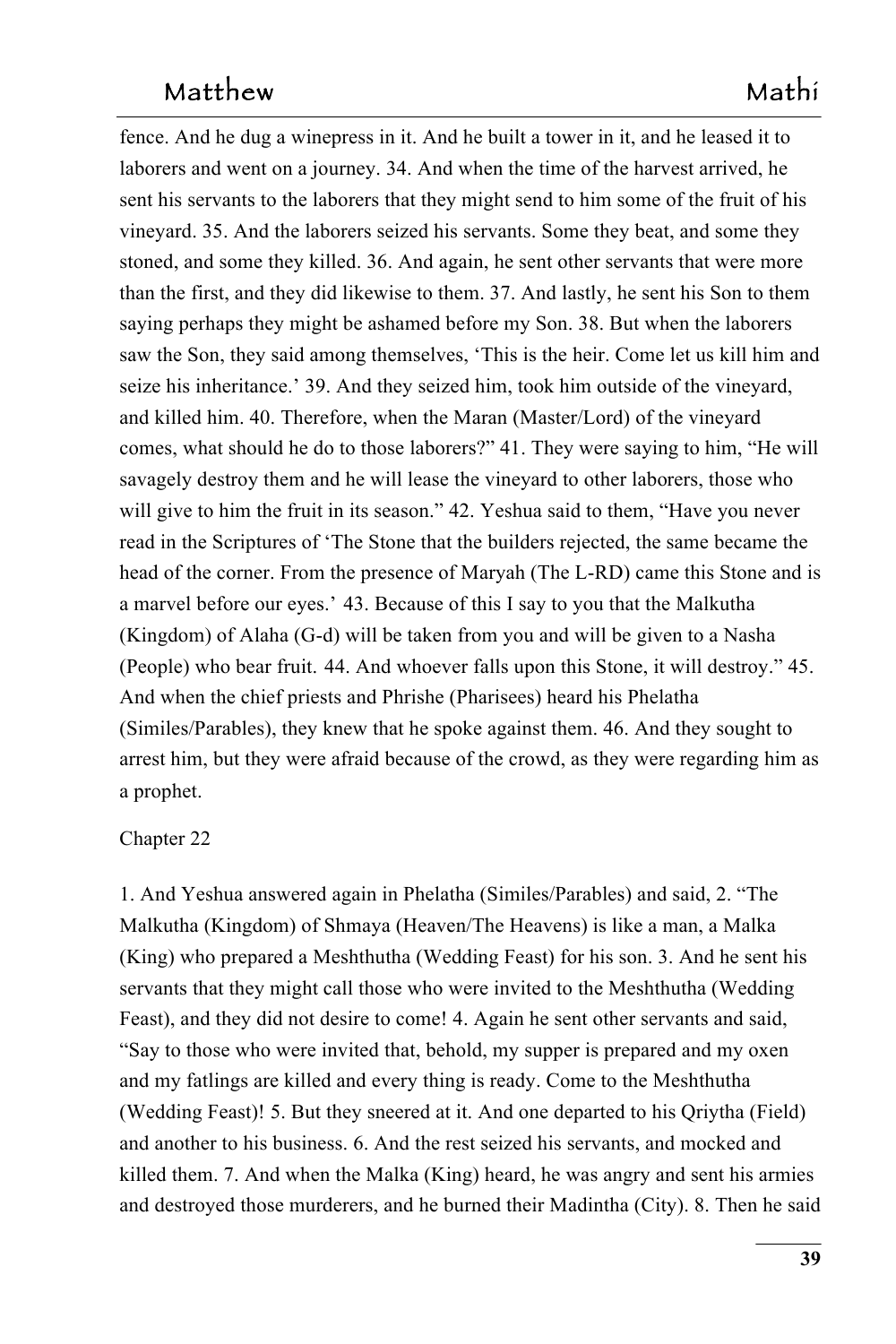to his servants, 'The Meshthutha (Wedding Feast) is prepared, and those that were invited were not worthy. 9. Go, therefore, to the main roads, and anyone that you find, you call to the Meshthutha (Wedding Feast).' 10. And out went those servants to the roads and gathered anyone that they found, bad and good, and the banquet Baytha (House) was filled. 11. And the Malka (King) entered to see the Smiyke (Guests), and he saw a Nash (Man) there who was not wearing the attire of a wedding. 12. And he said to him, 'My friend, how did you enter here while you have no garments of a wedding?' And he was speechless. 13. Then the Malka  $(King)$  said to the ministers, 'Bind his hands and his feet and cast him into the outer Kheshuka (Darkness/Absence of Light). There will be weeping and gnashing of teeth!' 14. For many are those that are called, and few are chosen." 15. Then the Phrishe (Pharisees) departed and took counsel on how to trap him by a question. 16. Then they sent the Herodians with their Talmiyde (Disciples) to him. And they were saying to him, "Teacher, we know that you are true, and do rightly teach Uhra (The Way) of Alaha  $(G-d)$ , and do not favor any man, for you do not discriminate between Nasha (Men). 17. Therefore tell us how do you think. Does Namusa (Torah/Law/Instruction) instruct us to pay the head tax to Caesar or not?" 18. But Yeshua knew their Biysha (Evil), and said, "Nasbay Baphe (Hypocrites!) Why do you tempt me? 19. Show me the denarius of the head tax." And they brought a denarius to him. 20. And Yeshua said to them, "And whose image is this inscription?" 21. They were saying, "Caesar." He said to them; "Therefore give to Caesar that which is Caesar's, and to Alaha (G-d) that which is Alaha (G-d)'s." 22. And when they heard it, they were amazed, and left him and departed. 23. In that same day, the Zaduqaye (Sadducees) approached and were saying to him, "There is no resurrection of Mithe (The Dead), and they asked him, 24. And said to him, "Teacher, Mushe (Moshe/Moses) told us that if a Nash (Man) dies while having no sons, his brother should take his Anttheh (Wife) and raise up a Zara (Seed) for his brother. 25. Now there were among us seven Akhe (Brothers). The first took a Anttheh (Wife) and died. And because he had no sons, he left his Anttheh (Wife) to his brother. 26. Likewise also the second and the third up to the seventh. 27. And after all of them, the Anttha (Woman) also died. 28. Therefore in the resurrection, to which of these seven will she be a Anttheh (Wife), for all of them married her?"  $28$ . Yeshua answered and said to them, "You err because you do not know the Scriptures or the power of Alaha  $(G-d)$ . 30. For in the resurrection of Mithe (The Dead), Nasha (Men) do not marry women, nor are women given to husbands. Rather, they are as the Malake (Heavenly Messengers) of Alaha (G-d) in Shmaya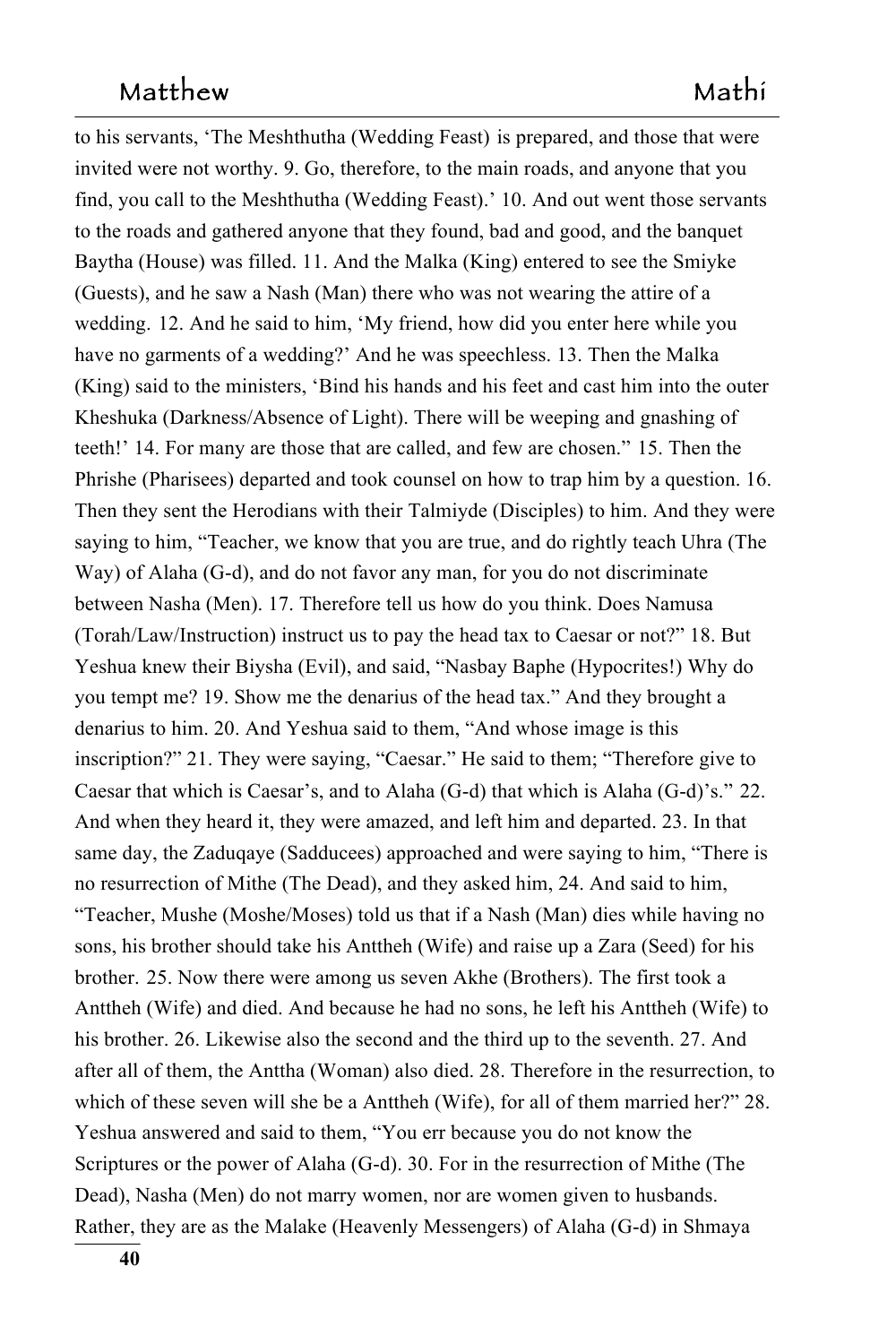(Heaven/The Heavens). 31. But concerning the resurrection of Mithe (The Dead), have you not read the thing that was said to you by Alaha  $(G-d)$  who said, 32. That 'I am the Alaha  $(G-d)$  of Avraham, the Alaha  $(G-d)$  of Yitz'chak, and the Alaha  $(G-d)$ d) of Ya'akov?' And He is not the Alaha (G-d) of Mithe (The Dead), rather of the living." 33. And when the Kenshe (Crowds) heard this, they were amazed by his teaching. 34. But when the Phrishe (Pharisees) heard that he had silenced the Zadugaye (Sadducees), they assembled together. 35. Then one of them who knew Namusa (Torah/Law/Instruction) asked testing him. 36. "Teacher, which Commandment in Namusa (Torah/Law/Instruction) is the greatest?" 37. And Yeshua said to him, that "You should Khuba (Love) Maryah (The L-RD) your Alaha (G-d) with all your heart and with all Naphshak (Your Soul) and with all your might and with all your mind." 38. This is the first and the greatest Commandment. 39. And the second is like it. That 'You should Khuba (Love) your neighbor as yourself.' 40. On these two commandments hang Namusa (Torah/Law/Instruction) and the Nabiye (Prophets)." 41. Now while the Phrishe (Pharisees) were assembled, Yeshua asked them, 42. And said, "What do you say about the Meshikha (Messiah/Annointed One)? Who is he the son of?" They were saying to him, "The son of David." 43. He said to them, "How then did David in the spirit call him Maryah (The L-RD)? For he said, 44. 'That Maryah (The L-RD) said to my Maran (Master/Lord), "You sit at my right Ida (Hand) until I place your enemies under your feet."' 45. Therefore, if David calls him Maryah (The L-RD),  how is he his son?" 46. And no Nash (Man) was able to give him an answer. And no Nash (Man) dared to question him again from that time on.

#### Chapter 23

1. Yeshua then spoke with the Kenshe (Crowds) and with his Talmiyde (Disciples). 1422 2. And he said to them, "The Saphrehum (Scribes/Learned Individuals In the Torah) and the Phrishe (Pharisees) sit on the throne of Mushe (Moshe/Moses). 3. Therefore everything that they say to you that you should keep and do. But not according to their deeds, for they talk, but do not. 4. And they bind heavy burdens and place them upon the shoulders of the sons of Nasha (Men), but they do not desire to touch 1427 them with their fingers. 5. And they do all their deeds that the sons of Nasha (Men) might see them. For they widen their Tefillin and lengthen the Tekhelet of their robes. 6. And they Khuba (Love) the chief places at festivals and the chief seats at the Kenushtha (Synagogue/Assembly). 7. And a greeting in the streets, and to be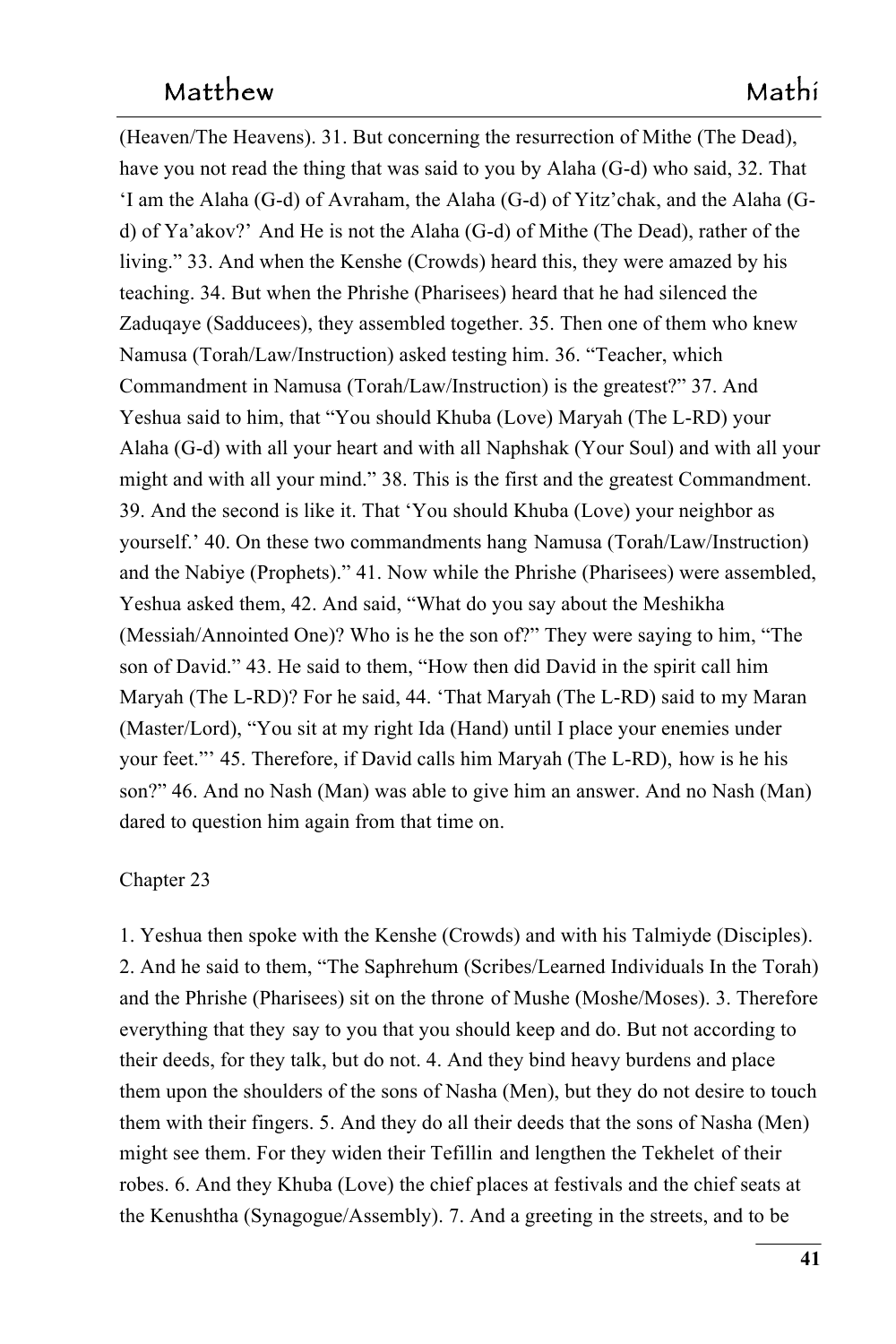called Rabbi by Nasha (Men). 8. But you should not be called 'My Great One' for 1432 there is only one Who is Great and you are all Akhe (Brothers). 9. And do not call yourself Aba (Father) for your Aba (Father) is one who is in Shmaya (Heaven/The Heavens). 10. And you should not be called leaders, because one is your leader, the Meshikha (Messiah/Annointed One). 11. But he, who is greatest among you, let him be a Mashamshana (Servant) to you. 12. For whoever exalts himself will be to you. 12. For whoever exalts himself will be humbled, and whoever humbles himself will be exalted. 13. Woe to you Saphrehum (Scribes/Learned Individuals In the Torah) and Phrishe (Pharisees)! Nasbay Baphe (Hypocrites!) For you shut up the Malkutha (Kingdom) of Shmaya (Heaven/The Heavens) before the sons of Nasha (Men). For you are not entering yourselves, and those who would enter you do not allow entering. 14. "Woe to you Saphrehum (Scribes/Learned Individuals In the Torah) and Phrishe (Pharisees)! Nasbay Baphe (Hypocrites!) For you consume the houses of widows, and that for a pretense you lengthen your prayers. Because of this you will receive a greater Diyna (Judgment). 15. Woe to you Saphrehum (Scribes/Learned Individuals In the Torah) and Phrishe (Pharisees). Nasbay Baphe (Hypocrites!) For you traverse Yama (Sea) and land that you might make one proselyte, and when he has become one, you make him double the son of Gehenna that you are yourselves. 16. Woe to you blind guides, for you say that whoever swears by the Haykla (Temple) is not anything, but who swears by the gold of the Haykla (Temple) is guilty. 17. You are blind fools, for what is greater, the gold or the Haykla (Temple) that sanctifies the gold? 18. And whoever swears by the Madbakha (Altar), it is not anything, but he who swears by the Qurbana (Offering) that is upon it is guilty. 19. You are blind fools! What is greater, the Qurbana (Offering) or the Madbakha (Altar) that sanctifies the Qurbana (Offering)? 20. Therefore, whoever swears by the Madbakha (Altar), swears by it and all things that are upon it. 21. And whoever swears by the Haykla (Temple), swears by it and by He who dwells in it. 22. And whoever swears by Shmaya (Heaven/The Heavens) swears by the throne of Alaha (G-d), and by Him who sits upon it. 23. Woe to you Saphrehum (Scribes/Learned Individuals In the Torah) and Phrishe (Pharisees)! Nasbay Baphe (Hypocrites!) For you tithe mint and dill and cummin, and you overlook the weightiest things of Namusa

(Torah/Law/Instruction): Diyna (Judgment) and Khanana (Mercy) and Haymanutha (Faith). And these things were necessary for you to have done, and these things you should not have forgotten. 24. Blind guides who strain at gnats and swallow camels. 25. Woe to you Saphrehum (Scribes/Learned Individuals In the Torah) and Phrishe 1466 (Pharisees)! Nasbay Baphe (Hypocrites!) For you clean the outside of the Kasa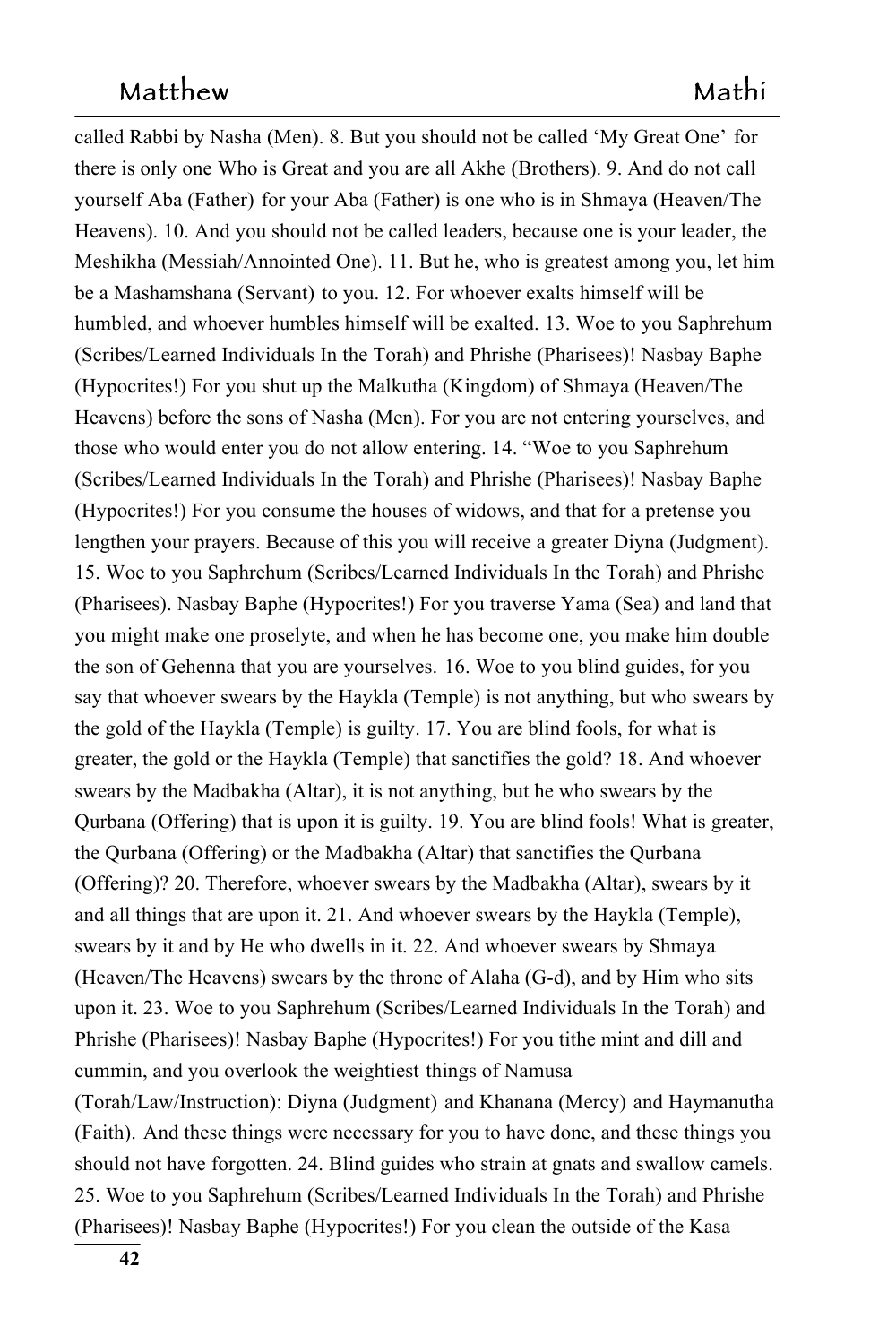$(Cup)$  and of the plate but inside they are full of extortion and iniquity. 26. Blind Phrishe (Pharisees)! First clean the inside of the Kasa (Cup) and of the plate, Then the outside will be clean also. 27. Woe to you Saphrehum (Scribes/Learned Individuals In the Torah) and Phrishe (Pharisees)! Nasbay Baphe (Hypocrites!) For you are like white tombs that appear Shaphira (Beautiful) on the outside, but on the inside are filled with the bones and all the corruption of Mithe (The Dead). 28. Thus you also appear on the outside as righteous Nasha (Men) to the sons of Nasha 1474 (Men). On the inside you are filled with iniquity and hypocrisy. 29. Woe to you Saphrehum (Scribes/Learned Individuals In the Torah) and Phrishe (Pharisees). Nasbay Baphe (Hypocrites!) For you build the tombs of the Nabiye (Prophets), and you adorn the sepulchers of the righteous. 30. And you say that if we had been in the days of our forefathers, we would not have been participants with them in the Badmeh (Blood) of the Nabiye (Prophets). 31. Whereby you witness against yourselves that you are sons of those who killed the Nabiye (Prophets). 32. And you also fill up the measure of your forefathers. 33. Khuwatha (Serpents/Snakes)! Offspring of Akedne (Vipers)! How will you flee from the Diyna (Judgment) of Gehenna? 34. Behold, because of this I will send to you Nabiye (Prophets) and wise Nasha (Men) and Saphrehum (Scribes/Learned Individuals In the Torah). Some of them you will kill, and you will Zaquph (Lift Up/Crucify/Execute) them on stakes, and some of them you will scourge in your assemblies. And you will pursue them from Madintha (City) to Madintha (City),  $35$ . So that will come upon you all the Badmeh (Blood) of the righteous poured out on Ara (The Earth); from the Badmeh (Blood) of Havel until the Badmeh (Blood) of Zakharya, the son of Brakhya, he whom you killed between the Haykla (Temple) and the Madbakha (Altar). 36. Amiyn (Truly) I say to you that all these things will come upon this Sharbtha (Generation). 37. "Urishlim! Urishlim! Murderess of the Nabiye (Prophets) and stoner of those that are sent to her. How often I have desired to gather your children like a hen gathers her chicks under her wings, and you did not desire it! 38. Behold, your Baytha (House) is left desolate. 39. I say to you that you will not see me from now on until you say, 'Blessed is he who comes in the Shimokh (Name/Personality/Character) of Maryah (The L-RD)."<sup>"</sup>

### Chapter 24 1499

1. And Yeshua went out of the Haykla (Temple) to depart, and his Talmiyde (Disciples) drew near and were showing him the construction of the Haykla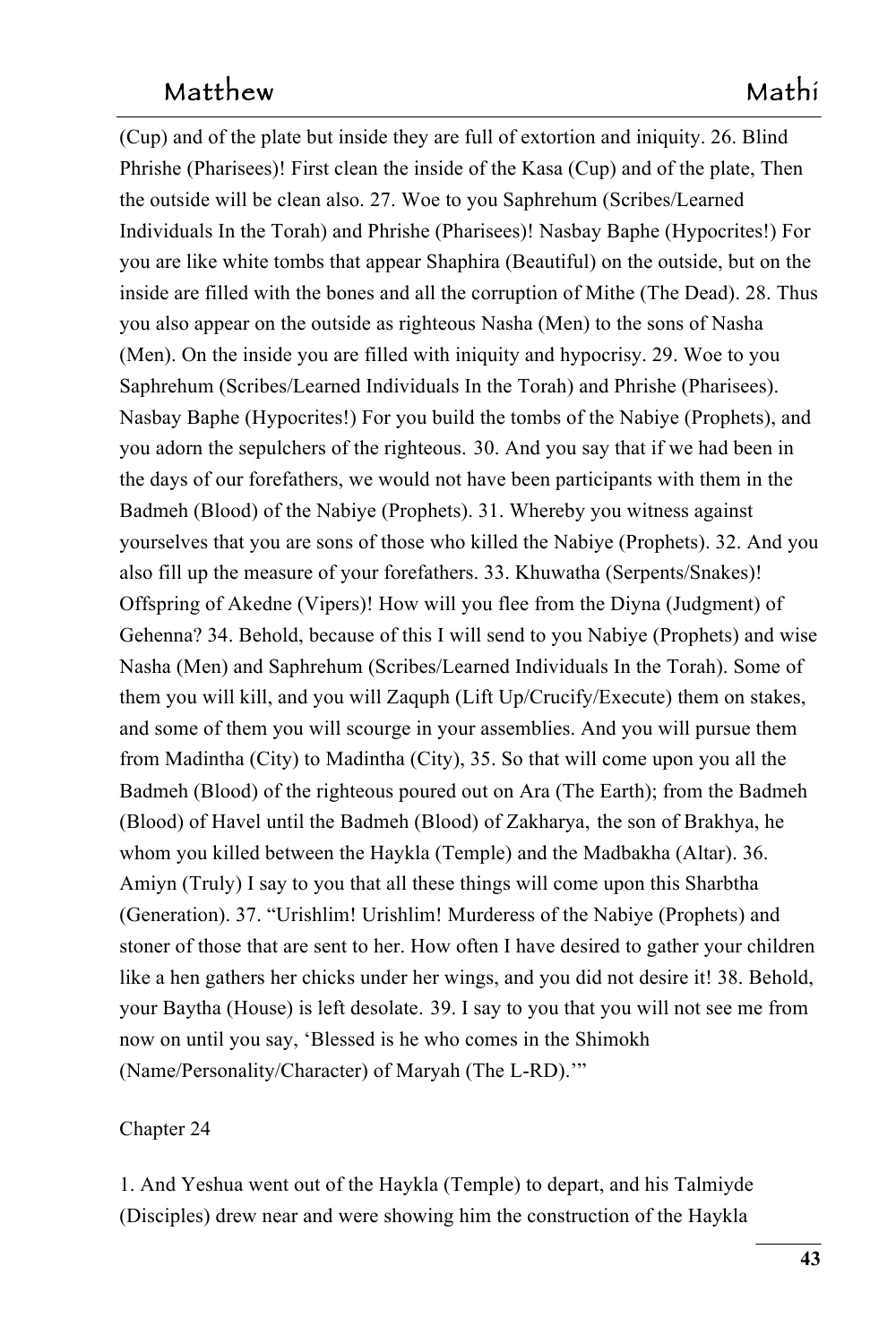(Temple). 2. But he said to them, "Behold, don't you see all these things? Amiyn (Truly) I say to you, nothing will be spared. Not one stone here will be left upon another, which will not be torn down." 3. And while Yeshua was sitting on the Tura d'Zaythe (Mount of Olives), his Talmiyde (Disciples) drew near and were saying among themselves and to him, "Tell us when these things will be and what is the sign of your coming and the end of the Alma (World)." 4. Yeshua answered and said to them, "Beware, let no Nash (Man) deceive you. 5. For many will come in my Shimokh (Name/Personality/Character) and will say that 'I am the Meshikha (Messiah/Annointed One).' And many they will deceive. 6. For you are bound to hear of revolutions and rumor of wars. Watch out and do not be disturbed, for it is necessary that all these things happen, but it is not yet the end. 7. For Ama (Nation) will rise against Ama (Nation), and Malkutha (Kingdom) against Malkutha (Kingdom). And there will be famines and Methane (Plagues) and Zawe (Earthquakes) in different places. 8. But all these things are only the beginning of sorrows. 9. Then they will deliver to afflictions and they will kill you and you will be hated by all Amme (Peoples/Nations) because of my Shimokh (Name/Personality/Character). 10. Then many will stumble and will hate one another and will betray one another. 11. And many Nabiye Nagale (Liars/False Prophets) (Prophets) will arise and deceive many. 12. And because of the growth of iniquity, the Khuba (Love) of many will grow cold. 13. But whoever has patience until the end, he will have Khaye (Life/Salvation). 14. And this Good News of the Malkutha (Kingdom) will be preached in the entire Alma (World) as a testimony to all the Amme (Peoples/Nations), and then the end will come, 15. And when you see the sign of uncleanness and desolation, which was spoken of by Daniel the prophet, which will stand in the Set Apart place. He that reads let him understand. 16. Then He that reads let him understand. 16. Then those who are in Yehuda, let them flee to the Tura (Mountain). 17. And he, who is on the roof, let him not come down to take that which is in his Baytha (House). 18. And he who is in the Qriytha (Field), let him not turn back to take back his clothes. 19. And woe to the pregnant and to those who are nursing in those days. 20. And pray that your flight will not be in winter, nor on the Shabtha (Sabbath). 21. For then will be great suffering such as has not been from the beginning of the Alma (World) until the present, nor will ever be again. 22. And if those days were not shortened, not any flesh would live, but because of the chosen, those days will be shortened. 23. If anyone should say to you then, behold the Messiah is here or there, do not believe it. 24. For false Messiahs and lying Nabiye (Prophets) will arise and they will produce signs and great wonders in order to deceive if possible even the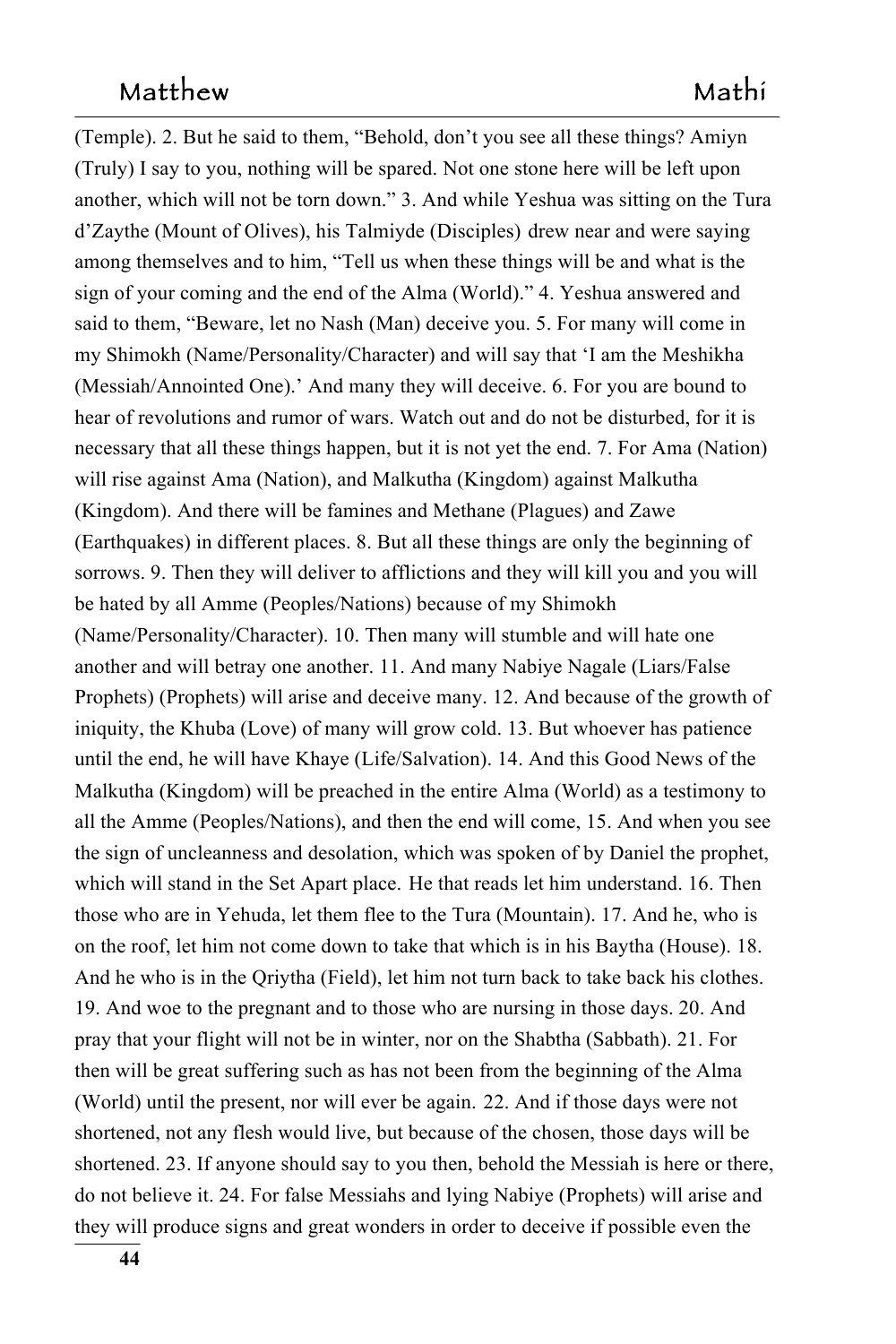chosen. 25. Behold, I have told you beforehand. 26. Therefore, if they say to you, 'Behold, he is in the Madbra (Wilderness),' do not go out. Or, 'Behold, he is in the inner chamber,' do not believe it.  $27$ . For as the sunshine comes out from the East and is seen even in the West, thus will be the coming of the Breh d'Nasha (Son of Man/Son of Adam/Son of Mankind). 28. Wherever the carcass is, there will the eagles gather. 29. And immediately after the suffering of those days, the Shemsa (Sun) will be darkened and the moon will not shine its Nuhra (Light).  And the stars will fall from Shmaya (Heaven/The Heavens), and the powers of Shmaya (Heaven/The Heavens) will be shaken. 30. And then will be seen the sign of the Breh d'Nasha (Son of Man/Son of Adam/Son of Mankind) in Shmaya (Heaven/The Heavens), and then all the tribes of the land mourn, when they will see the Breh when they will see the Breh d'Nasha (Son of Man/Son of Adam/Son of Mankind) who comes upon the clouds of Shmaya (Heaven/The Heavens) with great power and glory. 31. And he will send his Malake (Heavenly Messengers) with a large trumpet, and they will gather his chosen ones from the four Rukhe (Winds) from one end of Shmaya (Heaven/The Heavens) to the other. 32. Now from the fig tree learn a Mathla (Parable). As soon as its branches become tender and bring forth its leaves, you know that summer has arrived. 33. Thus also when you have seen all these things, know that it has arrived at the door. 34. Amiyn (Truly) I say to you, that this tribe will not pass until all these things happen. 35. Shmaya (Heaven/The Heavens) and earth may pass, but my word will not pass. 36. About the day and about the hour no Nash (Man) knows, not even the Malake (Heavenly Messengers) of Shmaya (Heaven/The Heavens), but the Aba (Father) alone. 37. And as in the days of Nukh, thus will be the coming of the Breh d'Nasha (Son of Man/Son of Adam/Son of Mankind). 38. For as they were before the deluge, eating and drinking and taking women and giving them in marriage to Nasha (Men) up to the day that Nukh entered into the ark, 39. And they did not know until the deluge came and took them all, thus will be the coming of the Breh d'Nasha (Son of Man/Son of Adam/Son of Mankind). 40. Then two Nasha (Men) will be in the Oriytha (Field), one will be taken and one will be left. 41. And two women will be grinding at the mill. One will be taken and one will be left. 42. and one will be left. 42. Therefore be alert, because you do not know in what hour your Maran  $(Master/Lord)$  will come. 43. And know this, that if the Maran  $(Master/Lord)$  of the Baytha (House) had known, he would not have allowed his Baytha (House) to be plundered. 44. Because of this also, you should be prepared, because in an hour that you do not expect, the Breh d'Nasha (Son of Man/Son of Adam/Son of Mankind) 1572 will come. 45. Then who is the faithful and wise Mashamshana (Servant) whom his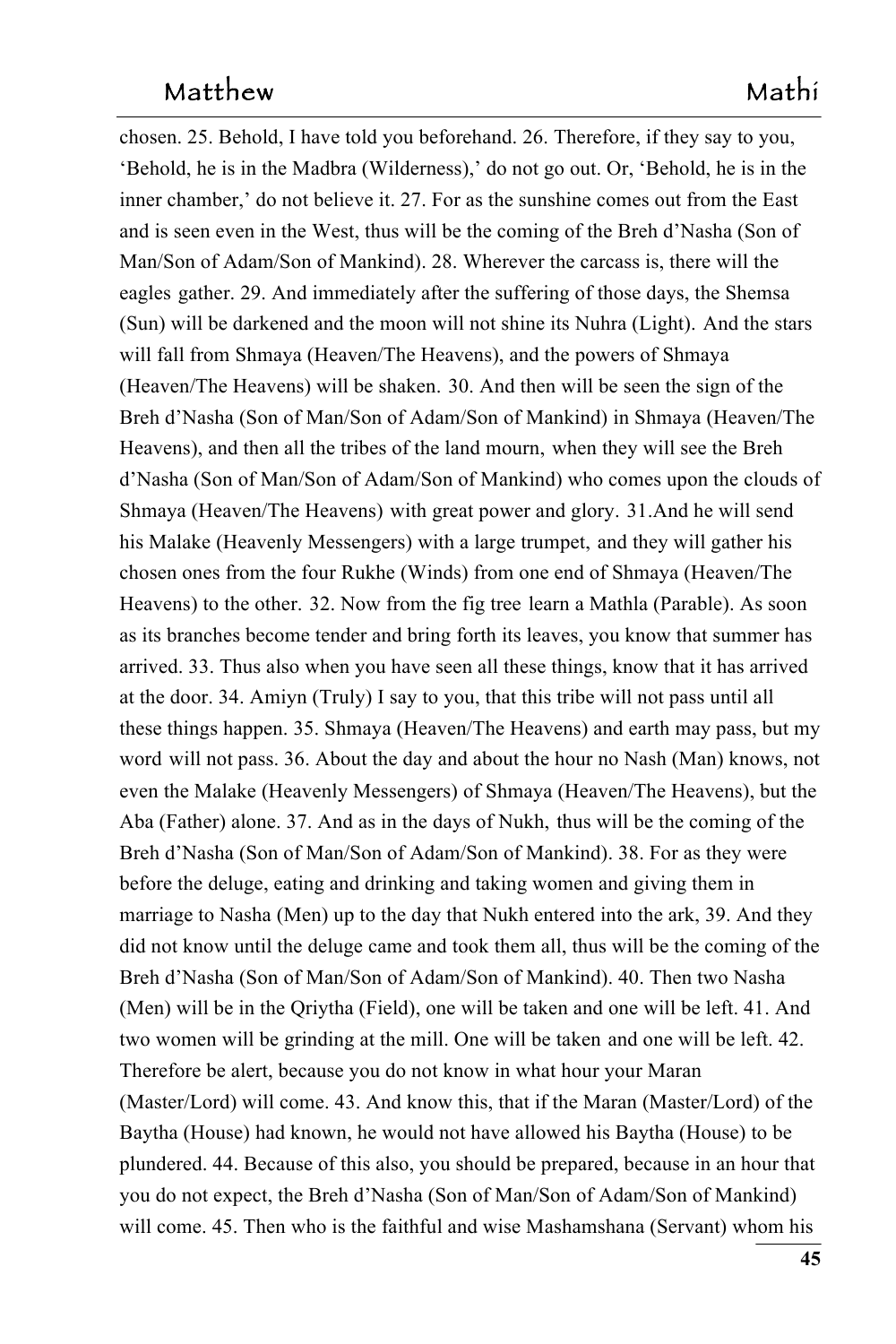Maran (Master/Lord) has appointed over his household to give them food in due time. 46. That Mashamshana (Servant) is blessed when his Maran (Master/Lord) comes and finds him doing thus. 47. I say Amiyn (Truly) to you, that he will appoint him over all that he owns. 48. But if a Mashamshana (Servant) being Biysha (Evil) in his heart says that "My Maran (Master/Lord) will be delayed in coming." 49. And begins to beat his fellow servants and to Nekul (Eat) and drink with drunkards. 50. The Maran (Master/Lord) of that Mashamshana (Servant) will come in a day that he does not expect, and in an hour that he does not know. 51. And he will cut him in two and give him his lot among the hypocrites, and there will be weeping and gnashing of teeth."

#### Chapter 25

1. "Then let the Malkutha (Kingdom) of Shmaya (Heaven/The Heavens) be likened to those ten virgins who took their lamps and went out for the meeting of the bride and the bridegroom. 2. Now five of them were wise and five were foolish. 3. And those foolish virgins took their lamps but did not take oil with them. 4. But those wise virgins took oil in vessels with their lamps. 5. Now when the bridegroom delayed, they slumbered and slept. 6. And in the middle of the night there was an outcry, 'Behold, the bridegroom comes! Go out for his meeting!' 7. Then all those virgins arose and prepared their lamps. 8. And those foolish virgins were saying to the wise, 'Give us some of your oil, for behold our lamps have gone out.' 9. These wise virgins answered and said, 'What if there is not enough for us and for you? Rather, go to those who sell and buy for yourselves. 10. And while they went to buy the bridegroom came, and those who were ready entered with him into the banquethall. And the door was locked. 11. Now later also came those other virgins, and were saying, 'Our Maran (Master/Lord)! Our Maran (Master/Lord)! Open the door for us.' 12. Then he answered and said to them, 'Amiyn (Truly) I say to you that, "I do not know you!"<sup>'</sup> 13. Be alert, therefore, for you do not know that day or hour. 14. For it is like a Nash (Man) who went on a journey. He called his servants and delivered his possessions to them. 15. There was one he gave five talents, and another two, and another one - each Nash (Man) according to his ability. And he went immediately on a journey. 16. Now he who received five talents went and traded with them and gained five more. 17. And likewise also, he (who received) two traded (and gained) two others. 18. But he who received one, went and dug in the ground and hid the money of his Maran (Master/Lord). 19. Now after a great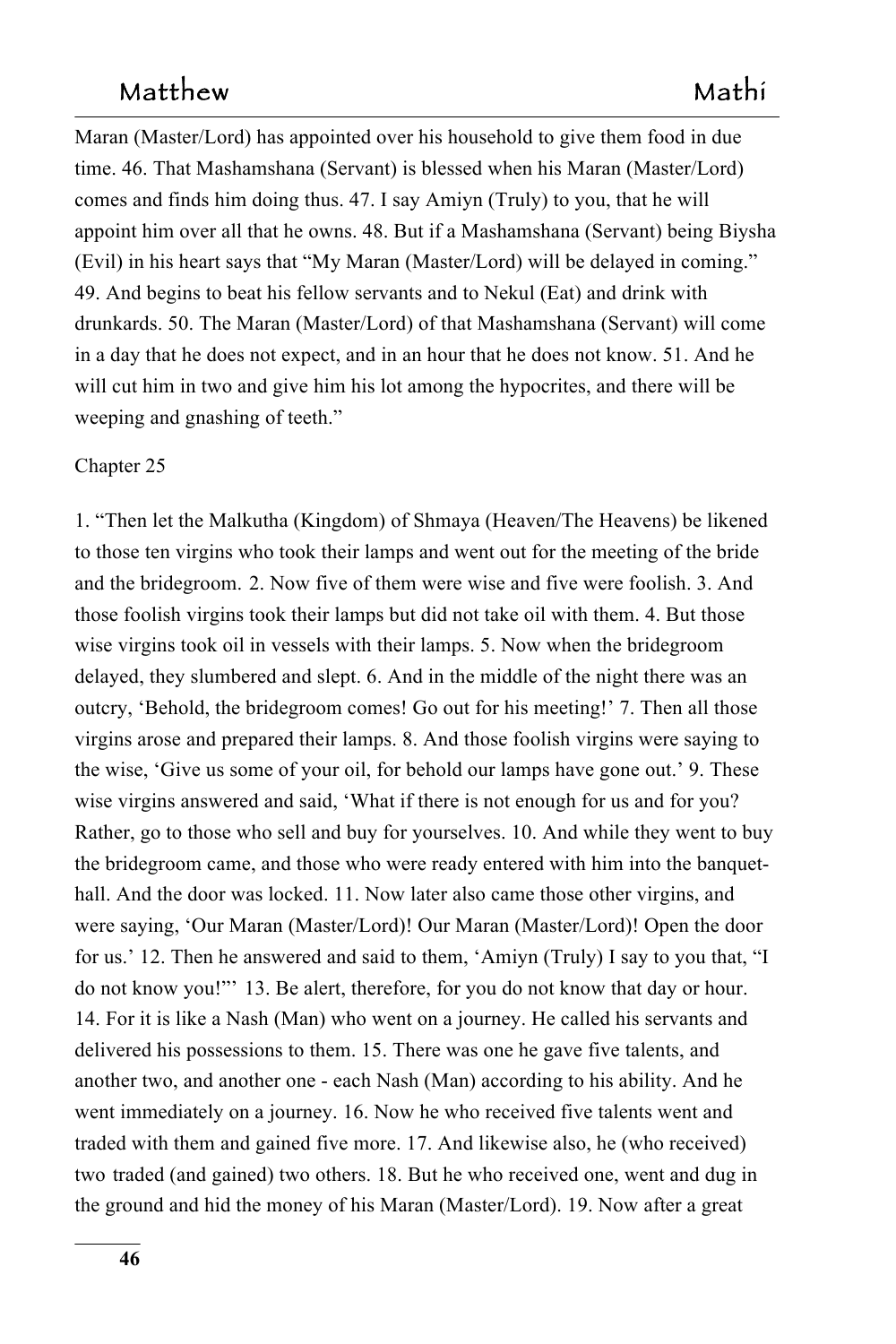time, the Maran (Master/Lord) came and received an account from them of those servants. 20. And he who received five talents and brought five others drew near and said, 'My Maran (Master/Lord), you gave to me five talents. Behold, I have added five others to them.' 21. And he said to him, 'Well done good and faithful Mashamshana (Servant)! You have been faithful over a little, I will appoint you over much! Enter into the joy of your Maran (Master/Lord).' 22. And he (who) received two talents drew near and said, 'My Maran (Master/Lord), you gave to me two talents. Behold, I have added two others to them.' 23. His Maran (Master/Lord) said to him, 'Well done good and faithful Mashamshana (Servant). You have been faithful over a little. I will appoint you over much. Enter into the joy of your Maran (Master/Lord).' 24. And he who received one talent drew near also and said, 'My Maran (Master/Lord), you are known to be a hard man, and that you reap where you have not sown and you gather from where you have not scattered. 25. So I was afraid and went and hid your talent in the ground. Behold, you have what is yours.' 26. His Maran (Master/Lord) answered and said to him, 'Biysha (Evil) and lazy Mashamshana (Servant)! So it is known that I reap where I have not sown, and I gather from where I have not scattered! 27. For you would have been right to place my money in the exchange, and I would have come and have demanded its interest and my principal. 28. Therefore, take away the talent from him and give it to him who has ten talents. 29. For to him who has, it will be given to him and it will increase to him. But he who does not have, even that which he has will be taken from him.' 30. And the idle Mashamshana (Servant) was thrown into the outer Kheshuka (Darkness/Absence of Light). There will be weeping and gnashing of teeth. 31. And when the Breh d'Nasha (Son of Man/Son of Adam/Son of Mankind) comes in his glory, and all his Set Apart Malake (Heavenly Messengers) with him, then he will sit upon the throne of his glory. 32. And all the Amme (Peoples/Nations) will be gathered before him. And he will separate them, one from another as a shepherd separates the sheep from the goats. 33. And he will set the sheep at his right and the goats at his left. 34. Then the Malka (King) will say to those who are at his right, 'Come you blessed of Abi (My Father). Inherit the Malkutha (Kingdom), which has been prepared for you from the foundations of the Alma (World). 35. For I was hungry, and you gave to me food to eat. And I was thirsty and you gave me drink. I was a stranger, and you took me in. 36. I was naked, and you covered me. I was sick, and you visited me. And I was in prison, and you came to me.' 37. Then those will say to him, 'Our Zadiyqe (Righteous One) Maran (Master/Lord), when did we see that you were hungry and feed you, or that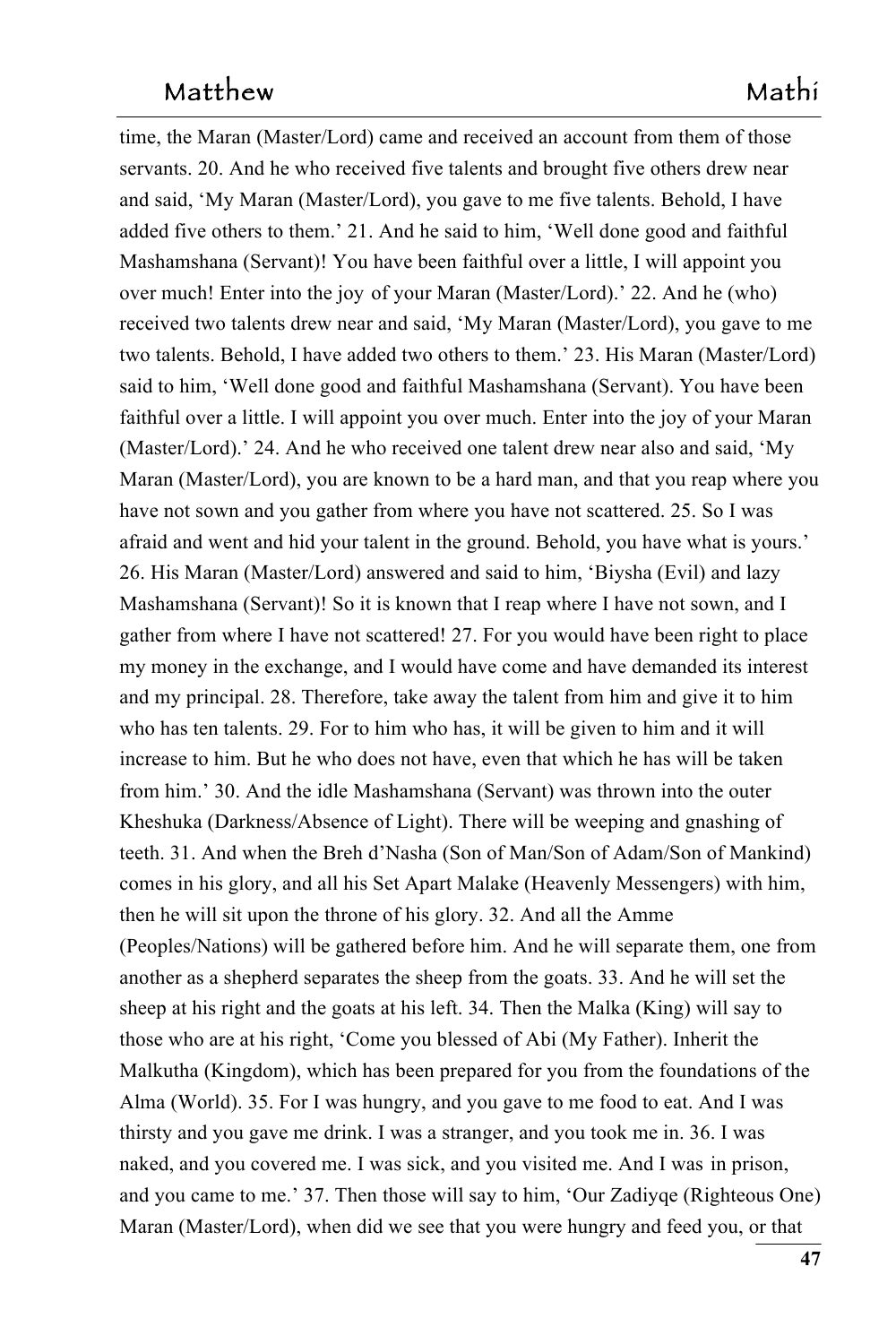you were thirsty, and gave you drink? 38. And when did we see that you were a stranger and take you in, or that you were naked and covered you? 39. And when did we see you sick or in prison and come to you?' 40. The Malka (King) will answer and say to them, 'Amiyn (Truly) I say to you, inasmuch as you have done it to one of the least of these my Akhe (Brothers), you did it to me.' 41. Then he will also say to those that are on his left, 'You cursed! Go away from me to the everlasting Nura (fire) that which is prepared for the adversary and his Malake (Heavenly Messengers). 42. For I was hungry, and you did not give me any food. And I was thirsty, and you did not give me drink. 43. And I was a stranger, and you did not take me in. And I was naked, and you did not cover me. And I was sick and in prison, and you did not visit me.' 44. Even then, they will answer and say, 'Our Maran (Master/Lord), when did we see you hungry or thirsty or a stranger or naked or sick or in prison, and did not minister to you?' 45. Then he will answer and say to them, 'Amiyn (Truly) I say to you, inasmuch as you did not do to one of these little ones, you also did not do it to me.' 46. And these will depart to everlasting torment, but the righteous to everlasting Khaye (Life/Salvation)."

#### $Chapter 26$

1. And it was when that Yeshua finished all of these sayings he said to his Talmiyde (Disciples), 2. "You know that after two days will be the Paskha, and the Breh d'Nasha (Son of Man/Son of Adam/Son of Mankind) will be betrayed to be put to 1664 the execution cross." 3. Then the chief priests and Saphrehum (Scribes/Learned Individuals In the Torah) and elders of the Nasha (People) were gathered at the court of the Rab Kahne (High Priest/Chief Priest/Great Priest) who was called Qayapa. 4. And they took counsel concerning Yeshua that by deceit they might arrest and kill him. 5. And they were saying, "Not during Adiada (The Feast),  or 1669 else a riot should occur among the Nasha (People). 6. And when Yeshua was in Beth Anya, in the Baytha (House) of [Could be the Garba meaning Leper or Garaba meaning the Potter], Shimon 7. A Anttha (Woman) approached him who had with her an alabaster vase of ointment, which was a very precious perfume, and she poured it upon the head of Yeshua while he was reclining. 8. And his Talmiyde (Disciples) saw and it displeased them and they said, "Why this waste?" 9. For it was able that this be sold for much money and it be given to the poor. 10. But Yeshua knew this and said to them, "Why are you troubling the Anttha (Woman), for she has done a good deed for me. 11. For you will always have the poor with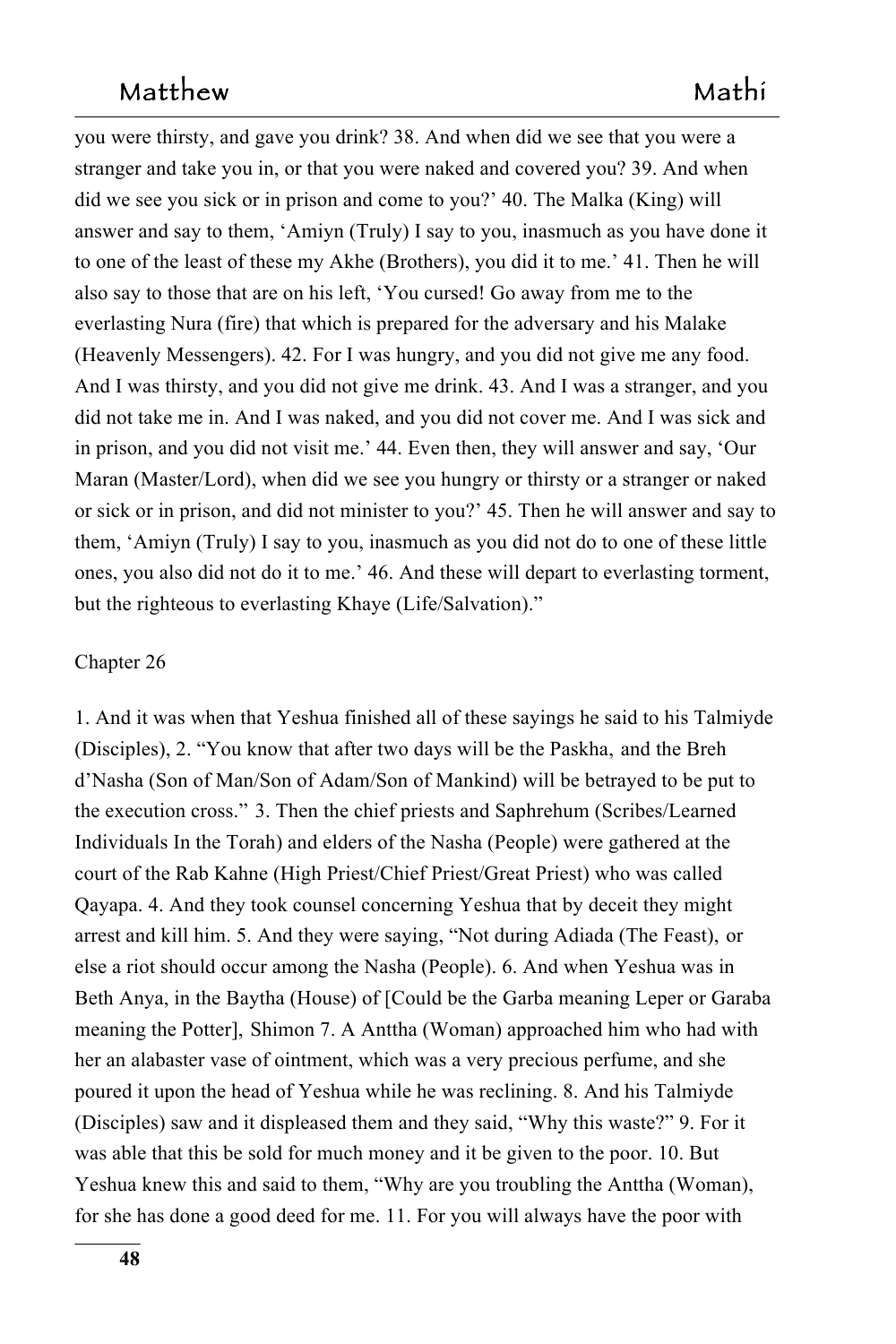you, but you will not always have me. 12. But the one who poured this perfume upon my Phagra (Body), she did it as though for my burial. 13. And Amiyn (Truly) I say to you, that wherever my Good News is preached, the thing that which she did this will also be told in all the Alma (World) as a memorial to her." 14. Then one of the twelve who was called Yehuda Skaryota went to the chief priests. 15. And he said to them, "What are you willing to give me and I will deliver him to you?" And they promised him thirty pieces of silver. 16. And from that time onwards, he would seek an opportunity to betray him. 17. Now on the first day of Adiada (The Feast) of Unleavened Lakhma (Bread), the Talmiyde (Disciples) drew near to Yeshua and said to him, "Where do you want us to prepare for you to Nekul (Eat) the Paskha?" 18. And he said to them, "Go to the Madintha (City), to a certain Nash (Man) and say to him, 'Our Maran (Master/Lord) says my time it has arrived. With you I will perform the Paskha among my Talmiyde (Disciples)." 19. And his Talmiyde (Disciples) did as he commanded them. And they prepared Yeshua the Paskha. 20. And when it was Ramsha (Evening), he was reclining among his twelve Talmiyde (Disciples). 21. And while they were dining he said, "Amiyn (Truly) I say to you, that one of you will betray me." 22. And it made them very sad and they began to say to him, each one of them, "Is it I my Maran (Master/Lord)?" 23. And he answered and said; "He who dips his Ida (Hand) with me in the dish, that one will betray me. 24. And the Breh d'Nasha (Son of Man/Son of Adam/Son of Mankind) will go just as it is written concerning him, but woe to the Nash (Man) by whose Ida (Hand) the Breh d'Nasha (Son of Man/Son of Adam/Son of Mankind) is betrayed. It would have been better for him if he had not been born." 25. And the traitor said, "Perhaps it is I Rabbi" Yeshua answered and said to him, You have said it! 26. And while they were dining, Yeshua took Lakhma (Bread) and blessed it and broke it and gave it to his Talmiyde (Disciples) and said, "Take eat. This is my Phagra  $(Body).$ " 27. And he took the Kasa  $(Cup)$  and gave thanks and gave it to them and said, "Take drink from it all of you. 28. This is my Badmeh (Blood) of the renewed covenant, which for the sake of many is shed for the forgiveness of Khatahe (Sins). 29. And I say to you that I will not drink this fruit of the vine from now on until the day in which I drink it anew with you in the Malkutha (Kingdom) of Abi (My Father), of Alaha (G-d)." 30. And they offered praise and went out to the Tura d'Zaythe (Mount of Olives). 31. Then Yeshua said to them, "All of you will be offended by me in this night, for it is written, 'I will strike the Shepherd and the sheep of his flock will be scattered.' 32. But after I have risen, I will be in Galeela before you." 33. Keefa answered and said to him, even if everyone is offended, you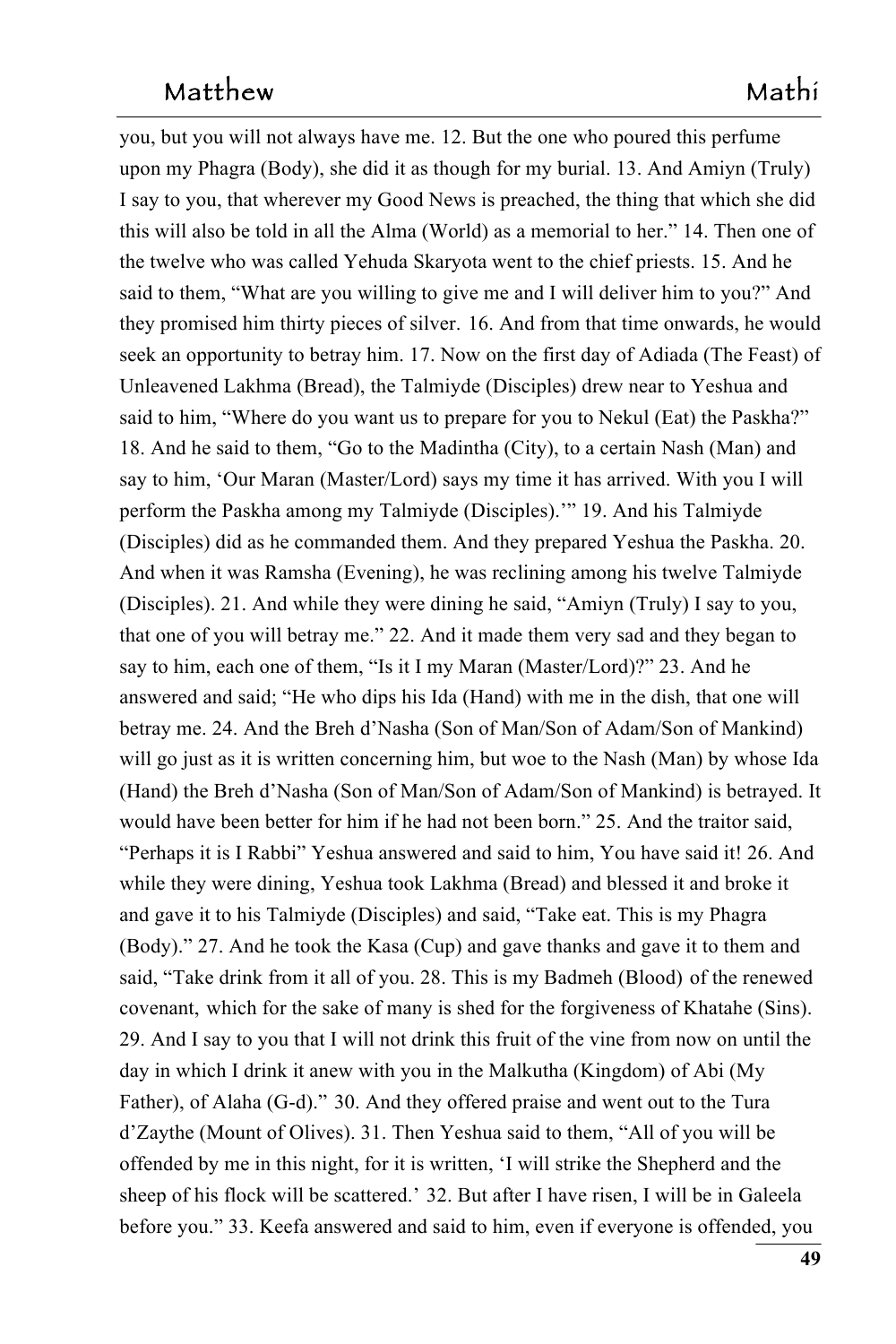will never offend me. 34. Yeshua said to him, "Amiyn (Truly) I say to you, that in this night before the Tharnagla (Cock/Rooster) crows you will deny me three times." 35. Keefa said to him, "Even if it be necessary for me to die with you, I would not deny you, and all the Talmiyde (Disciples) also said likewise. 36. Then Yeshua came with them to a place which is called Gadseman. And he said to his Talmiyde (Disciples), "Sit down here while I go and pray." 37. And he took Keefa and the two sons of Zawdee and began to be sorrowful and wearied. 38. And he said to them, "There is sadness to Naphshi (My Soul) to the point of death. Remain here and watch with me." 39. And he went a little further and fell upon his face and was praying and said, "Abi (My Father) if it is possible, let this Kasa (Cup) pass over me. Nevertheless, not as I will but as you will."  $40$ . And he came to his Talmiyde (Disciples) and found them while they were sleeping and said to Keefa, "So you were not able to watch with me one hour! 41. Take heed and pray or else you enter into temptation. The spirit is ready but the Phagra (Body) is weak." 42. He went again the second time and prayed and said, "Abi (My Father), if this Kasa (Cup) can not pass except I drink it, your will be done." 43. And he came again and found them while they were sleeping, for their eyes were heavy. 44. And he left them and went away again and prayed for the third time and he said the same words. 45. Then he came to his Talmiyde (Disciples) and said to them, "Sleep now therefore and get your rest, behold the hour has arrived and the Breh d'Nasha (Son of Man/Son of Adam/Son of Mankind) will be delivered into the hands of sinners. 46. Arise! Let us go. Behold he has arrived who has betrayed me." 47. And while he was speaking, behold Yehuda the traitor, one of the twelve, arrived and with him a greatly armed crowd with swords and staves before the chief priests and elders of the Nasha (People). 48. Yehuda the traitor had given them a sign and said, "To him who I kiss is he. Seize him." 49. And he immediately drew near to Yeshua and said to him, "Shlama (Shalom, Peace), Rabbi." And he kissed him. 50. And Yeshua said to him, "Is it for this reason you have come my friend?" Then they drew near and placed their hands upon Yeshua and seized him. 51. And behold, one of those who was with Yeshua stretched out his Ida (Hand) and drew the sword and attacked a Mashamshana (Servant) of the Rab Kahne (High Priest/Chief Priest/Great Priest) and cut his ear off. 52. Then Yeshua said to him, "Return the sword to its place, for all who take up swords will die by swords. 53. Or don't you think that I am able to ask Abi (My Father) to rise up twelve legions of Malake (Heavenly Messengers)? 1748 54. How then could the Scriptures be fulfilled? Thus say that it must be." 55. In that hour Yeshua said to the Kenshe (Crowds), "As against a bandit you have come out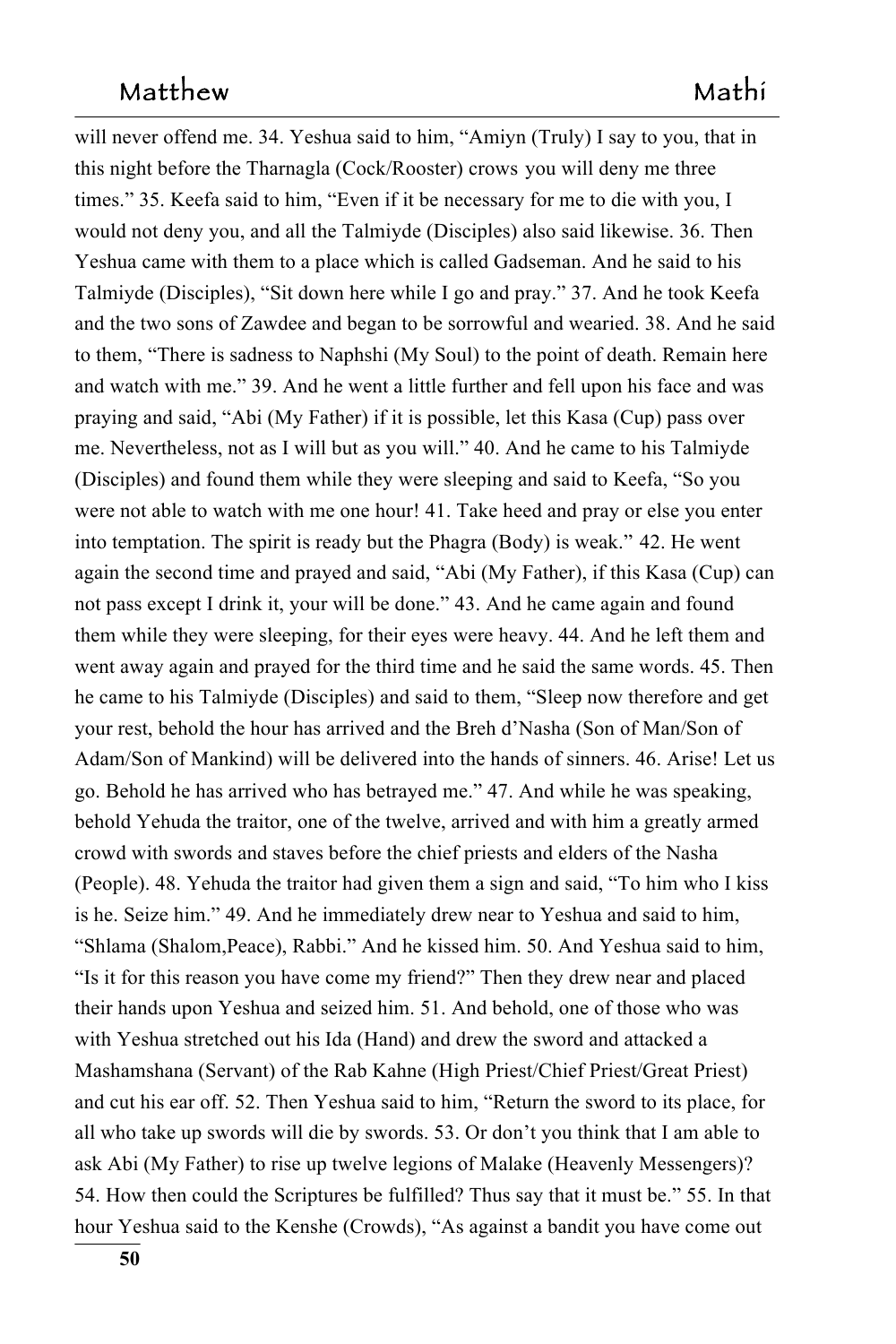with swords and staffs to arrest me. Every day I was sitting among you in the Haykla (Temple) and was teaching, and you did not arrest me. 56. But this happened that the writings of the Nabiye (Prophets) might be fulfilled." Then the Talmiyde (Disciples) all left him and fled. 57. And those who seized Yeshua led him to the Rab Kahne (High Priest/Chief Priest/Great Priest) Qayapa, where the Saphrehum (Scribes/Learned Individuals In the Torah) and elders were gathered. 58. Shimon who was called Keefa was following after him from a distance up to the court of the Rab Kahne (High Priest/Chief Priest/Great Priest). And he entered and sat inside among the guards that he might see the end. 59. Now the chief priests and the elders and the whole Kenushtha (Synagogue/Assembly) were seeking witnesses against Yeshua so that they might kill him. 60. And they did not find them, but many false witnesses came. But at the end, two came forward. 61. And said, "This Nash (Man) said that, 'I am able to tear down the Haykla (Temple) of Alaha (G-d), and in three days rebuild it!" 62. And arose the Rab Kahne (High Priest/Chief Priest/Great Priest) and said to him, "Do you not answer to this matter, what it is that these witnesses have against you?" 63. But Yeshua was silent and the Rab 1766 Kahne (High Priest/Chief Priest/Great Priest) said to him, "I adjure you by the living Alaha (G-d), that you tell us if you are the Meshikha (Messiah/Annointed One), the Son of Alaha (G-d)." 64. Yeshua said to him, "You have said it! But I say to you that from now on you will see the Breh d'Nasha (Son of Man/Son of Adam/Son of Mankind) sitting at the right Ida (Hand) of power and coming upon the clouds of Shmaya (Heaven/The Heavens)." 65. Then the Rab Kahne (High Priest/Chief Priest/Great Priest) tore his clothes and said, "Behold he blasphemes! Why therefore do we need witnesses? Behold now you have heard his Gudapha (Blasphemy). 66. What do you want to do?" They answered and said, "He is deserving of death." 67. Then they spat upon his face and they were striking him on his head, and others were beating him. 68. And they were saying to him, "Prophesy to us Meshikha (Messiah/Annointed One), who is the one who beat you?" 69. And Keefa was sitting in the courtyard outside. A certain maid drew near to him and said, "You were also with Yeshua the Nasraya." 70. But he denied it before all of them and said, "I do not know what you are saying." 71. And when he went out to the porch, another maid saw him and said to them that were there, "This Nash (Man) was also with Yeshua the Nasraya." 72. And again he denied it with oaths, "I do not know the man!" 73. And after a little while, those who were standing by said to Keefa, "Surely you are also with them, for your speech makes you known." 74. Then he began to curse and to say, "I do not know the man!" And in that hour, the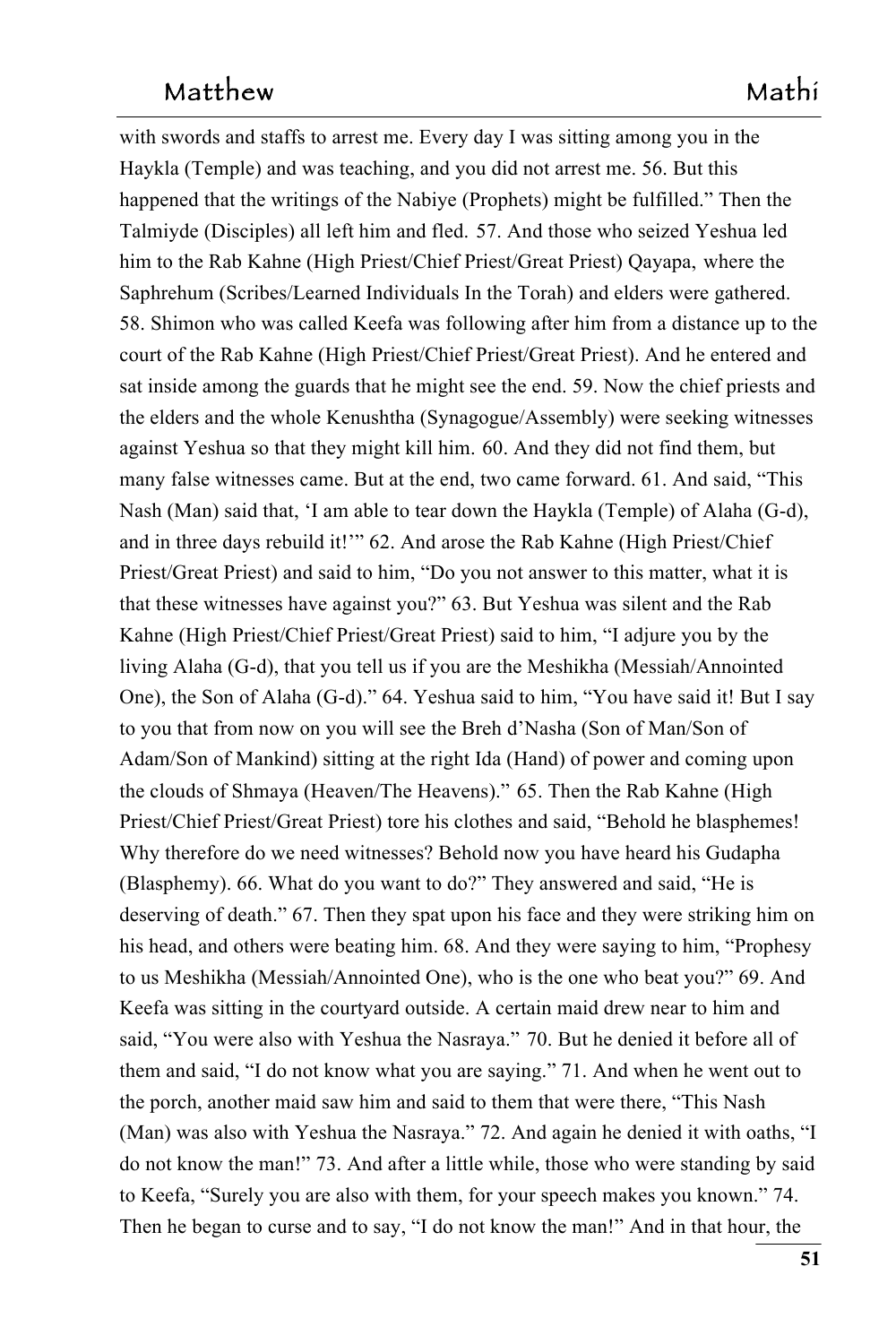Tharnagla (Cock/Rooster) crowed. 75. And Keefa remembered the word which Yeshua said to him that, "Before the Tharnagla (Cock/Rooster) crows three times, you will deny me." And he went outside and wept bitterly.

#### Chapter 27

1. And when it was morning, the chief priests, and the elders of the Nasha (People) all took counsel against Yeshua, so that they might put him to death. 2. And they bound him and took him and delivered him to Peelatos the governor. 3. Then Yehuda the traitor, when he saw that Yeshua was convicted, he repented and went and returned those thirty pieces of silver to the chief priests and to the elders. 4. And he said, "I have sinned because I have betrayed innocent Badmeh (Blood)." But they said to him, "What is that to us? That is your problem." 5. And he threw the silver into the Haykla (Temple) and departed and went and hanged himself. 6. Now the chief priests picked up the silver and said, "It is not Lawful to put it in the Baytha (House) of offerings, because the price of it is Badmeh (Blood)." 7. And they took counsel and bought a Qriytha (Field) of a potter with it as a cemetery for strangers. 8. To this day, that Qriytha (Field) is called The Qriytha (Field) Of Badmeh (Blood) because of this. 9. Then the thing was fulfilled which was spoken of by the prophet who said, "I took the thirty pieces of silver, the price of the precious one which was agreed upon by those sons of Israel. 10. And I gave them for the Qriytha (Field) of a potter as Maryah (The L-RD) commanded me." 11. **11.** 11. Now Yeshua stood before the governor, and the governor asked him and said to him, "Are you the Malka (King) of the Yehudaye (The Jews)?" Yeshua said to him, "You have said it." 12. And while the chief priests and elders were accusing him, he did not return an answer. 13. Then Peelatos said to him, "Do you not hear how much they testify against you?" 14. And he did not give an answer to him, not even with one word. And he greatly marveled at this. 15. Now at every feast it was the governor's custom to free one prisoner to the Nasha (People), whomever they were desiring. 16. Now they had imprisoned a well-known prisoner who was called Bar Abba. 17. And when they were gathered, Peelatos said to them, "Whom do you desire to be freed to you? Bar Abba or Yeshua, who is called the Meshikha (Messiah/Annointed One)?" 18. For Peelatos was realizing that they had delivered him because of envy. 19. Now while the governor was sitting on his Diyna (Judgment) seat, his Anttheh (Wife) sent to him and said to him, "Have nothing to do with that Zadiyqe (Righteous One), for I have suffered greatly in my dream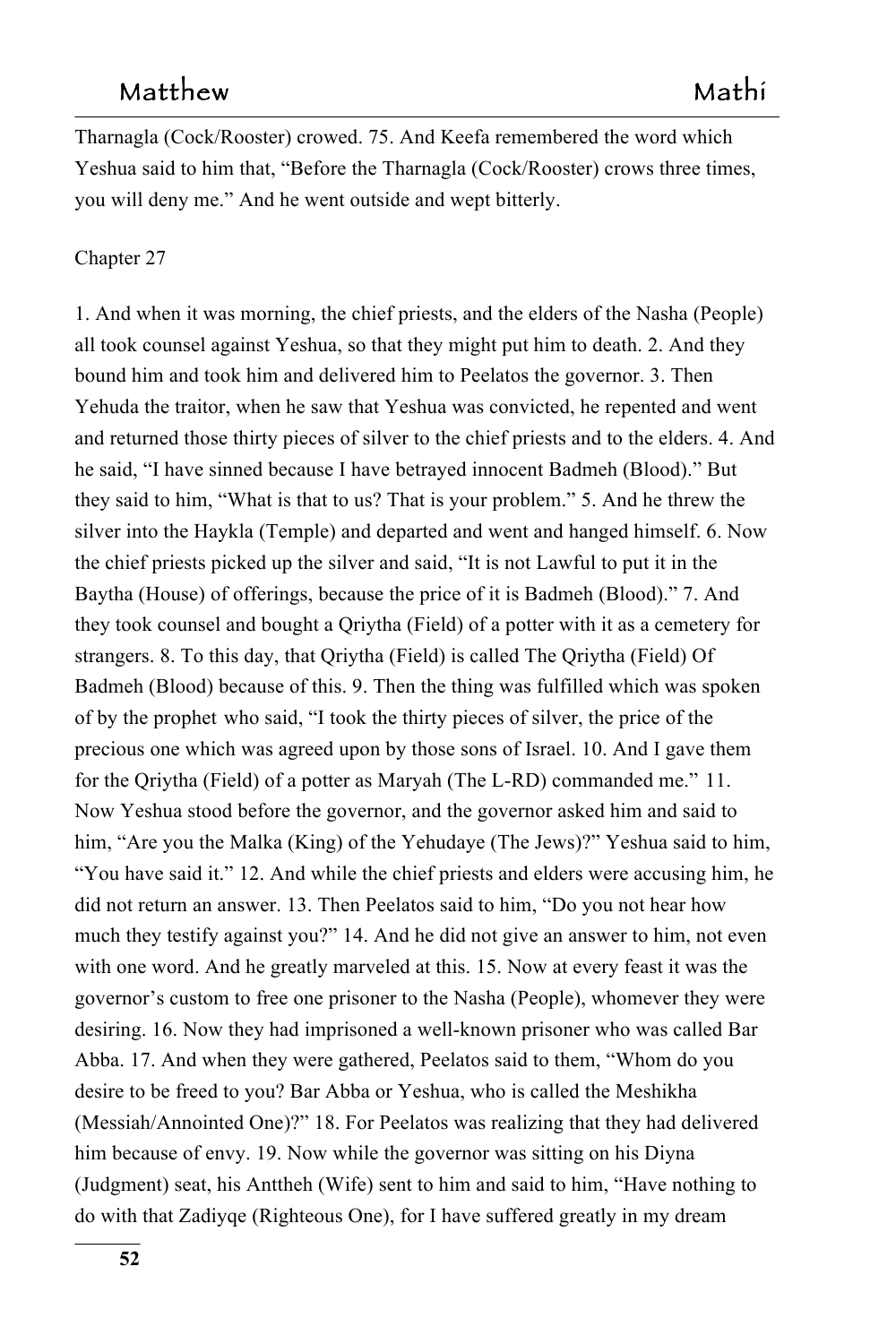today because of him." 20. But the chief priests and elders persuaded the Kenshe (Crowds) to ask for Bar Abba and to destroy Yeshua. 21. And the governor answered and said to them, "Whom do you desire to be freed to you from these two?" And they said, "Bar-Abba!" 22. And Peelatos said to them, "And Yeshua who is called the Meshikha (Messiah/Annointed One), what should I do to him?" They all said, "Let him be put to death on the stake!" 23. The governor said to them, "What Biysha (Evil) indeed has he done?" But all the more they cried out and said, "Let him be put to death on the cross!" 24. And Peelatos when he saw that nothing helped, but instead the clamor was increasing, he took Maya (water(s)) and washed his hands before the crowd and said, "I am innocent of the Badmeh (Blood) of this Zadiyqe (Righteous One), you do as you please." 25. And answered all the Nasha (People) and said, "Let his Badmeh (Blood) be upon us and upon our children."  $26.$ Then he released Bar Abba to them and scourged Yeshua with whips, and delivered him to be put to death on the cross. 27. Then the soldiers of the governor took Yeshua to the Praetorium and assembled against him all of the company of soldiers. 28. And they stripped him and clothed him with a robe of purple. 29. And they wove a Kliyla d'Kube (Crown of Thorns) and put it on his head, and a reed in his right Ida (Hand). And they bowed down upon their knees before him and they were mocking at him and saying, "Shlama (Shalom, Peace) Malka (King) of the Yehudaye (The Jews)." 30. And they spat in his face and took the reed and were striking him upon his head.  $31$ . And when they had mocked him, they took off the robe and put on his own clothes, and led him away to be put to death on the stake. 32. And while they were going out they found a Nash (Man) of Qureenya, whose name was Shimon. They compelled this Nash (Man) that he might carry his cross. 33. And they came to the place that is called Golgotha, which is interpreted. The Skull. 34. And they gave to him Khala (Vinegar) that was mixed with gall to drink. And he tasted it, and he did not desire to drink it. 35. And when they had nailed him to the cross, they divided his clothes by casting lots. 36. And they were sitting watching him there. 37. And they placed over his head the reason for his death in writing, "This is Yeshua, the Malka (King) of the Yehudaye (The Jews)". 38. And there were put on execution stakes with him two bandits, one on his right, and one on his left. 39. And those who were passing by were blaspheming, were against him, and were nodding their heads. 40. And they were saying, "Oh you who would tear down the Haykla (Temple) and rebuild it in three days! Deliver yourself if you 1854 are the Son of Alaha  $(G-d)$  and come down from the cross." 41. Likewise, the chief priests were also mocking together with the Saphrehum (Scribes/Learned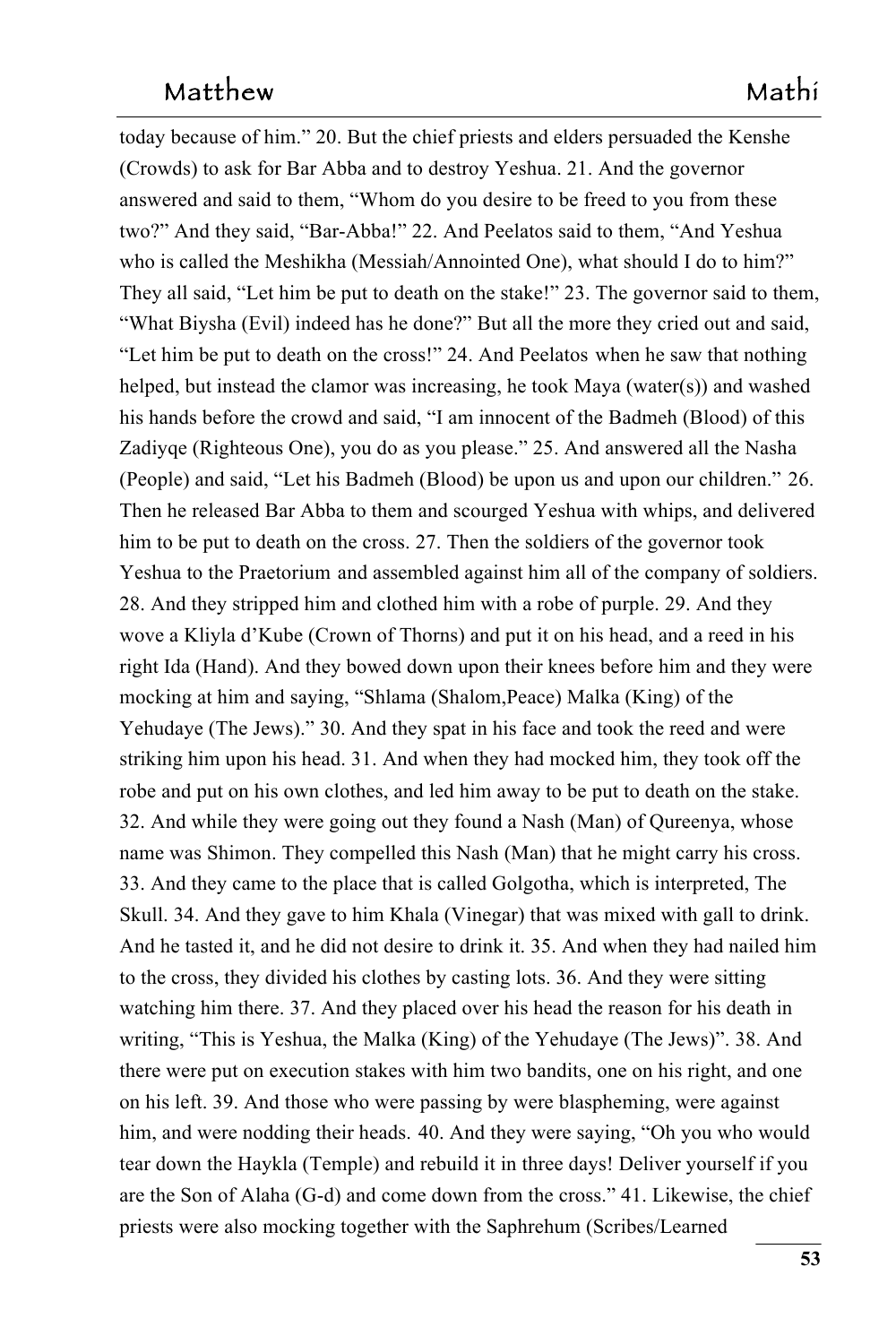Individuals In the Torah), the elders, and the Phrishe (Pharisees). 42. And they were saying, "He saved others, but he is not able to save himself. If he is the Malka d'Iysraiyal (King of Israel), let him come down now from the cross so that we may 1859 believe in him. 43. He put his trust in Alaha  $(G-d)$ , let him save him now if he is pleased with him. For he said that, 'I am the Son of Alaha (G-d).'" 44. Likewise, even those bandits who were nailed to the stake with him were reproaching him. 45. Now from the sixth hour there was Kheshuka (Darkness/Absence of Light) over all the land until the ninth hour. 46. And about the ninth hour, Yeshua cried out with a loud Qala (Voice) and said, "My El! My El! [Lemana shabakthani] Why have you spared me?" 47. And some of those Nasha (Men) who were standing there when they heard it were saying, "This Nash (Man) calls to Eliyahu." 48. And immediately, one of them ran and took a Espuga (Sponge) and filled it with Khala (Vinegar) and put it on a reed, and was Qurbana (Offering) a drink to him. 49. But the rest were saying, "Let him be. Let us see if Eliyahu comes to save him." 50. Then again Yeshua cried out with a loud Qala (Voice) and gave up his spirit. 51. and gave up his spirit. 51. And immediately, the curtains at the door of the Haykla (Temple) were torn in two from the top to the bottom. And Ara (The Earth) was shaken and the Kephe (Rocks/Stones) were split. 52. And the tombs were opened and many bodies of the Set Apart believers who were asleep arose, 53. And went out. And after his resurrection, they entered into the Set Apart Madintha (City) and were seen by many. 54. And the Qentruna (Centurion), and those with him who were watching Yeshua, when they saw the earthquake and those things that had occurred, they were very afraid and said, "Amiyn (Truly) this was the Son of Alaha (G-d)." 55. And there were also many women there who were looking from afar - those who had come after Yeshua from Galeela and had ministered to him. 56. One of them was Maryam of Magdala, and Maryam the mother of Ya'akov and of Yoseh, and the mother of the sons of Zawdee. 57. Now when it became Ramsha (Evening),   $a \sim 188$ rich Nash (Man) from Ramtha whose name was Yosip who also was taught by Yeshua, 58. This Nash (Man) drew near to Peelatos and asked for the Phagra (Body) of Yeshua. And Peelatos commanded that the Phagra (Body) be given to him. 59. And Yosip took the Phagra (Body) and wrapped it in a shroud of fine linen. 60. And he laid it in his new Qabra (Tomb), which was hewn in rock. And they rolled a large boulder and they placed it upon the entrance of the Qabra (Tomb). And they departed. 61. And there were Maryam of Magdala and the other Maryam who were sitting opposite the Qabra (Tomb). 62. And on the next day, which was after the sunset, the chief priests and the Phrishe (Pharisees) were gathered with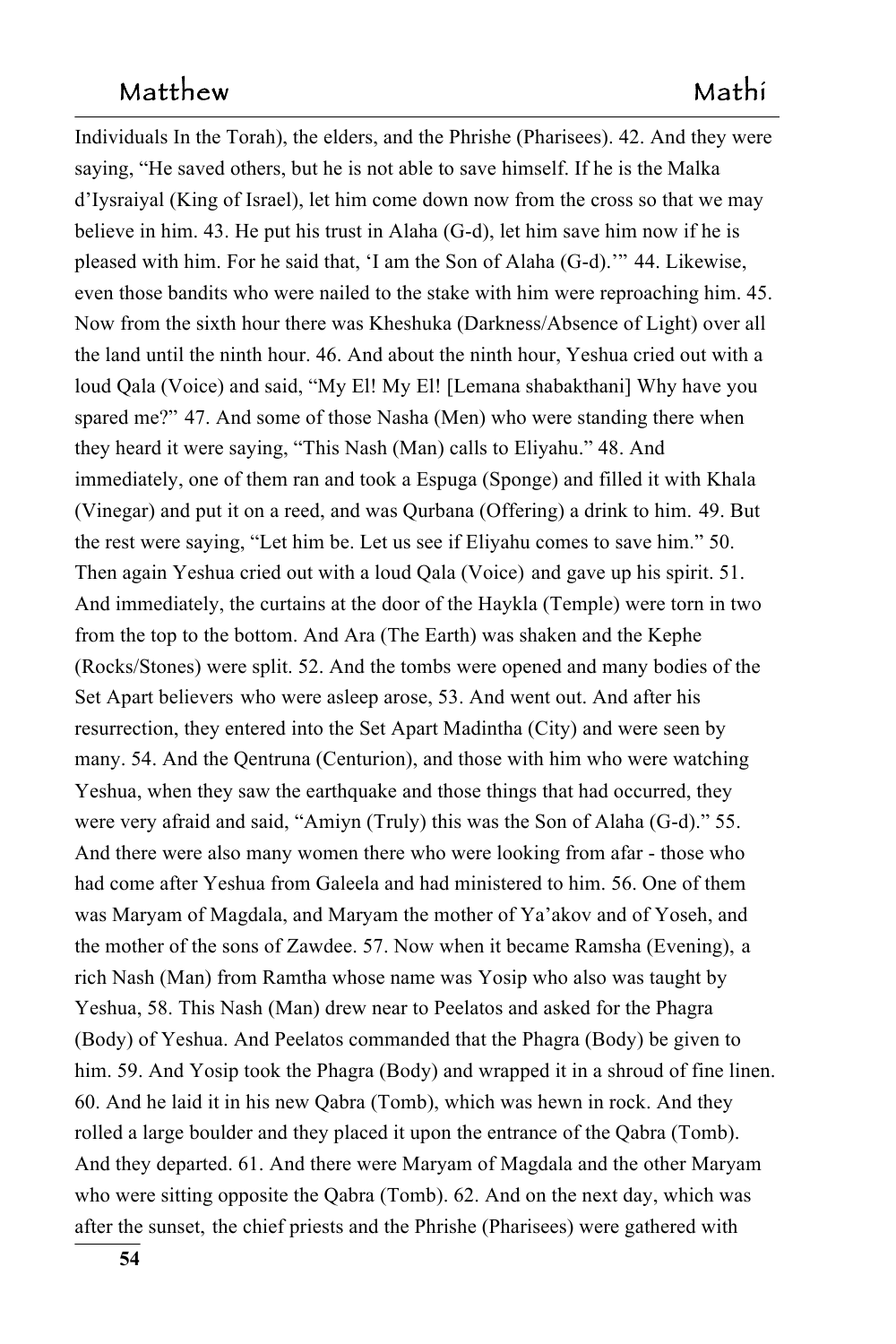Peelatos. 63. And they were saying to him, "Our Maran (Master/Lord), we have remembered that that deceiver would say while he was alive that, "After three days, I will arise." 64. Command, therefore, that they guard the grave until the third day, or else his Talmiyde (Disciples) come steal him in the night and say to the Nasha (People) that he has risen from Mithe (The Dead). And the last deception should become worse than the first. 65. Peelatos said to them, "You have the guards. Go and take precautions as you know." 66. And they departed and took precautions by the grave and set a seal upon that stone together with the guards.

#### Chapter 28

1. Now in the closing Ramsha (Evening) of the Sabbath, as the first of the week was dawning, came Maryam of Magdala and the other Maryam that they might see the grave. 2. And behold a great earthquake occurred for a Messenger of Maryah (The L-RD) descended from Shmaya (Heaven/The Heavens) and came and rolled away the boulder from the entrance, and he was sitting upon it. 3. And his appearance was like lightning and his clothes were white like snow. 4. And from the fear of him, those who were watching trembled and they became like Mithe (The Dead). 5. But the Messenger answered and said to the women, "Do not fear, for I know that Yeshua who was executed on the cross, you seek. 6. He is not here. For he has risen as he said. Come see the place in which he was laid. 7. Now go quickly and tell his Talmiyde (Disciples) that he has risen from Mithe (The Dead). And behold he goes before you to Galeela. There you will see him. Behold, I have told you. 8. And they departed quickly from the grave with fear and with great joy and were running that they might tell his Talmiyde (Disciples). 9. And behold, Yeshua met up with them and said to them, "Shlama (Shalom, Peace) to you." And they drew near and grabbed his feet and worshipped him. 10. Then Yeshua said to them, "Do not fear. Rather, go and tell my Akhe (Brothers) to go to Galeela, and there they will see me." 11. Now when they had departed, some Nasha (Men) came from those soldiers to the Madintha (City) and told the chief priests everything that happened. 12. And they were assembled with the elders and they took counsel and they gave not a small amount of money to the soldiers. 13. And they said to them, "Say that his Talmiyde (Disciples) came and stole him in the middle of the night while we were sleeping." 14. And if this is heard before the governor, and we will persuade him we will not to make trouble for you. 15. And when they took the money they did as they had instructed them. And this word has gone out among the Yehudaye (The